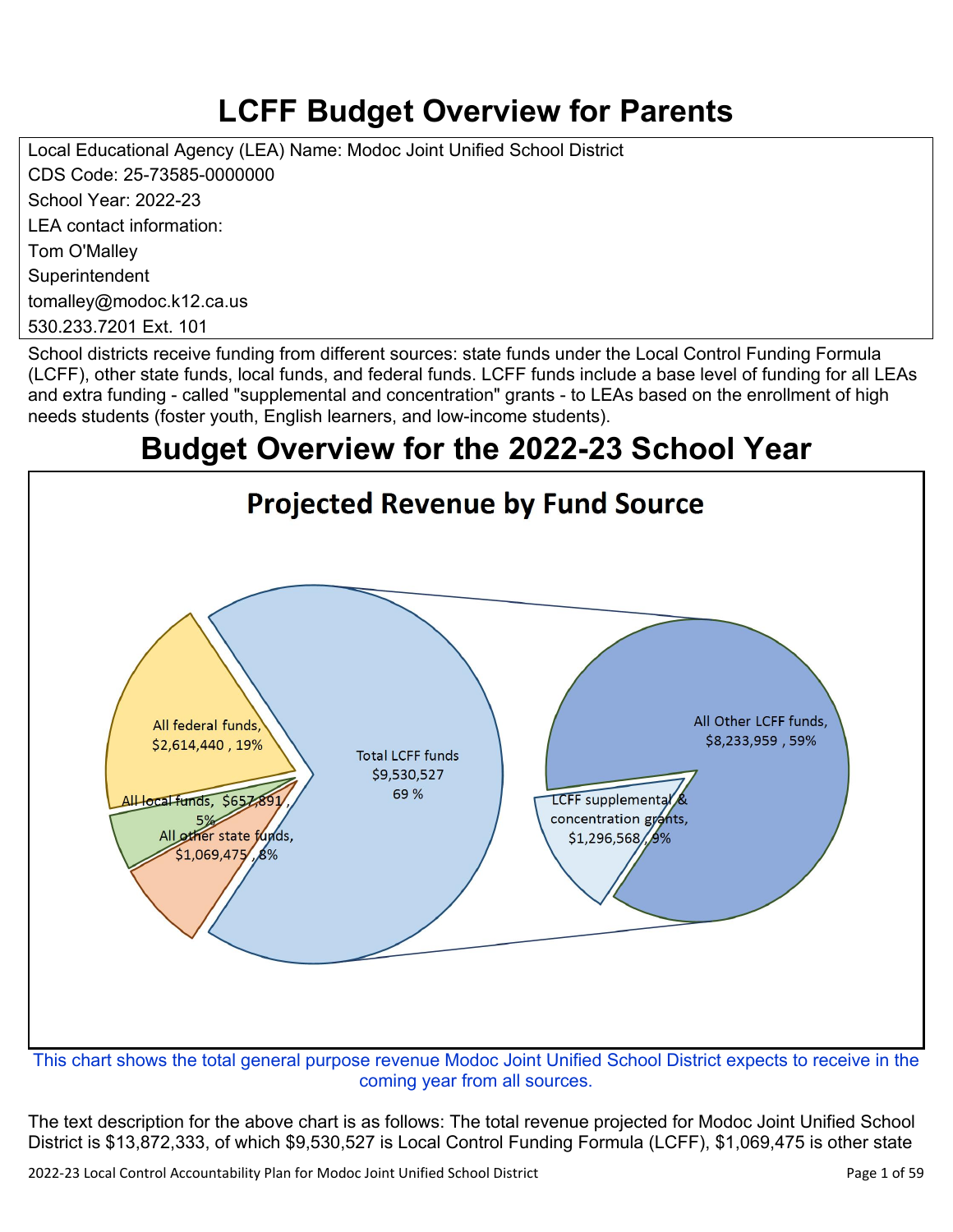funds, \$657,891 is local funds, and \$2,614,440 is federal funds. Of the \$9,530,527 in LCFF Funds, \$1,296,568 is generated based on the enrollment of high needs students (foster youth, English learner, and low-income students).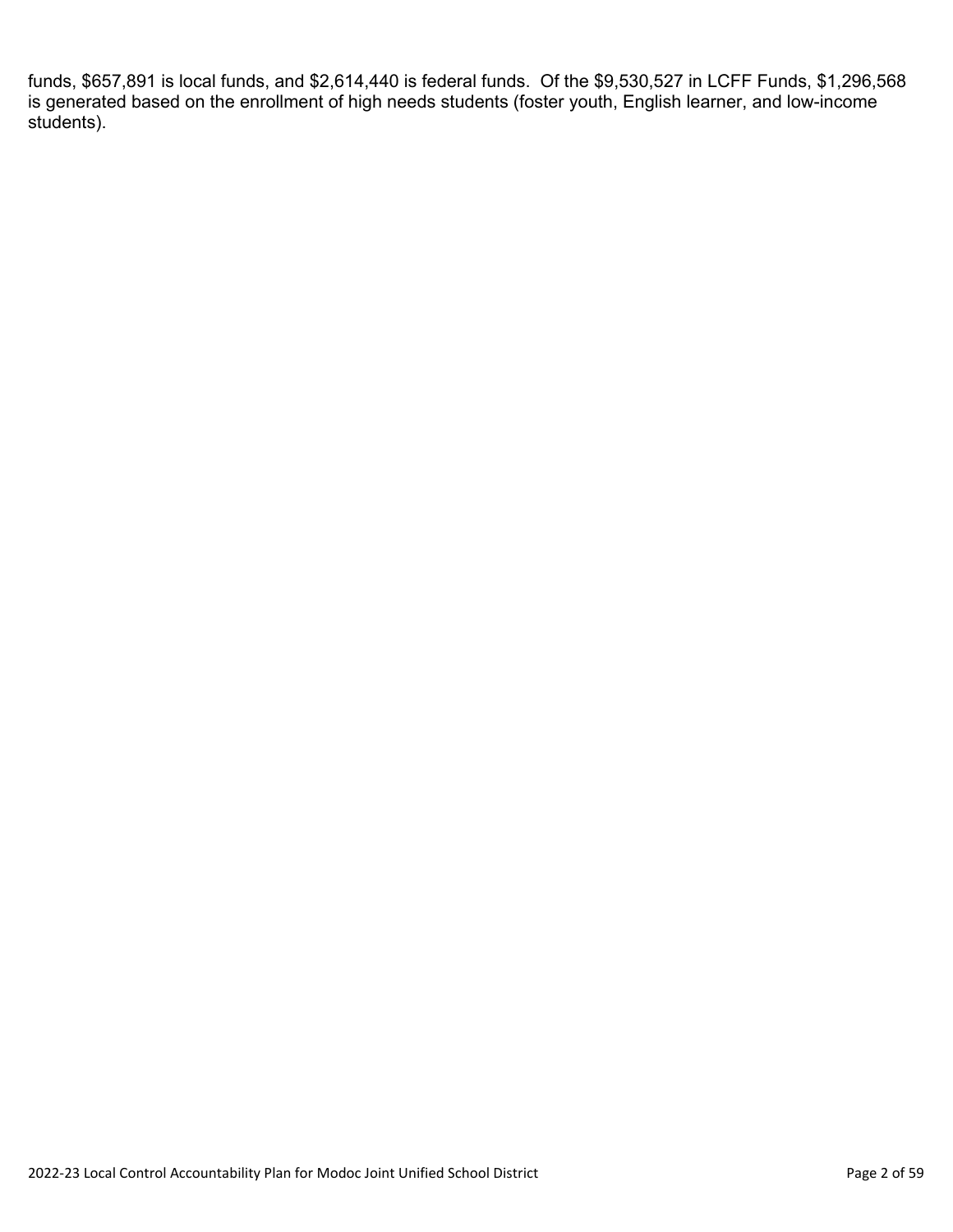## **LCFF Budget Overview for Parents**

The LCFF gives school districts more flexibility in deciding how to use state funds. In exchange, school districts must work with parents, educators, students, and the community to develop a Local Control and Accountability Plan (LCAP) that shows how they will use these funds to serve students.



This chart provides a quick summary of how much Modoc Joint Unified School District plans to spend for 2022- 23. It shows how much of the total is tied to planned actions and services in the LCAP.

The text description of the above chart is as follows: Modoc Joint Unified School District plans to spend \$13,887,138 for the 2022-23 school year. Of that amount, \$3,797,257 is tied to actions/services in the LCAP and \$10,089,881 is not included in the LCAP. The budgeted expenditures that are not included in the LCAP will be used for the following:

Most of the expenditures not included are for salaries and benefits for teachers, administrators, and support staff. Other key expenditures include general overhead costs such as custodial, maintenance, retiree obligations, special education, technology, transportation, and utilities. This description is not inclusive of the entire District budget. For more details on the complete budget, please refer to our website where our SACS budget documents are posted.

## **Increased or Improved Services for High Needs Students in the LCAP for the 2022-23 School Year**

In 2022-23, Modoc Joint Unified School District is projecting it will receive \$1,296,568 based on the enrollment of foster youth, English learner, and low-income students. Modoc Joint Unified School District must describe how it intends to increase or improve services for high needs students in the LCAP. Modoc Joint Unified School District plans to spend \$1,489,099 towards meeting this requirement, as described in the LCAP.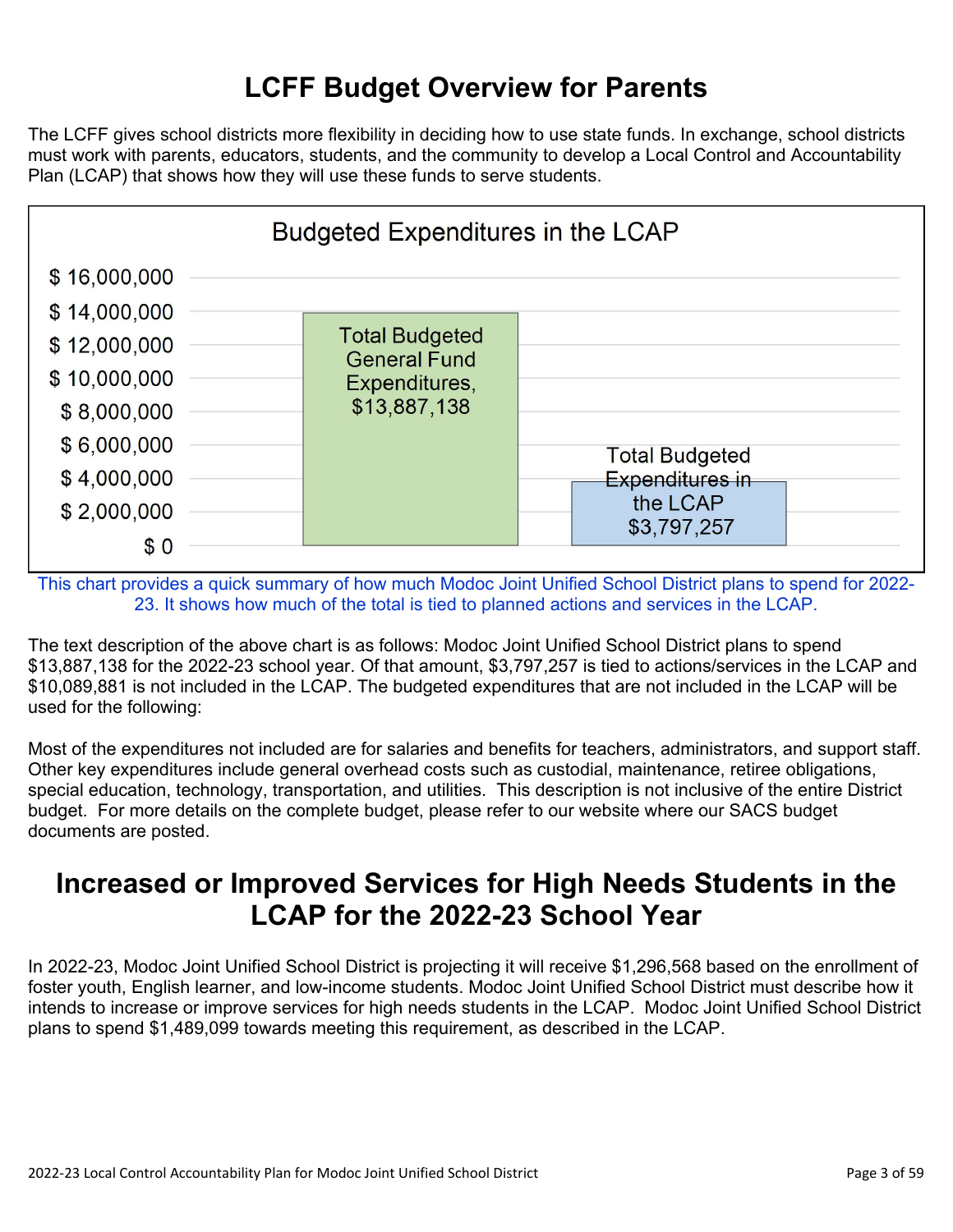## **LCFF Budget Overview for Parents**

# **Update on Increased or Improved Services for High Needs Students in 2021-22**



This chart compares what Modoc Joint Unified School District budgeted last year in the LCAP for actions and services that contribute to increasing or improving services for high needs students with what Modoc Joint Unified School District estimates it has spent on actions and services that contribute to increasing or improving services for high needs students in the current year.

The text description of the above chart is as follows: In 2021-22, Modoc Joint Unified School District's LCAP budgeted \$1,385,131 for planned actions to increase or improve services for high needs students. Modoc Joint Unified School District actually spent \$1,396,130 for actions to increase or improve services for high needs students in 2021-22.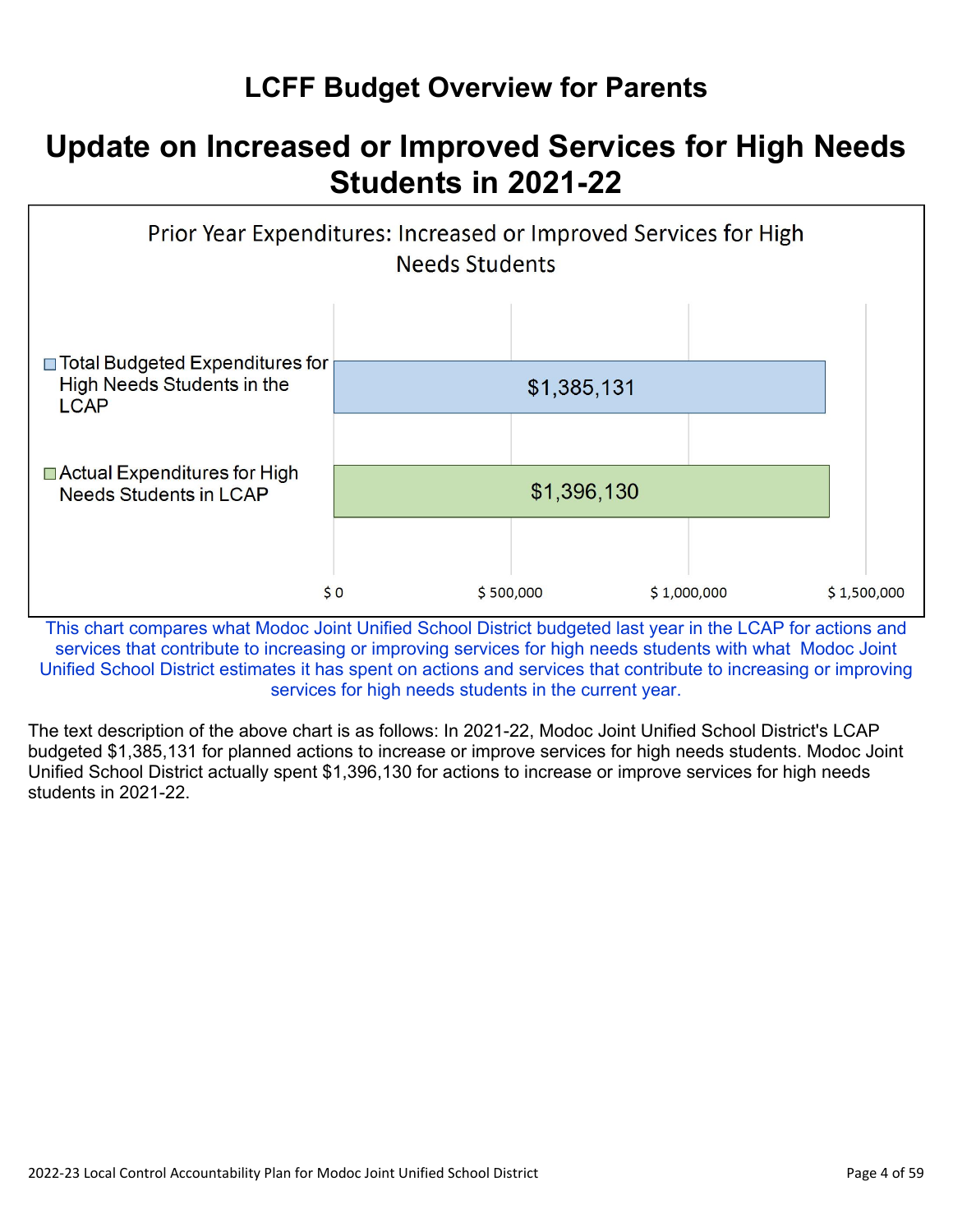# **Supplement to the Annual Update to the 2021–22 Local Control and Accountability Plan**

| <b>Local Educational Agency (LEA) Name</b> | <b>Contact Name and Title</b> | <b>Email and Phone</b>           |
|--------------------------------------------|-------------------------------|----------------------------------|
| Modoc Joint Unified School District        | Tom O'Malley                  | $\vert$ tomalley@modoc.k12.ca.us |
|                                            | Superintendent                | $(530)$ 233-7201                 |

California's 2021–22 Budget Act, the federal American Rescue Plan Act of 2021, and other state and federal relief acts have provided local educational agencies (LEAs) with a significant increase in funding to support students, teachers, staff, and their communities in recovering from the COVID-19 pandemic and to address the impacts of distance learning on students. The following is a one-time mid-year report to the local governing board or body and educational partners related to engagement on, and implementation of, these Acts.

A description of how and when the LEA engaged, or plans to engage, its educational partners on the use of funds provided through the Budget Act of 2021 that were not included in the 2020–21 Local Control and Accountability Plan (LCAP).

For several years, Modoc Joint Unified School District has engaged educational partners in a variety of activities to solicit feedback and input. Since the 2021-2022 LCAP

<http://www.modoc.k12.ca.us/About-Us/Local-Control-Accountability-Plan-LCAP/index.html>was approved, MJUSD received an additional 15% of Concentration funds, Educator Effectiveness Funds, and Expanded Learning Opportunity Program funds. MJUSD reached out to the Parent Advisory Committee, local bargaining units, teachers, classified, and school/district administrators in Fall 2021 through meetings and surveys to solicit input and feedback on professional learning priorities for the Educator Effectiveness Funds. Future input meetings are scheduled for Spring of 2022.

A description of how the LEA used, or plans to use, the additional concentration grant add-on funding it received to increase the number of staff who provide direct services to students on school campuses with an enrollment of students who are low-income, English learners, and/or foster youth that is greater than 55 percent.

MJUSD received additional concentration grant funding to provide additional direct service support to students within the District. During the 2021-22 LCAP engagement process, educational partners expressed a need for social and emotional academic interventions at all school sites. MJUSD is attempting to utilize these additional funds to hire teachers, aides, and counselors. A lack of applicants is hampering our ability to provide these desperately needed services.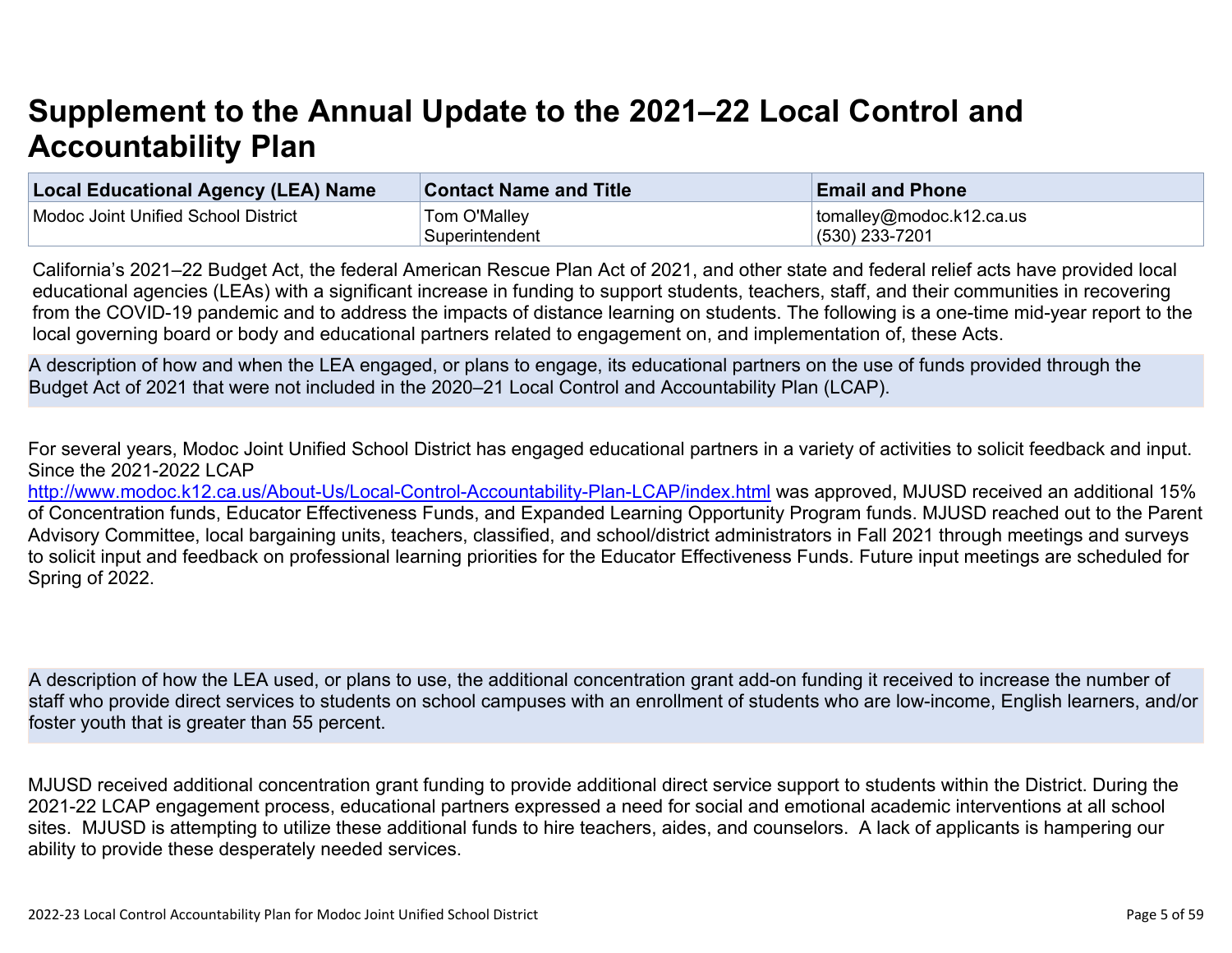A description of how and when the LEA engaged its educational partners on the use of one-time federal funds received that are intended to support recovery from the COVID-19 pandemic and the impacts of distance learning on pupils.

MJUSD has a long-established foundational principle of meaningful educational partner engagement. These efforts were refined and improved through the Local Control and Accountability Plan (LCAP) development process. The District's practices have been further enhanced during the pandemic as MJUSD sought the input and feedback of its educational partner groups from the onset of the pandemic and continuing through the development of the Learning Continuity and Attendance Plan, the 2021-2022 LCAP, the Expanded Learning Opportunities Grant (ELO G) Plan, the Educator Effectiveness Block Grant (EEBG) Plan, and the ESSER III Expenditure Plan.

A description of how the LEA is implementing the federal American Rescue Plan Act and federal Elementary and Secondary School Emergency Relief expenditure plan, and the successes and challenges experienced during implementation.

The Elementary and Secondary School Emergency Relief (ESSER) III Expenditure Plan is available on the District website www.modoc.k12.ca.us.

Successes for the current school year have been the District's ability to provide an in-person education to its students. Implementation of our plan has been challenging due to a lack of qualified personnel.

A description of how the LEA is using its fiscal resources received for the 2021–22 school year in a manner that is consistent with the applicable plans and is aligned with the LEA's 2021–22 LCAP and Annual Update.

Modoc Joint Unified School District's state, local and federal funds reached approximately \$3.2 million dollars for the 2021-2022 school year. This total included approximately \$2.3 million dollars in federal relief funds from the federal Elementary and Secondary School Emergency Relief (ESSER III) Expenditure plan.

Through December 2021, approximately 39% of the total funds allocated for this school year have been spent on specific actions related to the district LCAP goals of 1) Prepare all students for career and/or college, and 2) Continuous improvement in school culture and climate to maximize impact on student learning.

All of the District's expenditure plans are available on the Modoc Joint Unified School District website at www.modoc.k12.ca.us.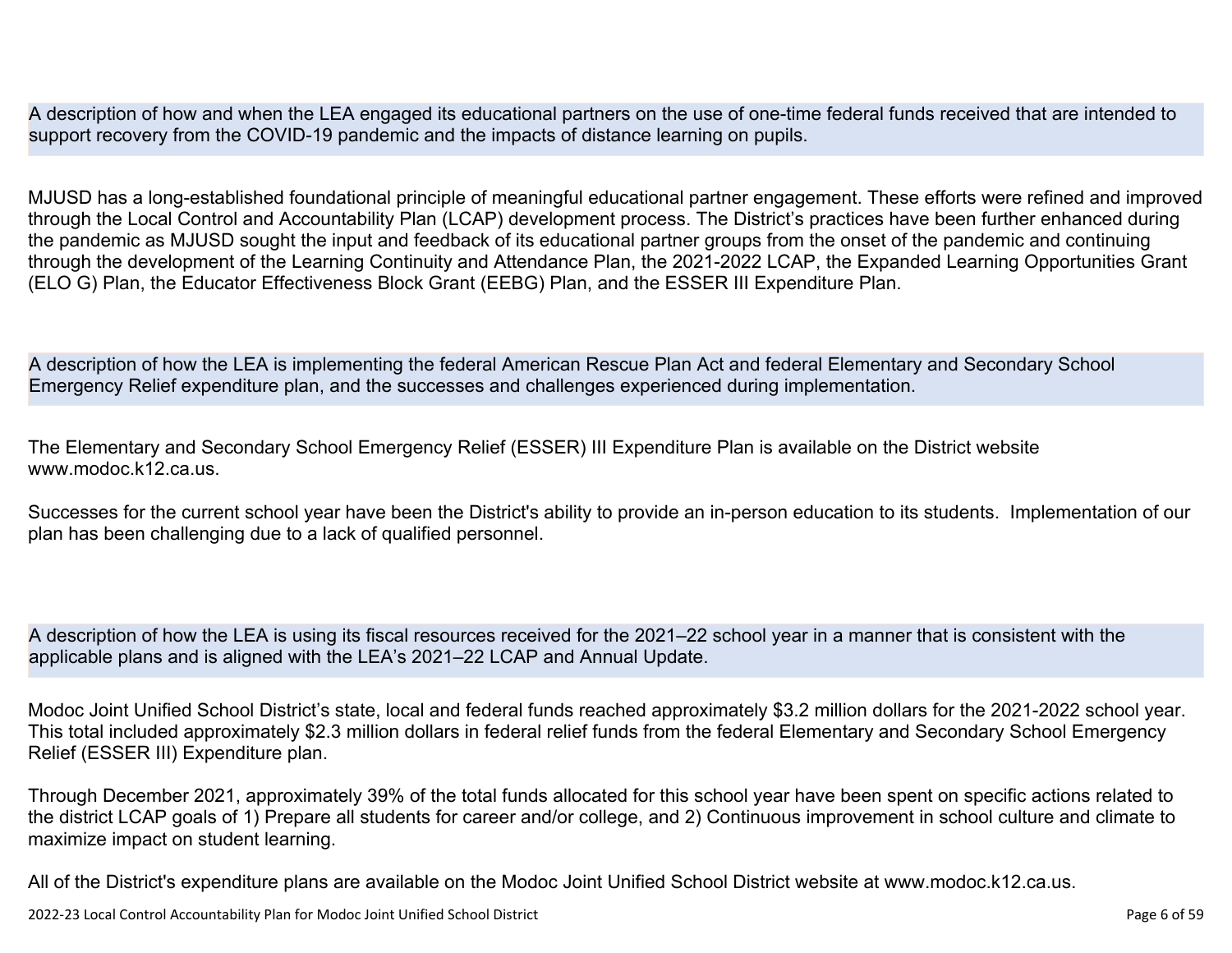# **Instructions for the Supplement to the Annual Update for the 2021–22 Local Control and Accountability Plan Year**

*For additional questions or technical assistance related to the completion of the Supplement to the Annual Update to the 2021–22 Local Control and Accountability Plan (LCAP), please contact the local county office of education (COE), or the California Department of Education's (CDE's)* Local Agency Systems Support Office, by phone at 916-319-0809 or by email at *[lcff@cde.ca.gov](mailto:lcff@cde.ca.gov)*.

## **Introduction**

California's 2021–22 Budget Act, the federal American Rescue Plan Act of 2021, and other state and federal relief acts have provided local educational agencies (LEAs) with a significant increase in funding to support students, teachers, staff, and their communities in recovering from the COVID-19 pandemic and to address the impacts of distance learning on students. Section 124(e) of Assembly Bill 130 requires LEAs to present an update on the Annual Update to the 2021–22 LCAP and Budget Overview for Parents on or before February 28, 2022, at a regularly scheduled meeting of the governing board or body of the LEA. At this meeting, the LEA must include all of the following:

- The Supplement to the Annual Update for the 2021–22 LCAP (2021–22 Supplement);
- All available mid-year outcome data related to metrics identified in the 2021–22 LCAP; and
- Mid-year expenditure and implementation data on all actions identified in the 2021–22 LCAP.

When reporting available mid-year outcome, expenditure, and implementation data, LEAs have flexibility to provide this information as best suits the local context, provided that it is succinct and contains a level of detail that is meaningful and accessible for the LEA's educational partners.

The 2021–22 Supplement is considered part of the 2022–23 LCAP for the purposes of adoption, review, and approval, and must be included with the LCAP as follows:

- The 2022–23 Budget Overview for Parents
- The 2021-22 Supplement
- The 2022-23 LCAP
- The Action Tables for the 2022–23 LCAP
- The Instructions for the LCAP Template

As such, the 2021–22 Supplement will be submitted for review and approval as part of the LEA's 2022–23 LCAP.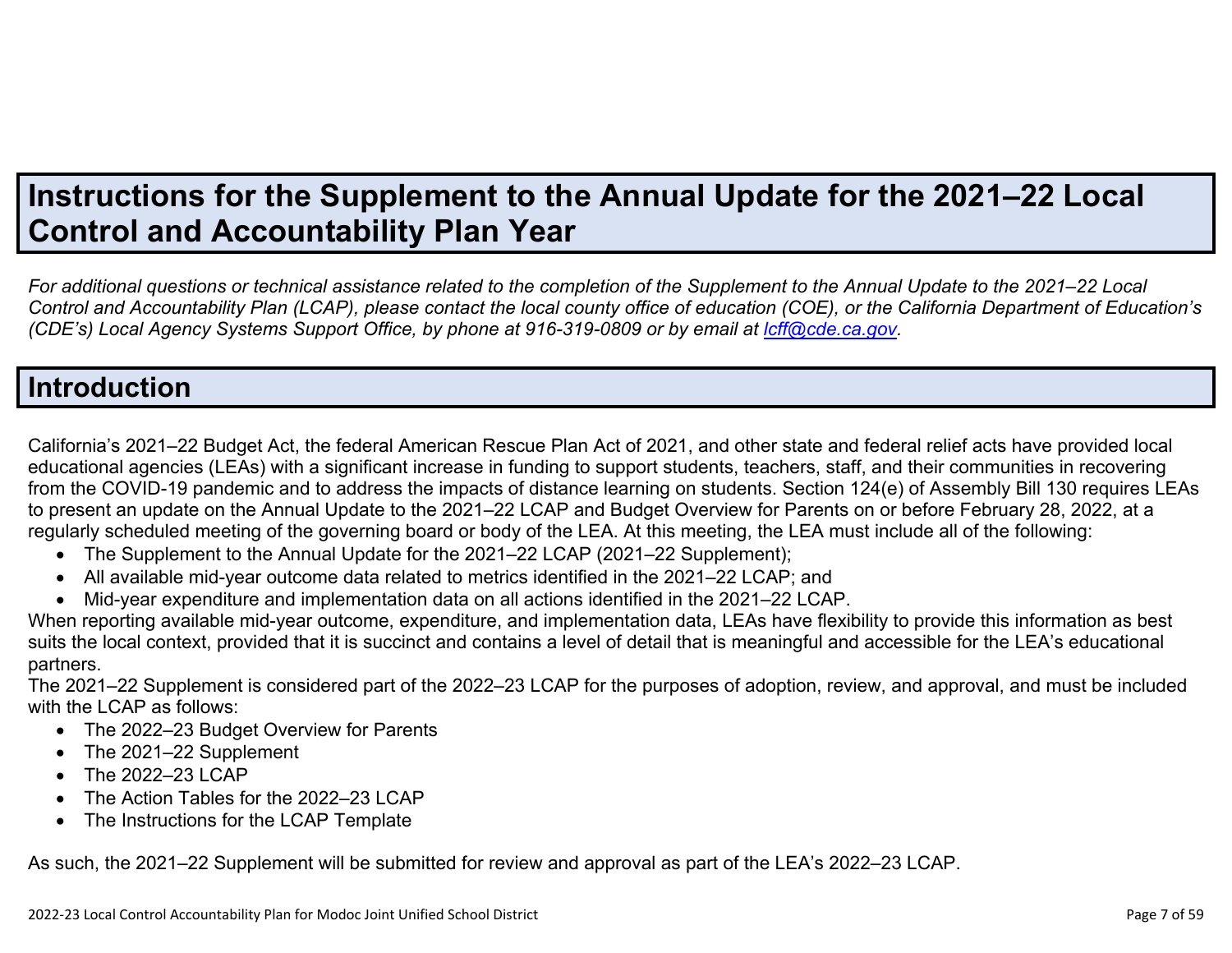## **Instructions**

Respond to the following prompts, as required. In responding to these prompts, LEAs must, to the greatest extent practicable, provide succinct responses that contain a level of detail that will be meaningful and accessible for the LEA's educational partners and the broader public and must, to the greatest extent practicable, use language that is understandable and accessible to parents.

In responding to these prompts, the LEA has flexibility to reference information provided in other planning documents. An LEA that chooses to reference information provided in other planning documents must identify the plan(s) being referenced, where the plan(s) are located (such as a link to a web page), and where in the plan the information being referenced may be found.

**Prompt 1:** "*A description of how and when the LEA engaged, or plans to engage, its* educational partners *on the use of funds provided through the Budget Act of 2021 that were not included in the 2020–21 Local Control and Accountability Plan (LCAP).*"

In general, LEAs have flexibility in deciding what funds are included in the LCAP and to what extent those funds are included. If the LEA received funding through the Budget Act of 2021 that it would have typically included within its LCAP, identify the funds provided in the Budget Act of 2021 that were not included in the LCAP and provide a description of how the LEA has engaged its educational partners on the use of funds. If an LEA included the applicable funds in its adopted 2021–22 LCAP, provide this explanation.

**Prompt 2:** "*A description of how LEA used, or plans to use, the concentration grant add-on funding it received to increase the number of staff who provide direct services to students on school campuses with an enrollment of students who are low-income, English learners, and/or foster youth that is greater than 55 percent.*"

If LEA does not receive a concentration grant or the concentration grant add-on, provide this explanation.

Describe how the LEA is using, or plans to use, the concentration grant add-on funds received consistent with California *Education Code* Section 42238.02, as amended, to increase the number of certificated staff, classified staff, or both, including custodial staff, who provide direct services to students on school campuses with greater than 55 percent unduplicated pupil enrollment, as compared to schools with an enrollment of unduplicated students that is equal to or less than 55 percent.

In the event that the additional concentration grant add-on is not sufficient to increase the number of staff providing direct services to students at a school with an enrollment of unduplicated students that is greater than 55 percent, describe how the LEA is using the funds to retain staff providing direct services to students at a school with an enrollment of unduplicated students that is greater than 55 percent.

**Prompt 3:** "*A description of how and when the LEA engaged its educational partners on the use of one-time federal funds received that are intended to support recovery from the COVID-19 pandemic and the impacts of distance learning on pupils.*"

If the LEA did not receive one-time federal funding to support recovery from the COVID-19 pandemic and the impacts of distance learning on students, provide this explanation.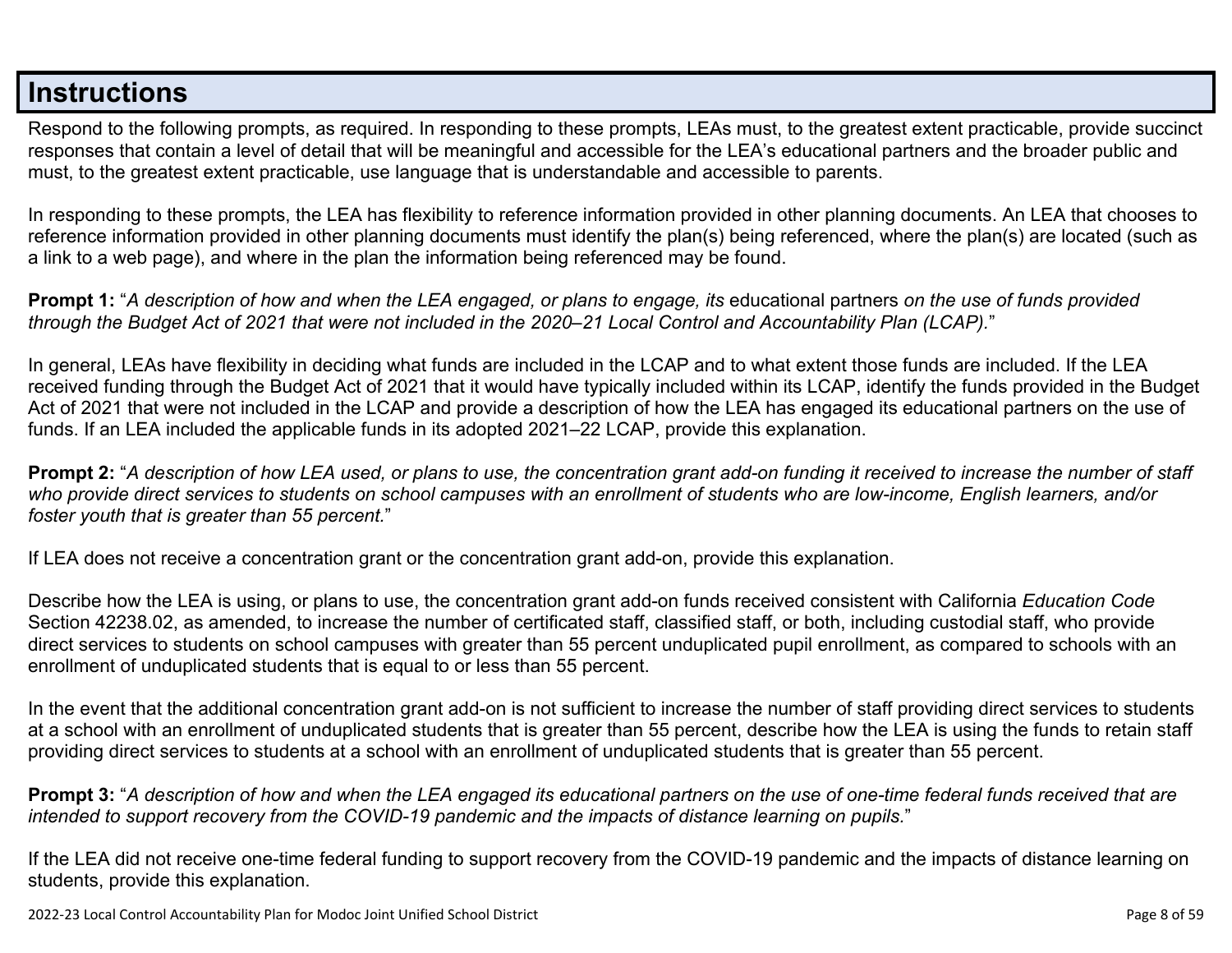Describe how and when the LEA engaged its educational partners on the use of one-time federal funds it received that are intended to support recovery from the COVID-19 pandemic and the impacts of distance learning on students. See the COVID-19 Relief Funding Summary Sheet web page [\(https://www.cde.ca.gov/fg/cr/relieffunds.asp\)](https://www.cde.ca.gov/fg/cr/relieffunds.asp) for a listing of COVID-19 relief funding and the Federal Stimulus Funding web page (<https://www.cde.ca.gov/fg/cr/>) for additional information on these funds. The LEA is not required to describe engagement that has taken place related to state funds.

**Prompt 4:** "A description of how the LEA is implementing the federal American Rescue Plan Act and federal Elementary and Secondary School Emergency Relief expenditure plan, and the successes and challenges experienced during implementation."

If an LEA does not receive ESSER III funding, provide this explanation.

Describe the LEA's implementation of its efforts to maintain the health and safety of students, educators, and other staff and ensure the continuity of services, as required by the federal American Rescue Plan Act of 2021, and its implementation of the federal Elementary and Secondary School Emergency Relief (ESSER) expenditure plan to date, including successes and challenges.

**Prompt 5:** "A description of how the LEA is using its fiscal resources received for the 2021–22 school year in a manner that is consistent with the applicable plans and is aligned with the LEA's 2021–22 LCAP and Annual Update."

Summarize how the LEA is using its fiscal resources received for the 2021–22 school year to implement the requirements of applicable plans in a manner that is aligned with the LEA's 2021–22 LCAP. For purposes of responding to this prompt, "applicable plans" include the Safe Return to In-Person Instruction and Continuity of Services Plan and the ESSER III Expenditure Plan.

California Department of Education November 2021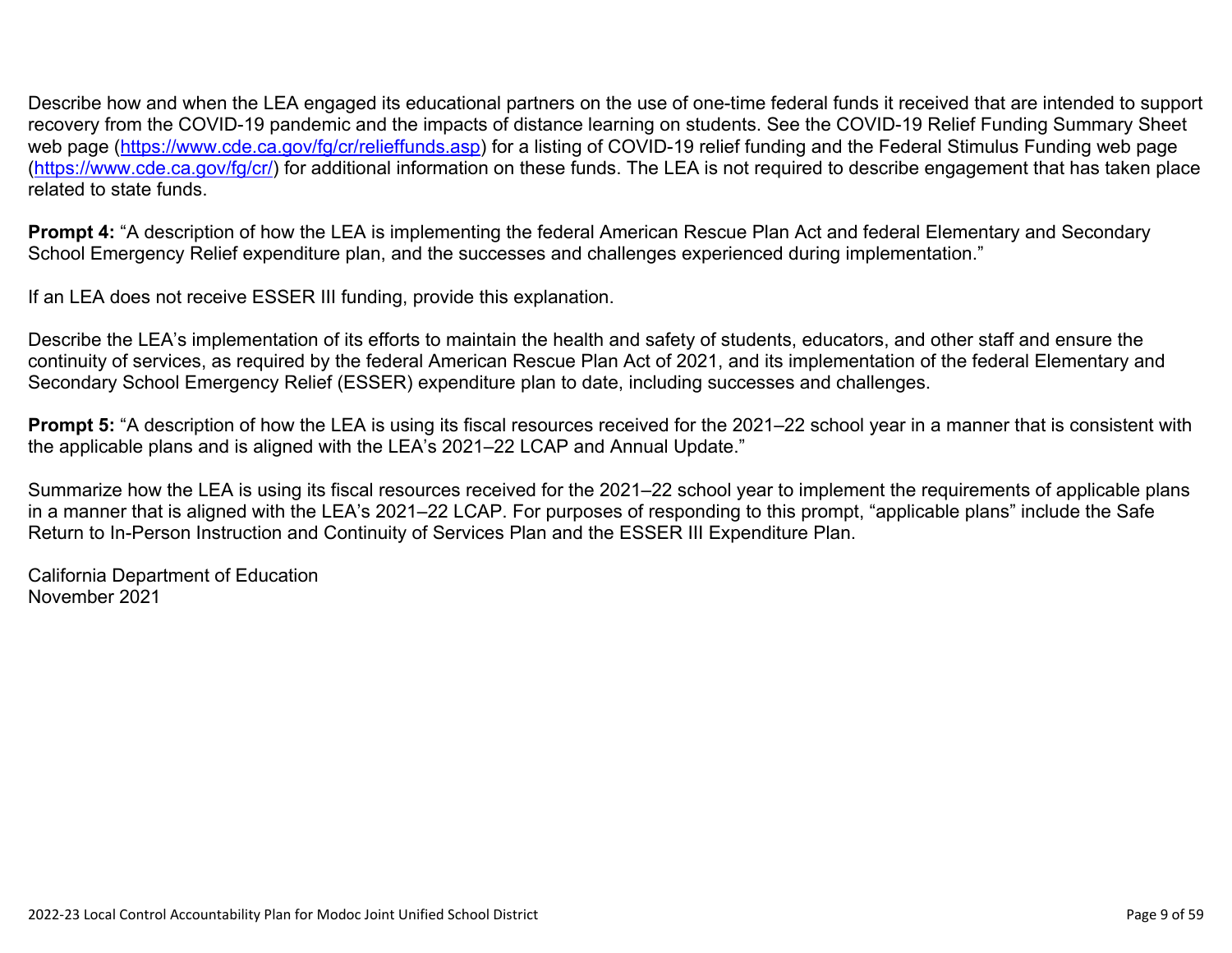# **Local Control Accountability Plan**

**The instructions for completing the Local Control and Accountability Plan (LCAP) follow the template.**

| <b>Local Educational Agency (LEA) Name</b> | <b>Contact Name and Title</b> | <b>Email and Phone</b>           |
|--------------------------------------------|-------------------------------|----------------------------------|
| Modoc Joint Unified School District        | Tom O'Malley                  | $\vert$ tomalley@modoc.k12.ca.us |
|                                            | Superintendent                | 530.233.7201 Ext. 101            |

# **[Plan Summary \[2022-23\]](http://www.doc-tracking.com/screenshots/22LCAP/Instructions/22LCAPInstructions.htm#PlanSummary)**

## **[General Information](http://www.doc-tracking.com/screenshots/22LCAP/Instructions/22LCAPInstructions.htm#generalinformation)**

A description of the LEA, its schools, and its students in grades transitional kindergarten–12, as applicable to the LEA.

The Modoc Joint Unified School District serves a diverse group of students with the goal to: "Provide a quality education by leading, assisting and motivating all students to establish and achieve goals to become responsible and productive citizens." The ethnic makeup of our student population is 66.6% identify White, 18.3% Hispanic, and 6% Native American. 61.7% of our students qualify as Low Income. 3.9% are English Learners (EL). 0.2% are foster youth. Our local control funding formula (LCFF) unduplicated count rolling average is estimated to be at 63.11% for 2021-22. We serve approximately 850 students TK through 12th grade at 6 quality schools: 1 traditional high school, 1 middle school, 1 continuation high school, 1 community day school, and 2 elementary schools.

MJUSD serves students from Alturas, Cedarville, Canby, Likely, Davis Creek, New Pine Creek, Madeline, and the surrounding areas. Alturas has a population of roughly 2,500 people. The median household income is \$40,540, well below the state average of \$80,440. The crime rate is lower than the U.S. average and the community is perceived to be safe. Most jobs are found in the public sector. Home prices are one-fifth the state average. Alturas is part of Modoc County, population 8,907. The median household income for the county is \$45,149, higher compared to Alturas but still well below the state average. Modoc County provides many opportunities for outdoor recreation in the Modoc National Forest.

MJUSD strives to provide its students with opportunities both in and out of the classroom. We send students out of the area frequently so they can get a taste of what is available to them. We offer music to students in grades K-12, have excellent CTE programs, offer college courses, STEM, Drama, and a full athletic program. The District tries to provide a variety of options for a small group of students who have a wide array of interests.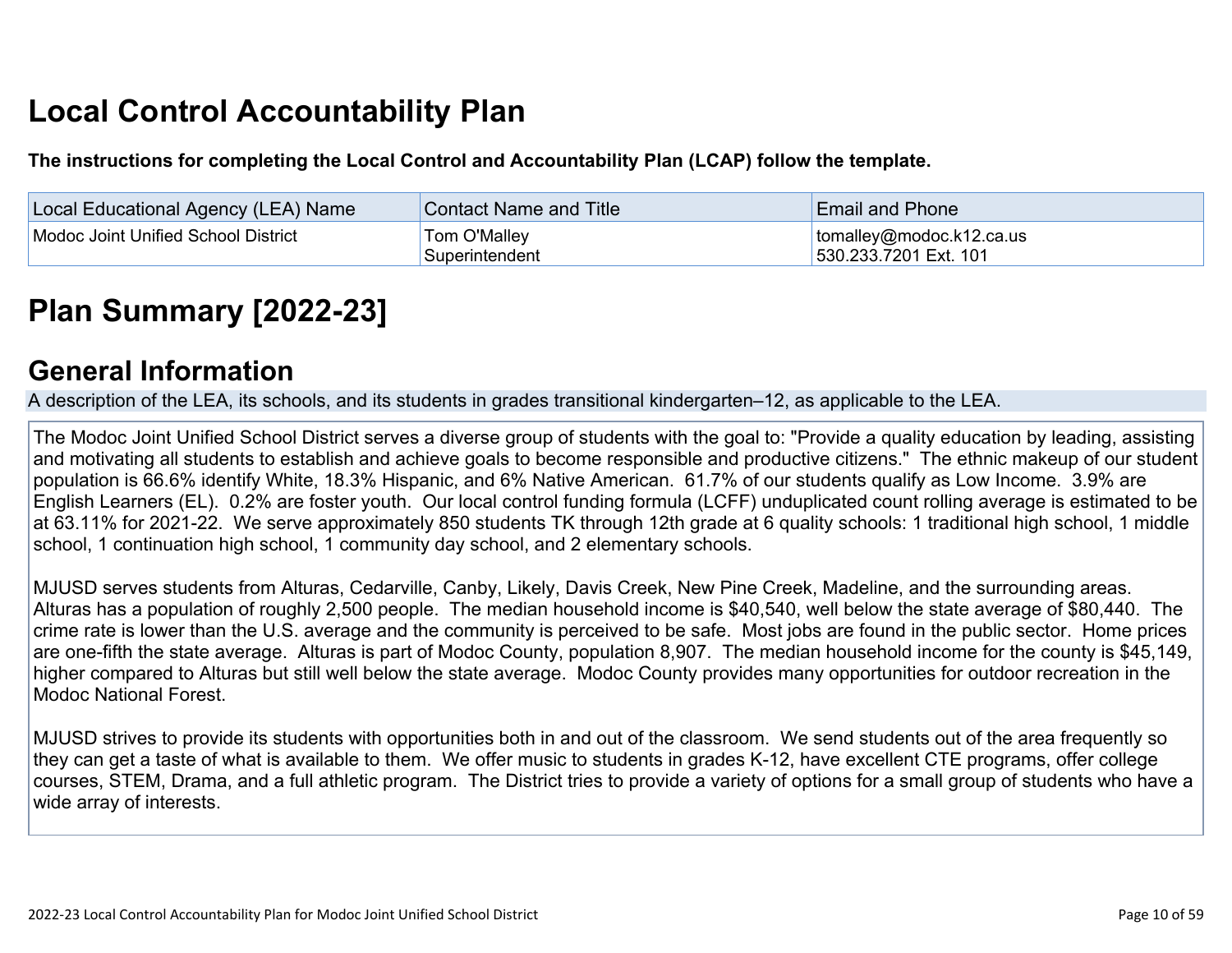## **[Reflections: Successes](http://www.doc-tracking.com/screenshots/22LCAP/Instructions/22LCAPInstructions.htm#ReflectionsSuccesses)**

A description of successes and/or progress based on a review of the California School Dashboard (Dashboard) and local data.

Successes are difficult to define as COVID policy destroyed much of the momentum we were building.

We saw increases in the number of students completing a capstone CTE course, the number of college credits earned, and students completing CSU/UC A-G qualifications. We saw a decrease in student expulsions and middle school dropouts. Facilities remain in excellent condition and all students have access to what they need to attain their education.

Students have been able to attend school in-person for the entire school year.

The special education program is strong and offers many supports considering we are a small school district.

We have been able to train staff in Tier I and Tier II support systems and are implementing Tier III supports based on data regarding student mental health.

## **[Reflections: Identified Need](http://www.doc-tracking.com/screenshots/22LCAP/Instructions/22LCAPInstructions.htm#ReflectionsIdentifiedNeed)**

A description of any areas that need significant improvement based on a review of Dashboard and local data, including any areas of low performance and significant performance gaps among student groups on Dashboard indicators, and any steps taken to address those areas.

We saw decreases in college retention and attendance which we attribute to COVID policy.

School connectedness decreased. The assessment is given at the beginning of the year and it is difficult to determine what caused the decrease.

Student suspension rates showed a slight increase.

We did not achieve our expected gains in MAP scores.

Parents would like to see more interaction between the schools and the community during and outside of school hours.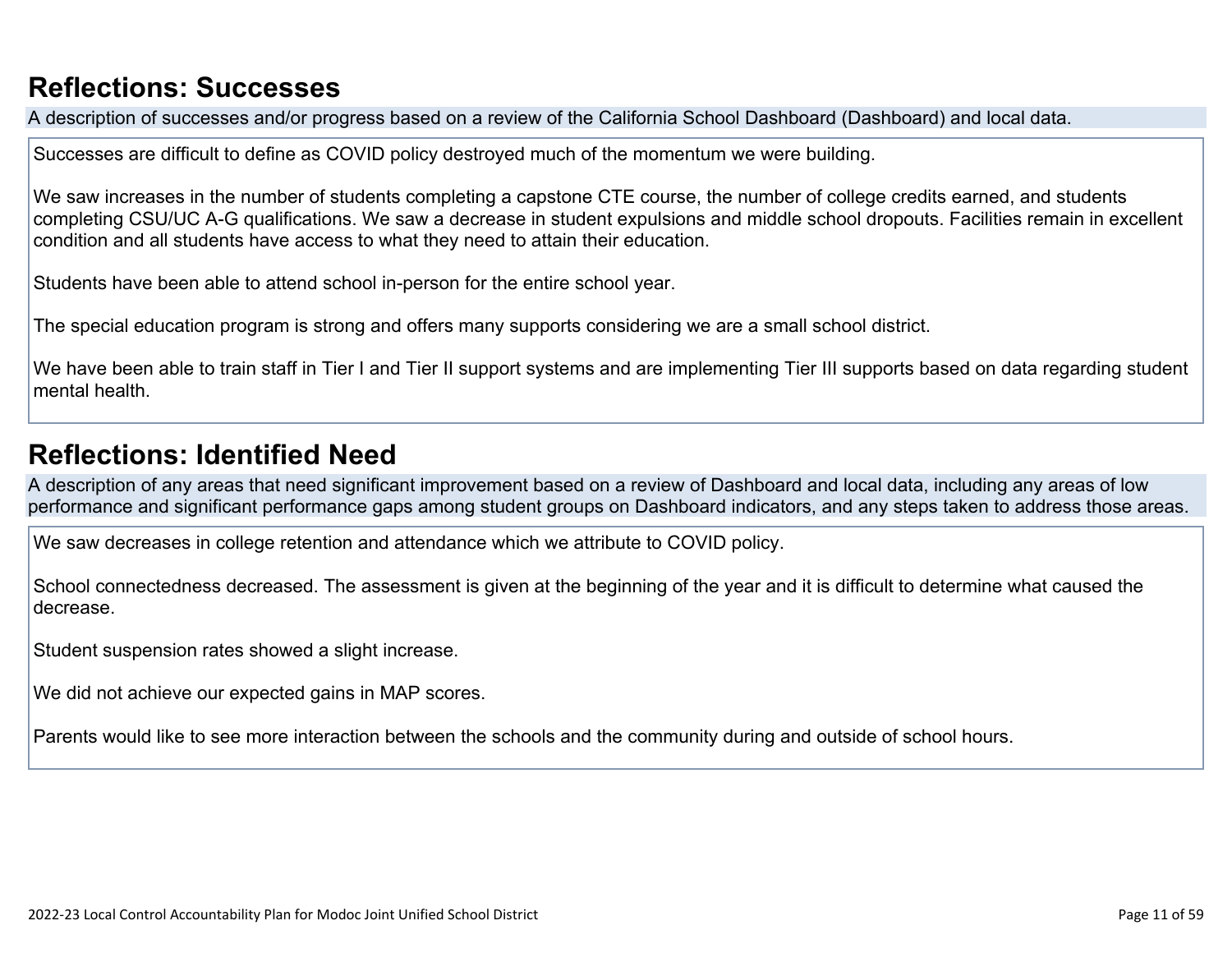# **[LCAP Highlights](http://www.doc-tracking.com/screenshots/22LCAP/Instructions/22LCAPInstructions.htm#LCAPHighlights)**

A brief overview of the LCAP, including any key features that should be emphasized.

Through analysis of our state and local data and input from staff and stakeholders, we identified our focus areas to be addressed. Based on this process, the actions and services in the LCAP fell into the following areas of influence:

- 1. Improving connections and achievement in the classroom.
- 2. Supporting students and their families emotionally and academically both inside and outside of the classroom and/or the school day.

Key LCAP actions to support these areas are: reduced class size, additional counseling support at all sites, and targeted support services to address our high needs students. We have hired a social worker and a school nurse/family support specialist who will work with students and families in order to ensure children living in difficult situations arrive at school daily and are prepared to work. Intervention programs at the elementary and middle school levels are being redefined and the use of data to drive intervention practices will be better utilized. At the high school level, in order to continue preparing all of our students for career and/or college, we plan on adding more Career Technical Education (CTE) courses and expanding our agriculture program.

## **Comprehensive Support and Improvement**

An LEA with a school or schools eligible for comprehensive support and improvement must respond to the following prompts.

### *[Schools Identified](http://www.doc-tracking.com/screenshots/22LCAP/Instructions/22LCAPInstructions.htm#SchoolsIdentified)*

A list of the schools in the LEA that are eligible for comprehensive support and improvement.

None

### *[Support for Identified Schools](http://www.doc-tracking.com/screenshots/22LCAP/Instructions/22LCAPInstructions.htm#SupportforIdentifiedSchools)*

A description of how the LEA has or will support its eligible schools in developing comprehensive support and improvement plans.

N/A

### *[Monitoring and Evaluating Effectiveness](http://www.doc-tracking.com/screenshots/22LCAP/Instructions/22LCAPInstructions.htm#MonitoringandEvaluatingEffectiveness)*

A description of how the LEA will monitor and evaluate the plan to support student and school improvement.

N/A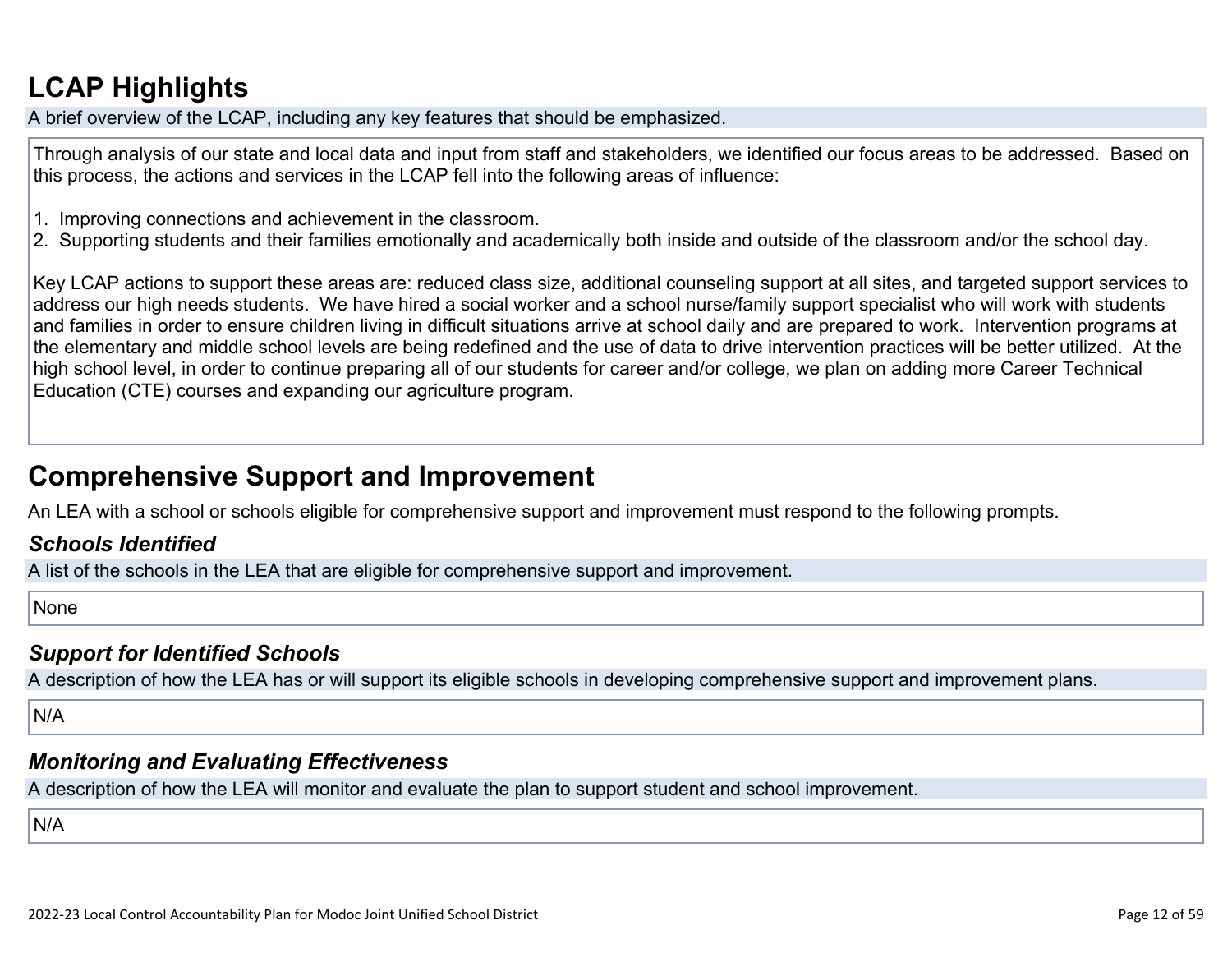# **Engaging Educational Partners**

A summary of the process used to engage educational partners and how this engagement was considered before finalizing the LCAP.

Consultations were held with the following groups as indicated:

Parents: October 15, November 16, February 16, March 29, and May 26.

Students: February 9

Modoc Teachers Association (MTA): February 23

Teachers: March 3, one in the morning and one in the evening.

Community Advisory Committee (Special Education): April 7

Foster Youth: March 30

Administration and unrepresented consults are frequent and ongoing.

Teamsters Local #137: March 1

Community Members: Historically, community groups are very small. This year, community input was gathered informally at various locations and various times of the year. Meetings were frequent, but key meetings were September 6, October 4, November 1, February 7, and March 7.

The Board is consulted monthly. The LCAP was presented on June 14 and approved on June 21.

Notes are taken during all consultations. Notes are then aggregated to determine consistencies and/or themes. From there, conversations are had with the necessary parties to determine if the consistencies or themes can be addressed while staying within the fiscal limitations of the district.

A summary of the feedback provided by specific educational partners.

There is a strong belief that the District is on the right track when it comes to increasing student academic performance. It is also widely believed that the District is on the right track when it comes to dealing with student behavior issues, however, there is consensus that we need more support in this area. Many groups shared concerns with critical race theory. The biggest concern of nearly all groups continues to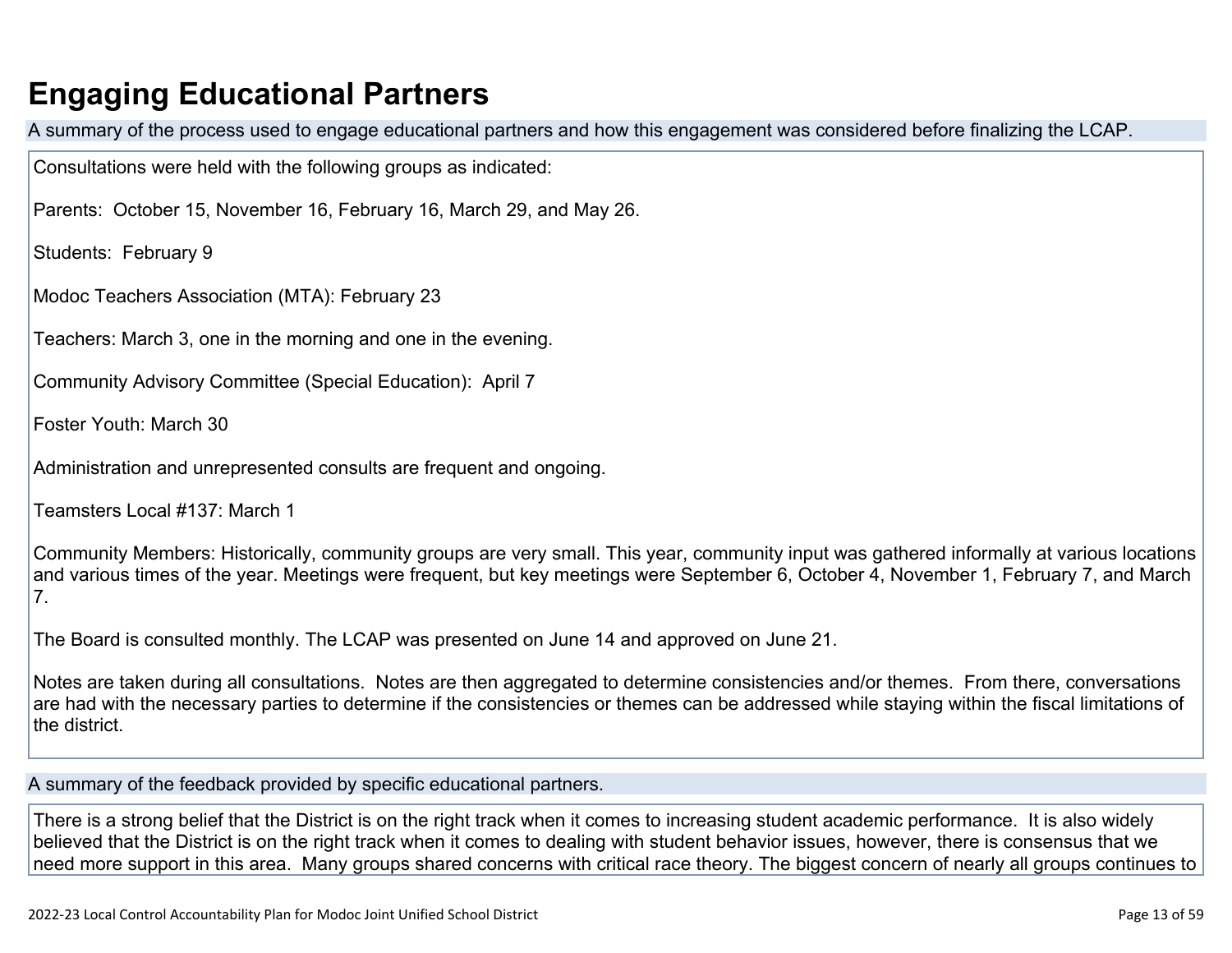be the massive amount of disruption a small number of students are having on the education process. The inability to hire qualified personnel due to our geographic location is an issue we are working hard to overcome.

A description of the aspects of the LCAP that were influenced by specific input from educational partners.

We will attempt to provide more emotional and behavioral supports though the lack of qualified personnel willing to come to Modoc County is a huge hurdle. We are increasing public relations efforts to better sell Modoc County and the District. We are also adding supports for teaching staff in the form of contracted coaching services.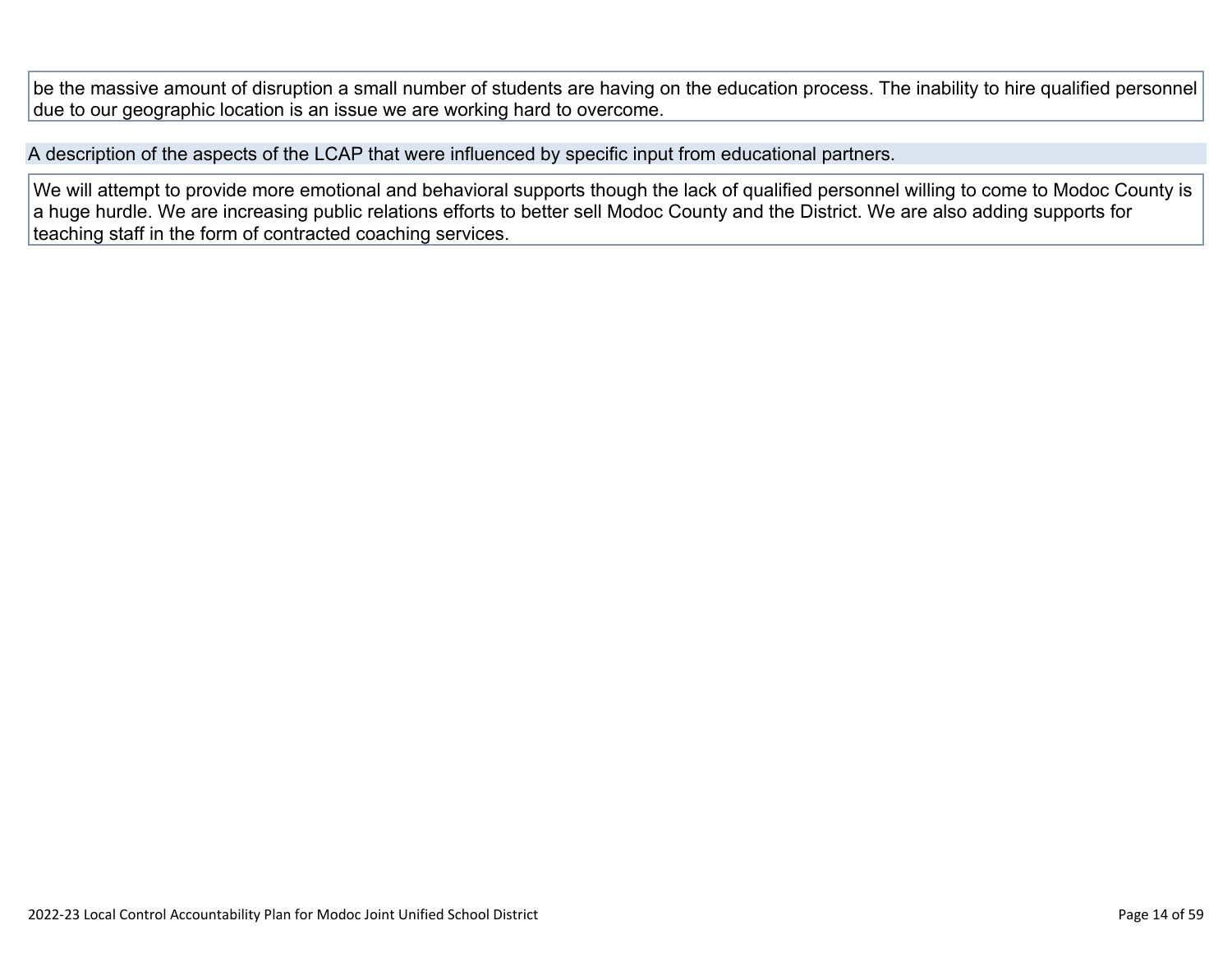# **[Goals and Actions](http://www.doc-tracking.com/screenshots/22LCAP/Instructions/22LCAPInstructions.htm#GoalsandActions)**

## **[Goal](http://www.doc-tracking.com/screenshots/22LCAP/Instructions/22LCAPInstructions.htm#goalDescription)**

| Goal # | <b>Description</b>                             |
|--------|------------------------------------------------|
|        | Prepare all students for career and/or college |
|        |                                                |

An explanation of why the LEA has developed this goal.

We want all of our students to become positive contributors to society. All students preparing for a career futhers this mission. Attending college may be part of the journey and students need to be prepared in case their path takes them to post-secondary institutions.

## **[Measuring and Reporting Results](http://www.doc-tracking.com/screenshots/22LCAP/Instructions/22LCAPInstructions.htm#MeasuringandReportingResults)**

| <b>Metric</b>                                                                                                                | <b>Baseline</b>                                                                                                                     | Year 1 Outcome                                                                                                                                               | Year 2 Outcome | Year 3 Outcome | Desired Outcome for<br>$2023 - 24$ |
|------------------------------------------------------------------------------------------------------------------------------|-------------------------------------------------------------------------------------------------------------------------------------|--------------------------------------------------------------------------------------------------------------------------------------------------------------|----------------|----------------|------------------------------------|
| % of students meeting Grade 1:46<br>MAP growth goal in<br>math by grade level at Grade 3: 60<br>the winter<br>administration | Grade 2: 60<br>Grade 4:79<br>Grade 5: 65<br>Grade 6: 63<br>Grade 7: 70<br>Grade 8:66<br>Grade 9: 51<br>Grade 10: 59<br>Grade 11: 48 | Grade 1:57<br>Grade 2:44<br>Grade 3:39<br>Grade 4:69<br>Grade 5:58<br>Grade 6: 51<br>Grade 7:63<br>Grade 8: 65<br>Grade 9: 50<br>Grade 10:46<br>Grade 11: 38 |                |                | Growth by 10% per<br>year or 85%.  |
| % of students meeting Grade 1: 41<br>MAP growth goal in<br>reading by grade level<br>at the winter<br>administration         | Grade 2:45<br>Grade 3:56<br>Grade 4: 52<br>Grade 5: 63<br>Grade 6: 53<br>Grade 7: 55                                                | Grade 1:45<br>Grade 2: 52<br>Grade 3:54<br>Grade 4:50<br>Grade 5:45<br>Grade 6: 51<br>Grade 7:48                                                             |                |                | Growth by 10% per<br>year or 85%.  |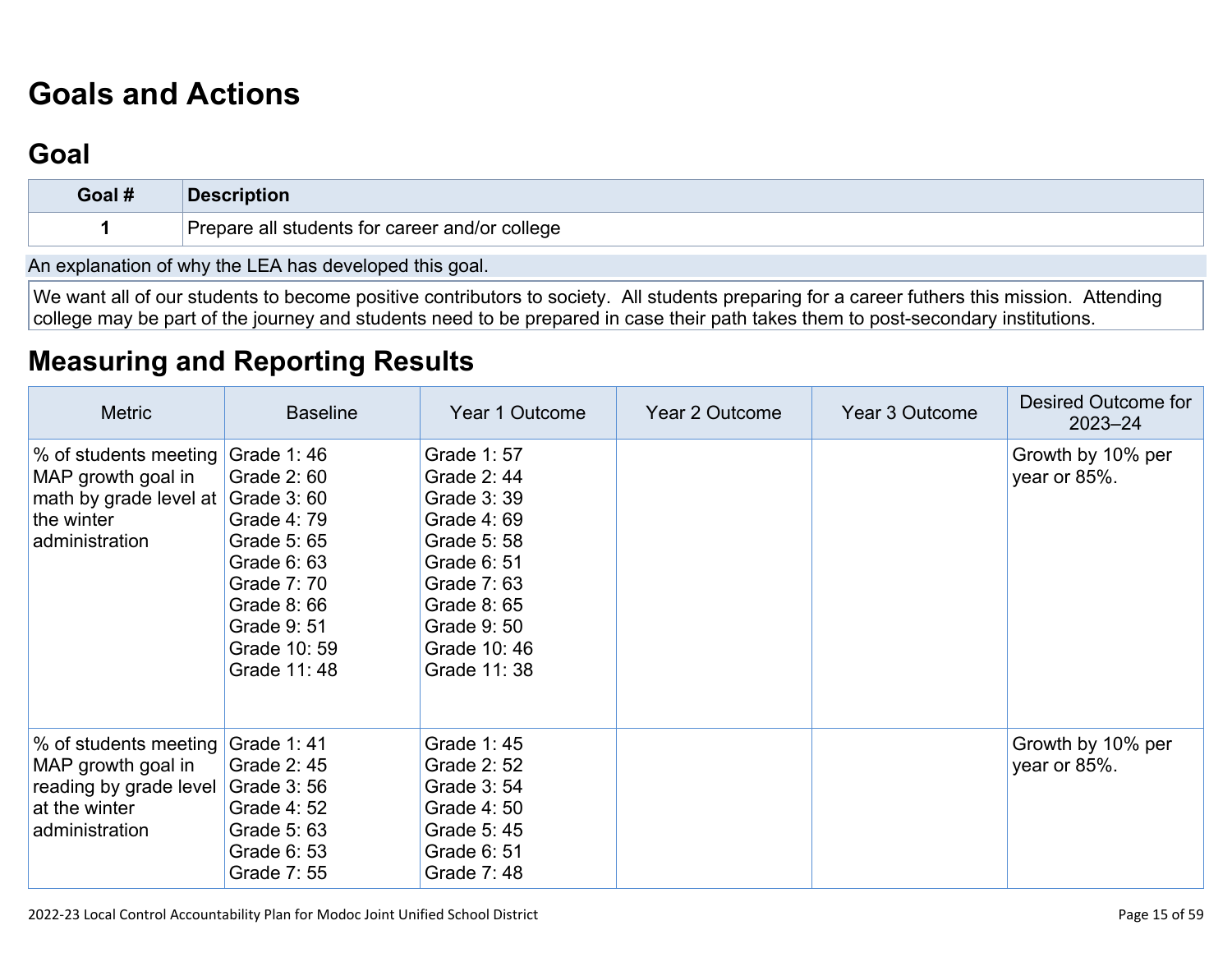| <b>Metric</b>                                                      | <b>Baseline</b>                                                                  | Year 1 Outcome                                                            | Year 2 Outcome | Year 3 Outcome | Desired Outcome for<br>2023-24                          |
|--------------------------------------------------------------------|----------------------------------------------------------------------------------|---------------------------------------------------------------------------|----------------|----------------|---------------------------------------------------------|
|                                                                    | <b>Grade 8:44</b><br>Grade 9: 56<br>Grade 10: 43<br>Grade 11: 44<br>Grade 12: 50 | Grade 8: 66<br>Grade 9:45<br>Grade 10: 34<br>Grade 11: 45<br>Grade 12: 54 |                |                |                                                         |
| % of seniors<br>completing capstone<br>CTE course                  | 45.2%                                                                            | 54.3%                                                                     |                |                | 40% or higher                                           |
| College units<br>earned/AP Courses -<br><b>College Preparation</b> | 441 college credits<br>earned                                                    | 205 earned by<br>December 2021                                            |                |                | 100 or higher per year                                  |
| % of students<br>completing UC/CSU<br>$A-G$                        | 14.2%                                                                            | 18%                                                                       |                |                | Increase 5% per year                                    |
| <b>EL Reclassification</b><br>Rate                                 | 10.3%                                                                            | 12.9%                                                                     |                |                | 10-15% per year                                         |
| <b>College Retention</b><br>Rate                                   | 77%                                                                              | 59%                                                                       |                |                | 70% or higher                                           |
| <b>EAP Scores</b>                                                  | 27.1% for ELA and<br>13.85% for math.                                            | 26.92% for ELA and<br>11.32% for math.                                    |                |                | 50% or higher for ELA<br>and 50% or higher for<br>math. |
| College and Career<br>Indicator                                    | Yellow - 44.1 %<br>prepared                                                      | No Information Due to<br><b>COVID</b>                                     |                |                | <b>Maintain Green</b>                                   |
| <b>CAASPP</b>                                                      | No data due to COVID 30.67% met or                                               | exceeded in ELA<br>20.74% met or<br>exceeded in math                      |                |                | Growth by 10% per<br>year or 85%.                       |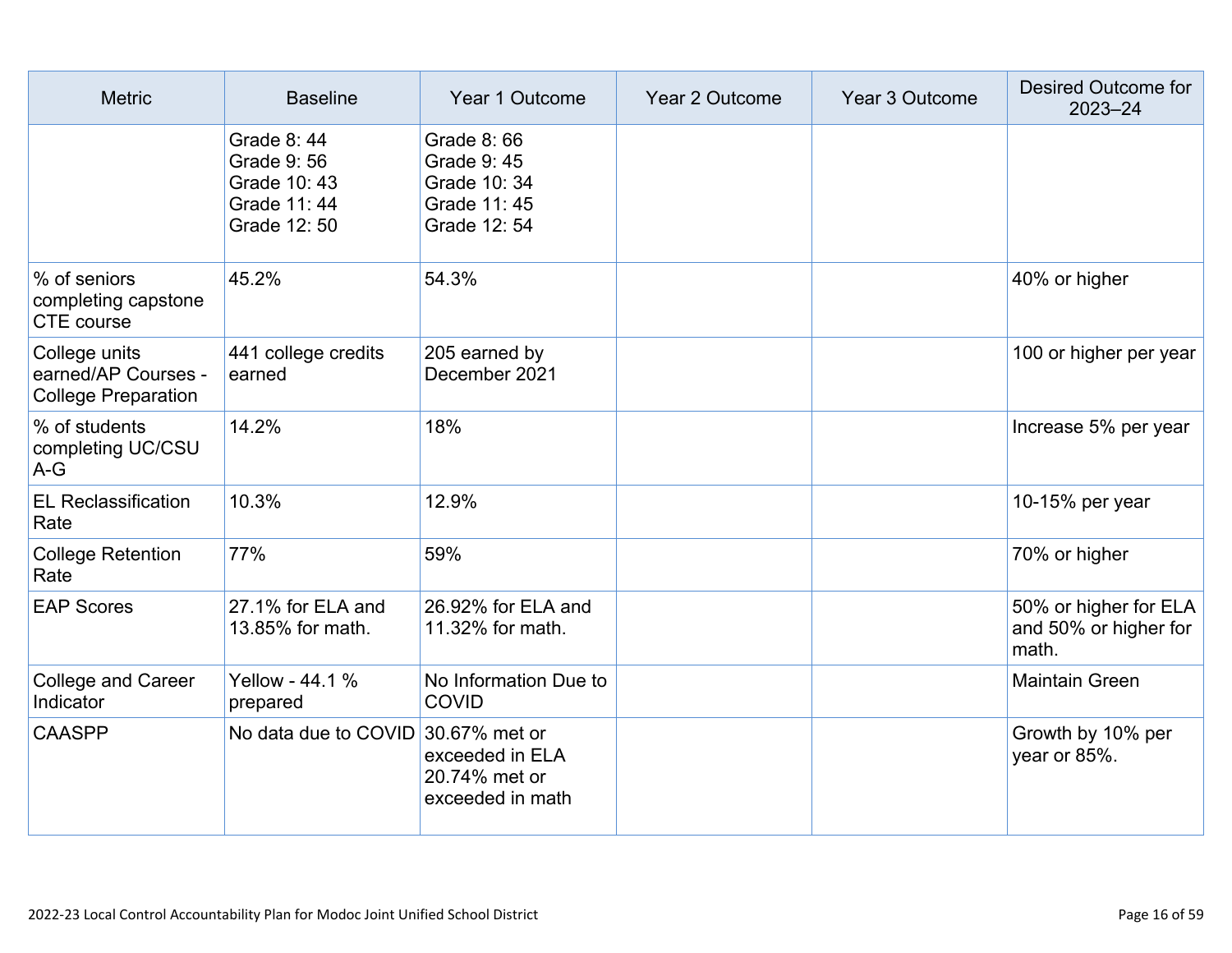| <b>Metric</b>           | <b>Baseline</b>                                          | Year 1 Outcome | Year 2 Outcome | Year 3 Outcome | Desired Outcome for<br>$2023 - 24$ |
|-------------------------|----------------------------------------------------------|----------------|----------------|----------------|------------------------------------|
| <b>AP Courses Taken</b> | No goal - Students<br>taking college courses<br>instead. |                |                |                |                                    |

## **[Actions](http://www.doc-tracking.com/screenshots/22LCAP/Instructions/22LCAPInstructions.htm#actions)**

| Action # | Title       | <b>Description</b>                                                            | <b>Total Funds</b> | Contributing |
|----------|-------------|-------------------------------------------------------------------------------|--------------------|--------------|
| 1.1      | <b>AVID</b> | Yearly membership, provide AVID courses, and Summer Institute                 | \$83,688.00        | <b>Yes</b>   |
| 1.2      | <b>MAP</b>  | Utilizing MAP to provide assessment data for ELA and Math                     | \$12,150.00        | <b>No</b>    |
| 1.3      | Counselor   | Employ a college guidance counselor to guide students to their<br>chosen path | \$70,903.00        | Yes          |

## **[Goal Analysis \[2021-22\]](http://www.doc-tracking.com/screenshots/22LCAP/Instructions/22LCAPInstructions.htm#GoalAnalysis)**

An analysis of how this goal was carried out in the previous year. A description of any substantive differences in planned actions and actual implementation of these actions.

There are no substantive differences.

An explanation of material differences between Budgeted Expenditures and Estimated Actual Expenditures and/or Planned Percentages of Improved Services and Estimated Actual Percentages of Improved Services.

COVID prevented in-person professional development form occurring. We had planned on hiring an additional counselor but were unable to find qualified applicants.

An explanation of how effective the specific actions were in making progress toward the goal.

Effectiveness is difficult to determine due to the negative impacts of COVID policies set forth by the state.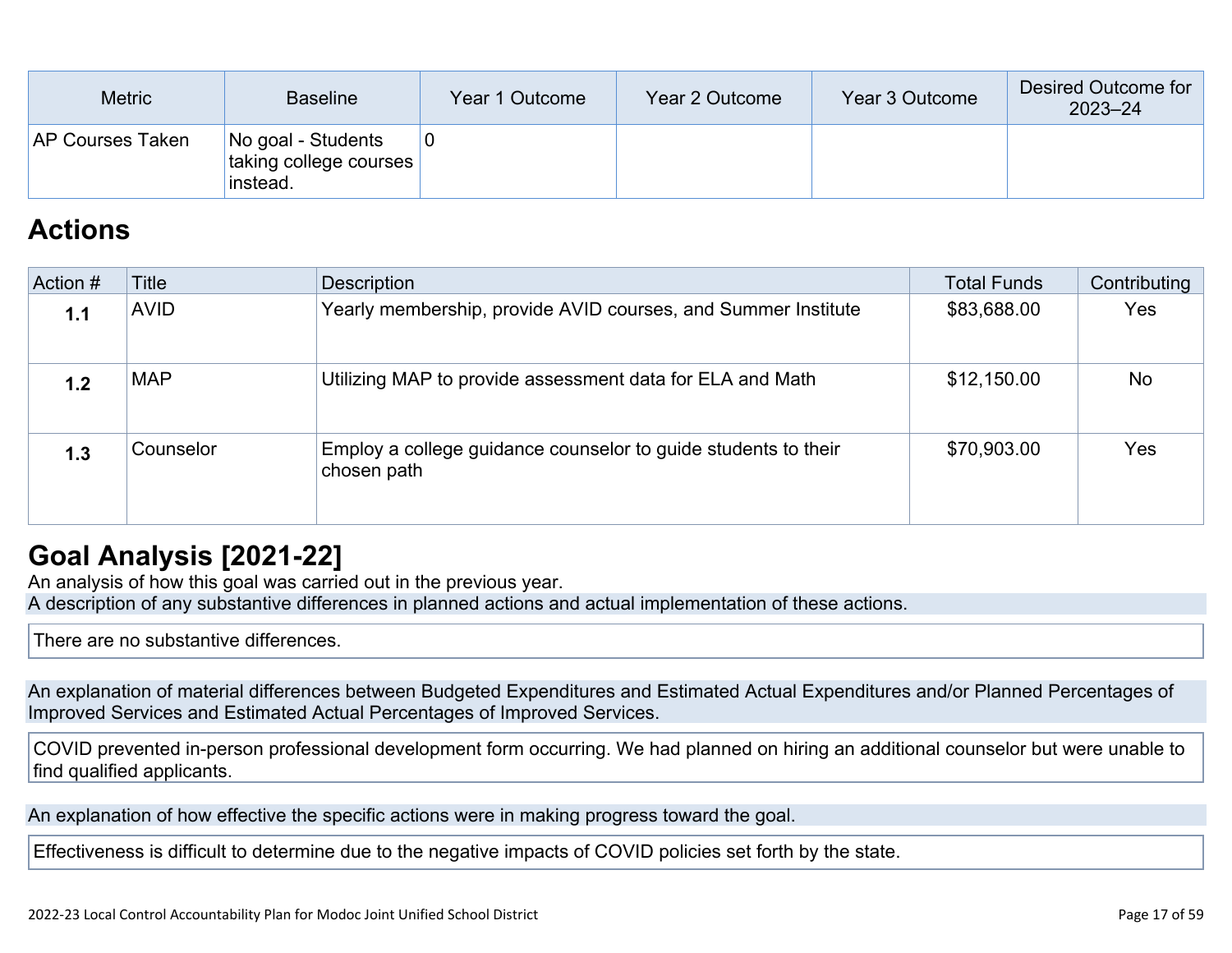A description of any changes made to the planned goal, metrics, desired outcomes, or actions for the coming year that resulted from reflections on prior practice.

There are no changes.

**A report of the Total Estimated Actual Expenditures for last year's actions may be found in the Annual Update Table. A report of the Estimated Actual Percentages of Improved Services for last year's actions may be found in the Contributing Actions Annual Update Table.**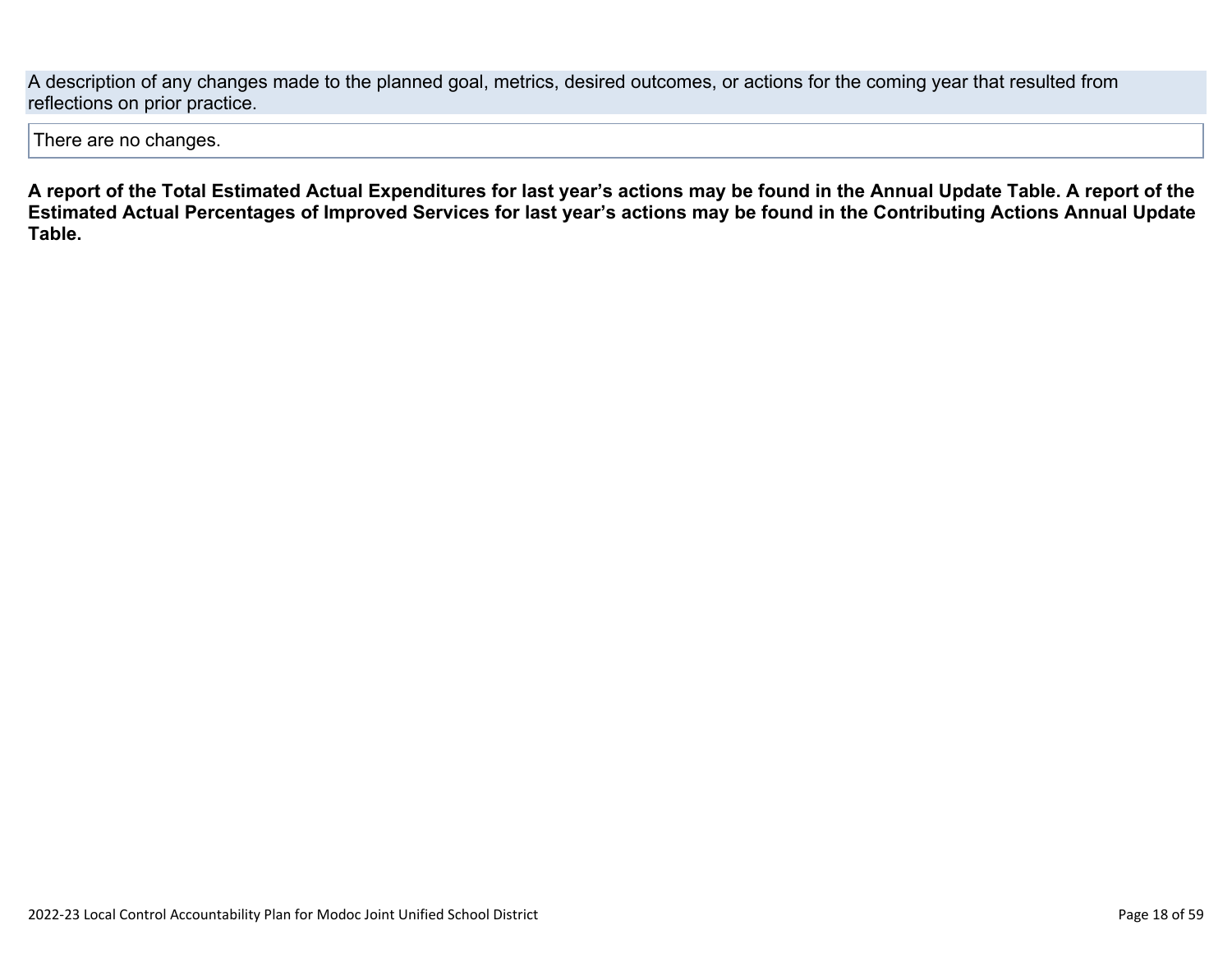# **[Goals and Actions](http://www.doc-tracking.com/screenshots/22LCAP/Instructions/22LCAPInstructions.htm#GoalsandActions)**

# **[Goal](http://www.doc-tracking.com/screenshots/22LCAP/Instructions/22LCAPInstructions.htm#goalDescription)**

| Goal #                                                 | <b>Description</b>                                                                          |  |  |  |  |
|--------------------------------------------------------|---------------------------------------------------------------------------------------------|--|--|--|--|
|                                                        | Continuous improvement in school culture and climate to maximize impact on student learning |  |  |  |  |
| An explanation of why the LEA has developed this goal. |                                                                                             |  |  |  |  |

Student learning is maximized in a positive environment from highly qualified teachers.

# **[Measuring and Reporting Results](http://www.doc-tracking.com/screenshots/22LCAP/Instructions/22LCAPInstructions.htm#MeasuringandReportingResults)**

| <b>Metric</b>                                                                                      | <b>Baseline</b>                                                                                                    | Year 1 Outcome                                                                                                     | Year 2 Outcome | <b>Year 3 Outcome</b> | Desired Outcome for<br>$2023 - 24$                                                                    |
|----------------------------------------------------------------------------------------------------|--------------------------------------------------------------------------------------------------------------------|--------------------------------------------------------------------------------------------------------------------|----------------|-----------------------|-------------------------------------------------------------------------------------------------------|
| <b>Teachers: Fully</b><br>Credentialed &<br>Appropriately<br>Assigned                              | 100%                                                                                                               | 100%                                                                                                               |                |                       | Maintain 100%                                                                                         |
| Standards-aligned<br><b>Instructional Materials</b><br>for every student                           | All students have<br>access to standards-<br>aligned materials                                                     | All students have<br>access to standards-<br>aligned materials                                                     |                |                       | All students have<br>access to standards-<br>aligned materials                                        |
| <b>CA State standards</b><br>are implemented,<br>including access for<br><b>ELs</b>                | <b>CA State standards</b><br>are implemented,<br>including access for<br><b>ELs</b>                                | <b>CA State standards</b><br>are implemented,<br>including access for<br><b>ELs</b>                                |                |                       | <b>CA State standards</b><br>are implemented,<br>including access for<br><b>ELs</b>                   |
| <b>School Facilities in</b><br>"Good Repair" per<br><b>CDE's Facility</b><br>Inspection Tool (FIT) | All facilities in good<br>repair                                                                                   | All facilities in good<br>repair                                                                                   |                |                       | All facilities in good<br>repair                                                                      |
| Students will have<br>access and are<br>enrolled in a broad<br>course of study<br>(Social Science, | Students have access<br>to and are enrolled in<br>a broad course of<br>study (Social Science,<br>Health, PE, VAPA, | Students have access<br>to and are enrolled in<br>a broad course of<br>study (Social Science,<br>Health, PE, VAPA, |                |                       | Students will have<br>access to and are<br>enrolled in a broad<br>course of study<br>(Social Science, |

2022-23 Local Control Accountability Plan for Modoc Joint Unified School District Page 19 of 59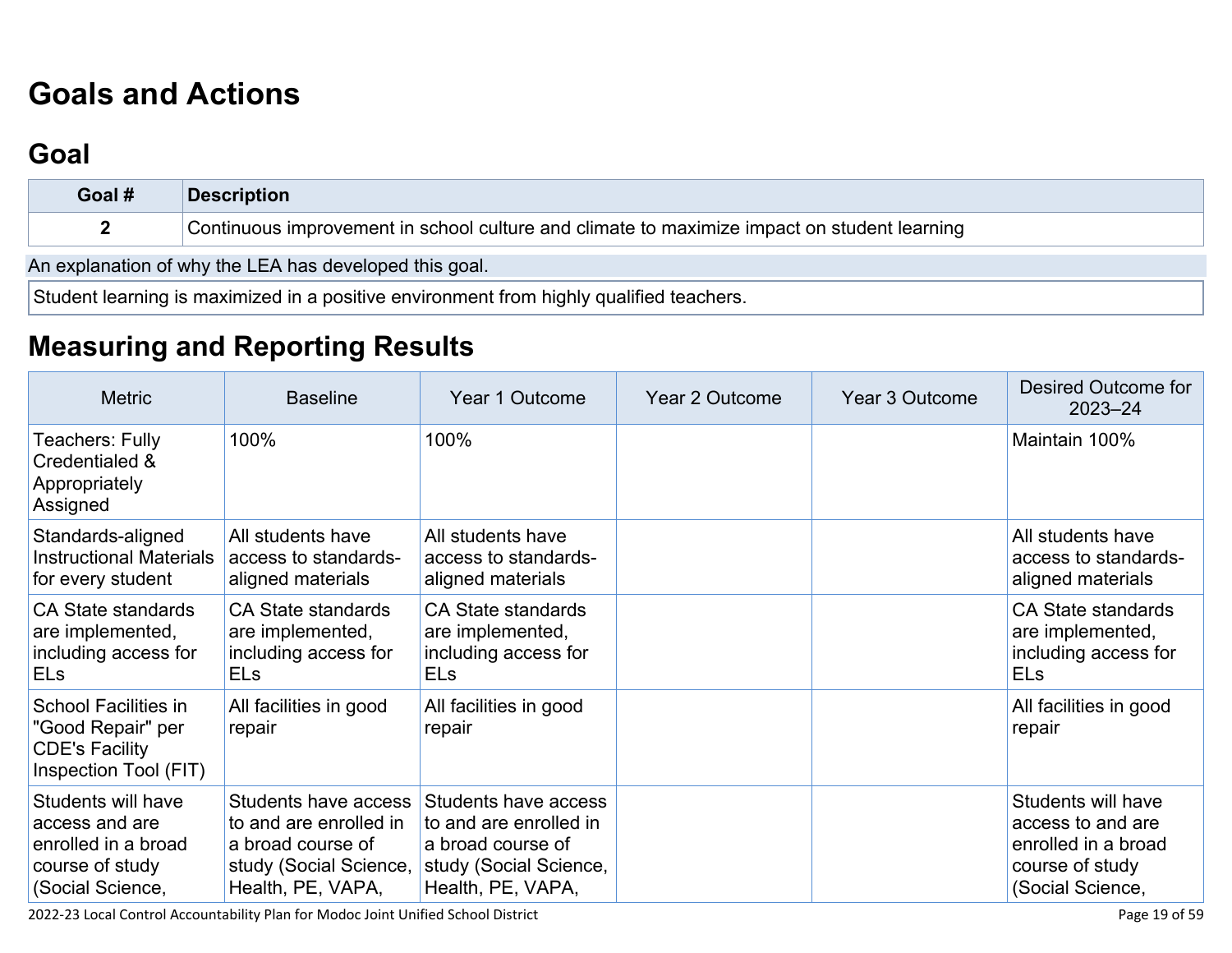| <b>Metric</b>                                                                                                       | <b>Baseline</b>                                                                                | Year 1 Outcome                                                                                                           | <b>Year 2 Outcome</b> | Year 3 Outcome | Desired Outcome for<br>$2023 - 24$                                                                                                                                        |
|---------------------------------------------------------------------------------------------------------------------|------------------------------------------------------------------------------------------------|--------------------------------------------------------------------------------------------------------------------------|-----------------------|----------------|---------------------------------------------------------------------------------------------------------------------------------------------------------------------------|
| Health, PE, VAPA,<br>World Language)<br>including unduplicated<br>pupils and students<br>with exceptional<br>needs. | World Language)<br>including unduplicated<br>pupils and students<br>with exceptional<br>needs. | World Language)<br>including unduplicated<br>pupils and students<br>with exceptional<br>needs.                           |                       |                | Health, PE, VAPA,<br>World Language)<br>including unduplicated<br>pupils and students<br>with exceptional<br>needs.                                                       |
| Attendance rates                                                                                                    | 92.1                                                                                           | 91                                                                                                                       |                       |                | Above 93%                                                                                                                                                                 |
| Chronic absenteeism<br>(CA) rates                                                                                   | 15% prior to the<br>spring 2020 COVID<br>shutdown                                              | 17.6%                                                                                                                    |                       |                | Below 16%                                                                                                                                                                 |
| % of ELs who<br>progress in English<br>Proficiency (ELPAC)                                                          | Unknown at this time                                                                           | 40.9%                                                                                                                    |                       |                | Maintain 85%                                                                                                                                                              |
| High school<br>graduation rates                                                                                     | 80%                                                                                            | 86.4%                                                                                                                    |                       |                | Above 85%                                                                                                                                                                 |
| Suspension rates                                                                                                    | 5.3%                                                                                           | 7.3%                                                                                                                     |                       |                | Below 5%                                                                                                                                                                  |
| <b>Expulsion rates</b>                                                                                              | 0.33%                                                                                          | 0.1                                                                                                                      |                       |                | Below the state<br>average                                                                                                                                                |
| Parent Input in<br><b>Decision Making</b>                                                                           | All large sites have<br>active site councils<br>and parent advisory<br>committees              | All large sites have<br>active site councils<br>and parent advisory<br>committees                                        |                       |                | All sites have active<br>site councils and<br>parent advisory<br>committees                                                                                               |
| Middle School<br><b>Dropout Rate</b>                                                                                | 4                                                                                              | 1                                                                                                                        |                       |                | Below the state<br>average.                                                                                                                                               |
| School<br>Connectedness                                                                                             | supports 63%<br>Caring adults in<br>school 71%<br>High expectations<br>85%                     | Grade 5: Total school Grade 5: Total school<br>supports NA<br>Caring adults in<br>school 58%<br>High expectations<br>81% |                       |                | All values are 70% or<br>greater in Table 4.3 in<br>the elementary CA<br><b>Healthy Kids Survey</b><br>and Table 4.6 in the<br>secondary CA Healthy<br><b>Kids Survey</b> |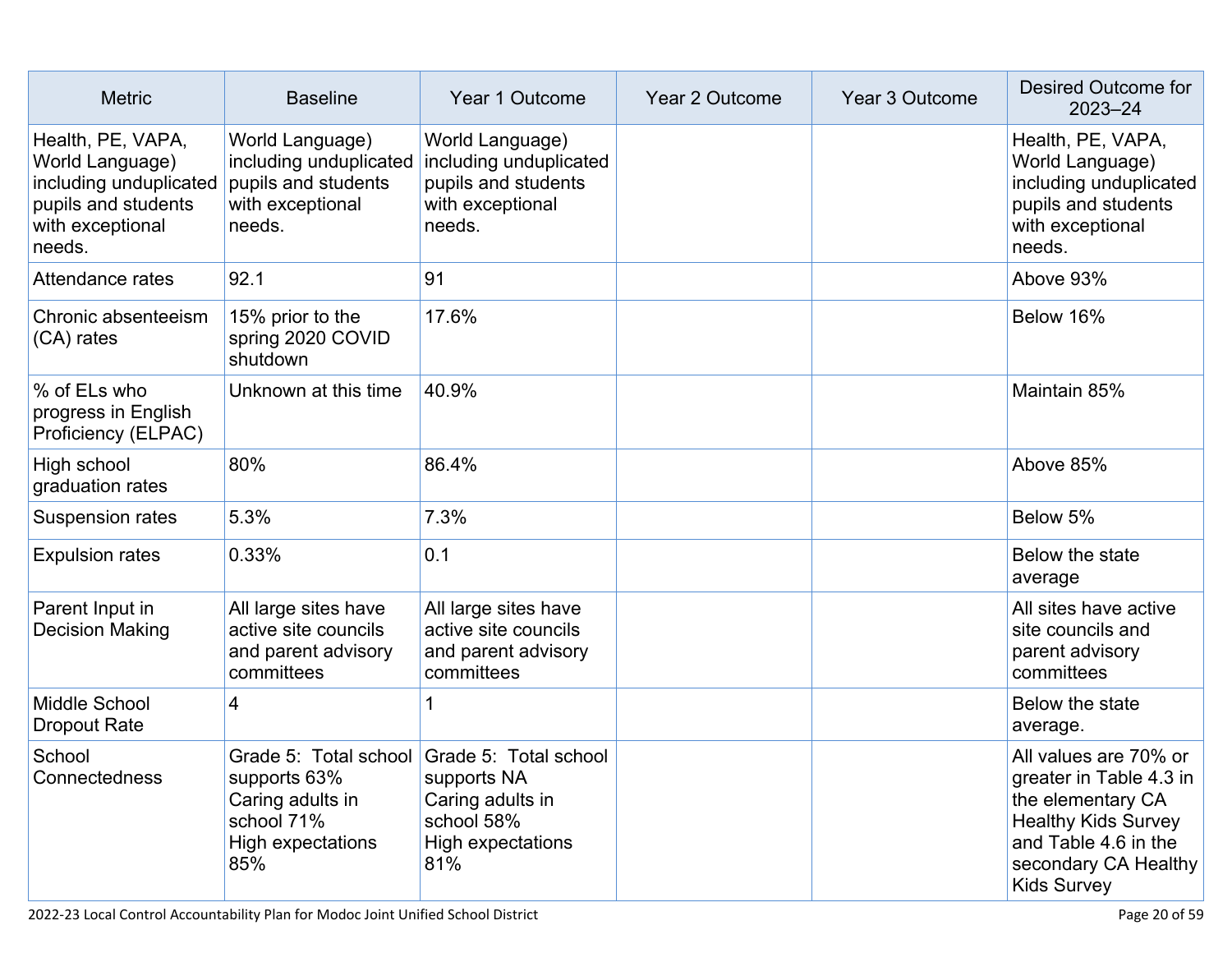| <b>Metric</b> | <b>Baseline</b>                                                                                                                                                                                                | Year 1 Outcome                                                                                                                                                                                                                                                      | Year 2 Outcome | Year 3 Outcome | Desired Outcome for<br>$2023 - 24$ |
|---------------|----------------------------------------------------------------------------------------------------------------------------------------------------------------------------------------------------------------|---------------------------------------------------------------------------------------------------------------------------------------------------------------------------------------------------------------------------------------------------------------------|----------------|----------------|------------------------------------|
|               | Meaningful<br>participation 32%<br>School<br>Connectedness 73%<br><b>Academic Motivation</b><br>85%                                                                                                            | Meaningful<br>participation 28%<br>School<br>Connectedness 65%<br><b>Academic Motivation</b><br>80%                                                                                                                                                                 |                |                |                                    |
|               | supports 58%<br>Caring adults in<br>school 60%<br>High expectations<br>76%<br>Meaningful<br>participation 37%<br>School<br>Connectedness 56%<br><b>Academic Motivation</b><br>63%<br>Parent Involvement<br>63% | Grade 7: Total school Grade 7: Total school<br>supports NA<br>Caring adults in<br>school 51%<br>High expectations<br>67%<br>Meaningful<br>participation 32%<br>School<br>Connectedness 49%<br><b>Academic Motivation</b><br>54%<br><b>Parent Involvement</b><br>42% |                |                |                                    |
|               | supports 46%<br>Caring adults in<br>school 50%<br>High expectations<br>61%<br>Meaningful<br>participation 24%<br>School<br>Connectedness 46%<br><b>Academic Motivation</b><br>58%                              | Grade 9: Total school Grade 9: Total school<br>supports NA<br>Caring adults in<br>school 44%<br>High expectations<br>47%<br>Meaningful<br>participation 26%<br>School<br>Connectedness 44%<br><b>Academic Motivation</b><br>46%                                     |                |                |                                    |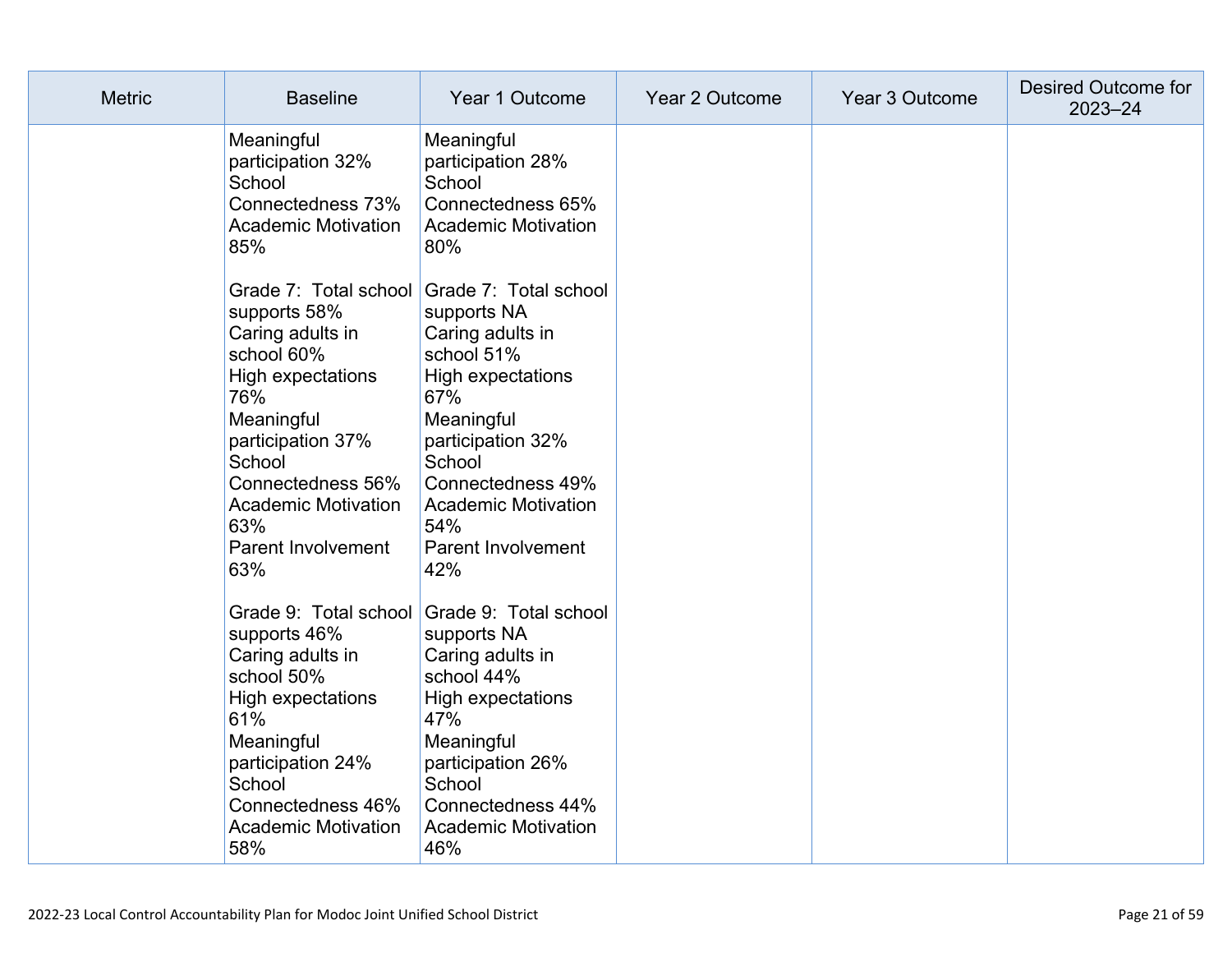| <b>Metric</b>                                                                                                                | <b>Baseline</b>                                                                                                                                                                                                                                 | Year 1 Outcome                                                                                                                                                                                                                          | Year 2 Outcome | Year 3 Outcome | Desired Outcome for<br>$2023 - 24$ |
|------------------------------------------------------------------------------------------------------------------------------|-------------------------------------------------------------------------------------------------------------------------------------------------------------------------------------------------------------------------------------------------|-----------------------------------------------------------------------------------------------------------------------------------------------------------------------------------------------------------------------------------------|----------------|----------------|------------------------------------|
|                                                                                                                              | <b>Parent Involvement</b><br>40%                                                                                                                                                                                                                | Parent Involvement<br>29%                                                                                                                                                                                                               |                |                |                                    |
|                                                                                                                              | Grade 11: Total<br>school supports 54%<br>Caring adults in<br>school 62%<br>High expectations<br>75%<br>Meaningful<br>participation 26%<br>School<br>Connectedness 52%<br><b>Academic Motivation</b><br>57%<br><b>Parent Involvement</b><br>36% | Grade 11: Total<br>school supports NA<br>Caring adults in<br>school 47%<br>High expectations<br>63%<br>Meaningful<br>participation 26%<br>School<br>Connectedness 46%<br><b>Academic Motivation</b><br>59%<br>Parent Involvement<br>38% |                |                |                                    |
| <b>High School Dropout</b><br>Rate                                                                                           | Roughly 6%                                                                                                                                                                                                                                      | 3 dropouts - No state<br>computation available                                                                                                                                                                                          |                |                | 10% or lower                       |
| Promote parent<br>participation for all<br>students including<br>unduplicated pupils<br>and those with<br>exceptional needs. | Attendance rate at<br>parent LCAP<br>meetings is roughly<br>50%                                                                                                                                                                                 | Attendance rate at<br>parent LCAP<br>meetings is roughly<br>50%                                                                                                                                                                         |                |                | Attendance rate is<br>above 80 %   |

# **[Actions](http://www.doc-tracking.com/screenshots/22LCAP/Instructions/22LCAPInstructions.htm#actions)**

| Action # | <b>Title</b>  | Description                                       | <b>Total Funds</b> | Contributing |
|----------|---------------|---------------------------------------------------|--------------------|--------------|
|          | Administrator | Continue to provide a middle school administrator | \$123,272.00       | Yes          |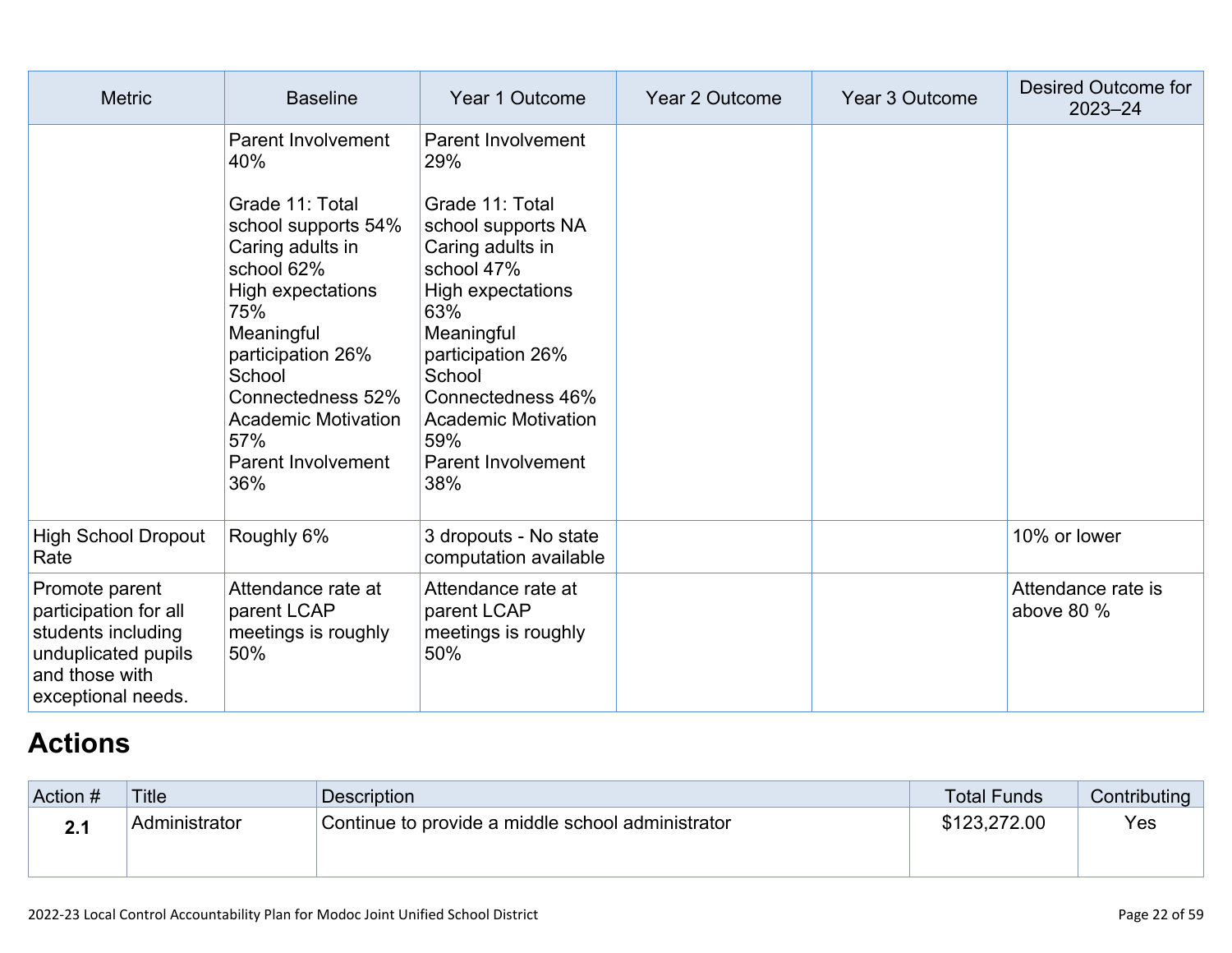| Action # | <b>Title</b>                                                                                                             | <b>Description</b>                                                                                                                    | <b>Total Funds</b> | Contributing |
|----------|--------------------------------------------------------------------------------------------------------------------------|---------------------------------------------------------------------------------------------------------------------------------------|--------------------|--------------|
| 2.2      | Technology                                                                                                               | Technology upgrades and enhancements; upgrade computer labs,<br>replace computers and peripheral devices.                             | \$70,000.00        | <b>No</b>    |
| 2.3      | Extracurricular and<br>club activities                                                                                   | Provide extracurricular and club activities                                                                                           | \$192,264.00       | Yes          |
| 2.4      | College classes                                                                                                          | Offer online and video streaming classes.                                                                                             | \$3,000.00         | <b>No</b>    |
| 2.5      | <b>CTE</b> courses                                                                                                       | Provide and expand career technical education opportunities                                                                           | \$287,317.00       | <b>No</b>    |
| 2.6      | <b>Social Worker</b>                                                                                                     | Hire a person dedicated to link students and families to support<br>services.                                                         | \$114,877.00       | <b>No</b>    |
| 2.7      | Provide teachers for<br>intervention/small<br>class<br>sizes/EL/students<br>with special<br>needs/unduplicated<br>pupils | Allow for teachers to better develop relationships with students so they<br>can better identify student academic and emotional needs. | \$590,542.00       | Yes          |
| 2.8      | Professional<br>development                                                                                              | Staff professional development                                                                                                        | \$45,000.00        | <b>No</b>    |
| 2.9      | <b>Summer School</b>                                                                                                     | Provide the opportunity of additional interventions for students, both<br>academic and emotional.                                     | \$175,476.00       | <b>No</b>    |
| 2.10     | <b>Physical &amp; Mental</b><br><b>Health services</b>                                                                   | Services provided by Student and Family Support Specialist and<br>contracted services.                                                | \$129,058.00       | <b>No</b>    |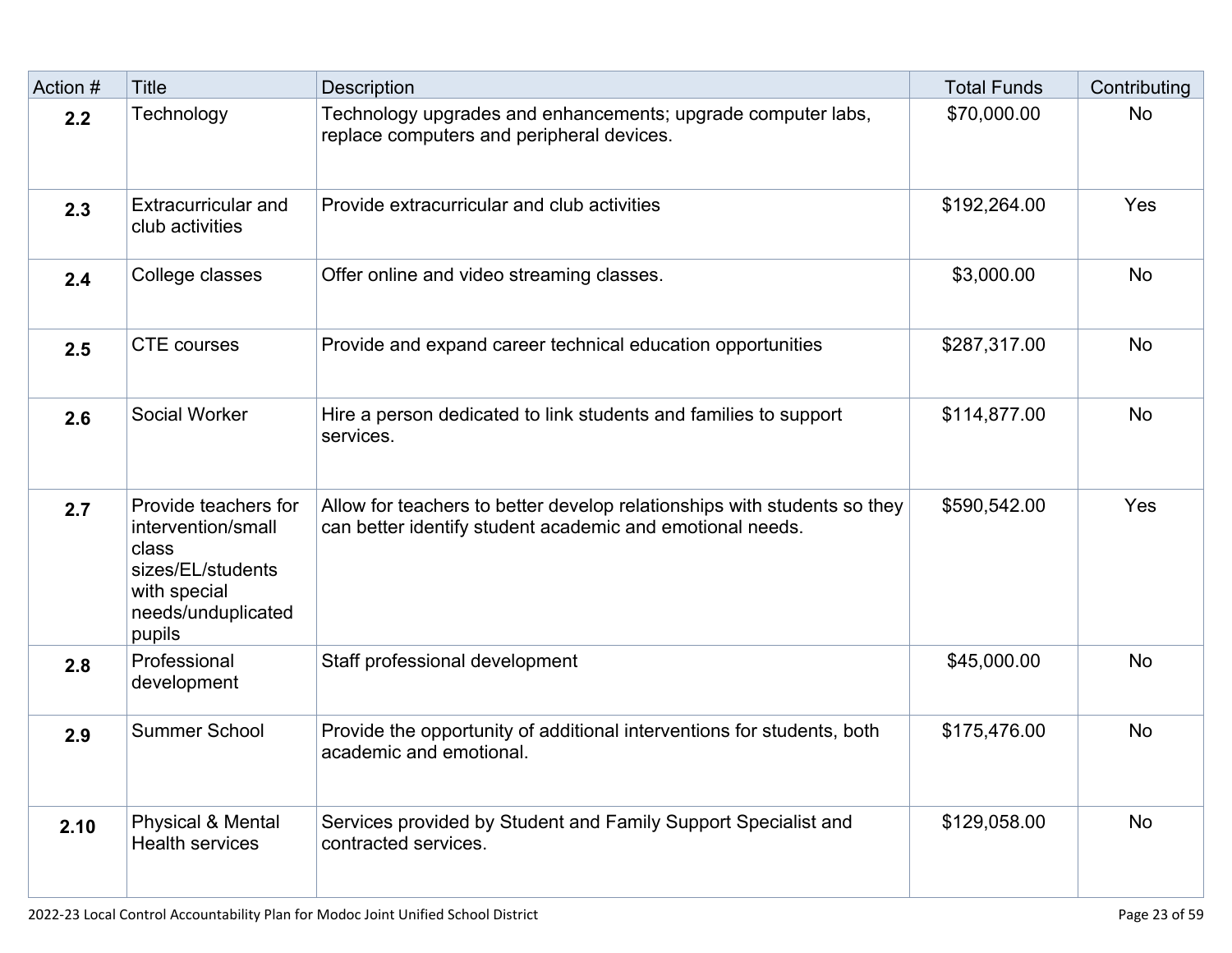| Action # | <b>Title</b>                                                                             | Description                                                                                                     | <b>Total Funds</b> | Contributing |
|----------|------------------------------------------------------------------------------------------|-----------------------------------------------------------------------------------------------------------------|--------------------|--------------|
| 2.11     | Provide a teacher for<br><b>Community Day</b><br>School                                  | Provide an alternative learning environment for students who do not fit<br>in the traditional education system. | \$83,413.00        | Yes          |
| 2.12     | Provide<br>paraprofessionals                                                             | Allow for student academic needs to be addressed on a more<br>individual basis.                                 | \$376,850.00       | Yes          |
| 2.13     | Cafeteria and<br>transportation<br>encroachments to<br>provide services to<br>low income | Provide meals to students.                                                                                      | \$236,826.00       | Yes          |
| 2.14     | Provide bilingual<br>paraprofessionals                                                   | Enhance interactions between adults and non-English speaking<br>students.                                       | \$69,448.00        | Yes          |
| 2.15     | Provide 0.5 FTE<br>teacher for English<br>Learner instruction                            | Teach English skills to students whose native language is not English.                                          | \$54,347.00        | <b>Yes</b>   |
| 2.16     | Provide qualified staff<br>for students with<br>exceptional needs                        | Meet the needs of those with specific learning disabilities.                                                    | \$1,078,825.00     | <b>No</b>    |

# **[Goal Analysis \[2021-22\]](http://www.doc-tracking.com/screenshots/22LCAP/Instructions/22LCAPInstructions.htm#GoalAnalysis)**

An analysis of how this goal was carried out in the previous year. A description of any substantive differences in planned actions and actual implementation of these actions.

There were no substantive differences.

An explanation of material differences between Budgeted Expenditures and Estimated Actual Expenditures and/or Planned Percentages of Improved Services and Estimated Actual Percentages of Improved Services.

A new administrator was replaced, CTE offerings increased. Increase in intervention services offered. We were unable to hire an additional school psychologist due to lack of applicants. Cafeteria encroachment decreased due to continuing the seamless summer food program.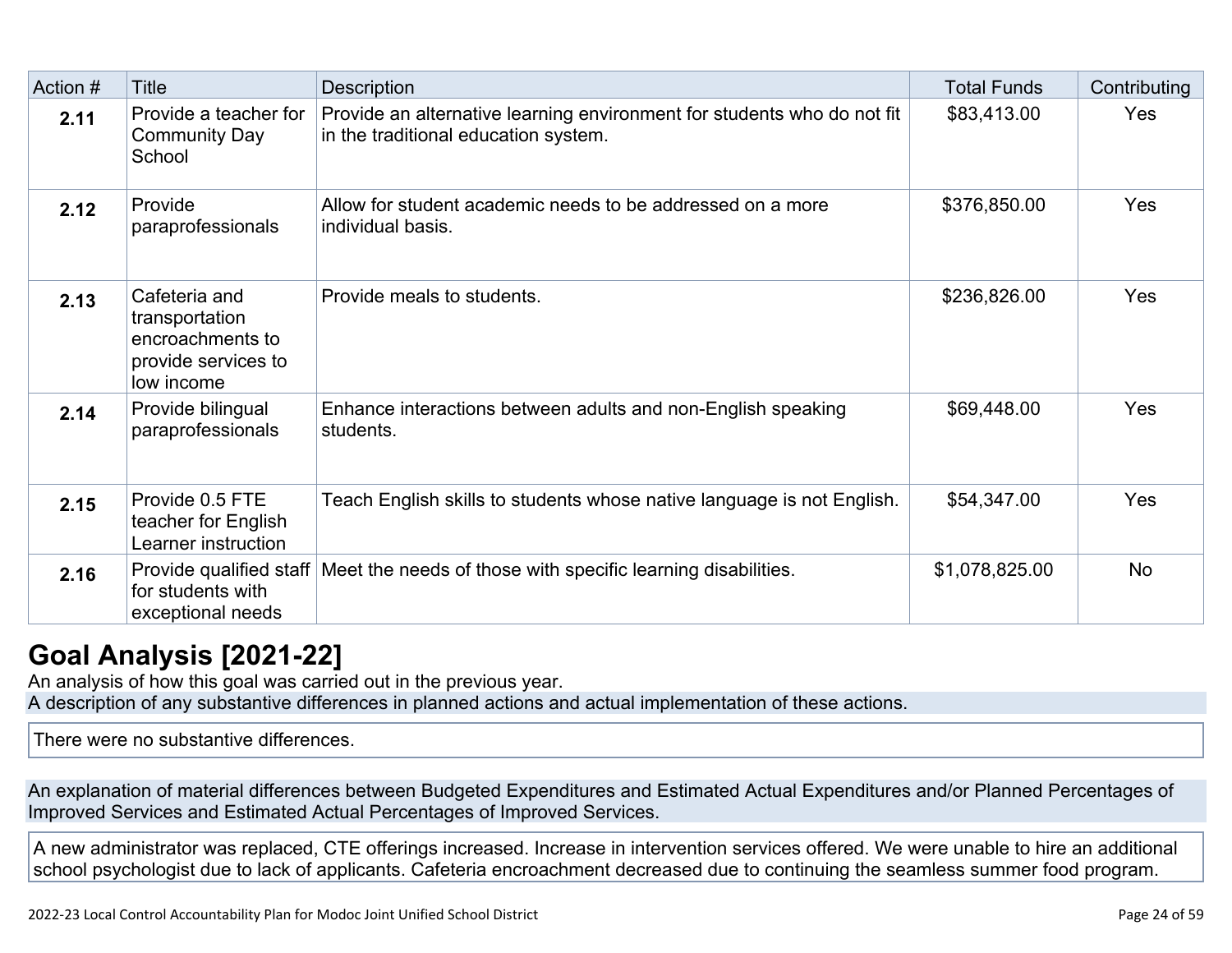An explanation of how effective the specific actions were in making progress toward the goal.

Data shows a mixture of positive and negative results. Due to COVID and the accompanying policies, it is impossible to determine the actual impact of our actions.

A description of any changes made to the planned goal, metrics, desired outcomes, or actions for the coming year that resulted from reflections on prior practice.

There is a substantial data lag from the state for the dropout rate.

**A report of the Total Estimated Actual Expenditures for last year's actions may be found in the Annual Update Table. A report of the Estimated Actual Percentages of Improved Services for last year's actions may be found in the Contributing Actions Annual Update Table.**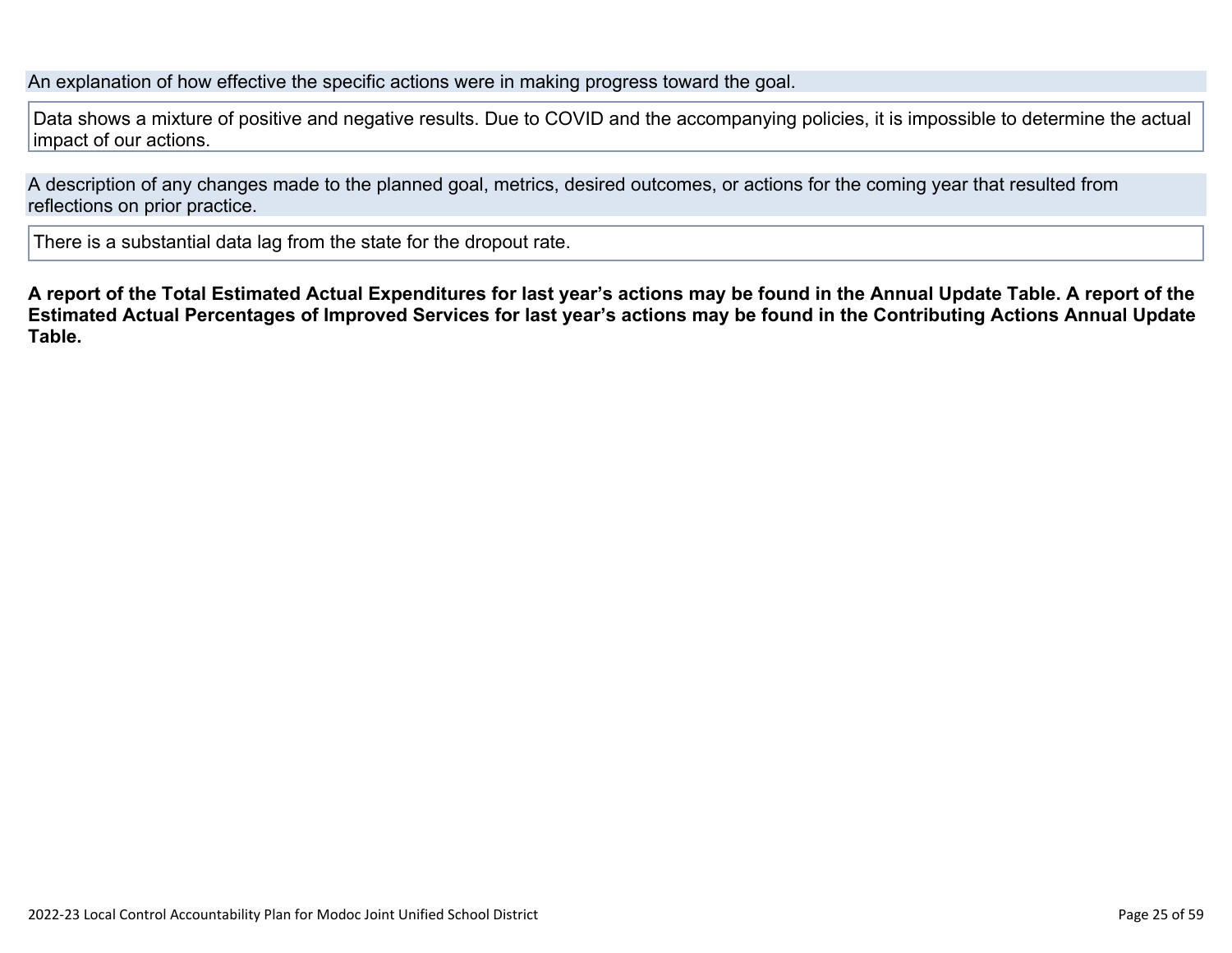# **[Increased or Improved Services for Foster Youth, English Learners, and Low-](http://www.doc-tracking.com/screenshots/22LCAP/Instructions/22LCAPInstructions.htm#IncreasedImprovedServices)[Income Students \[2022-23\]](http://www.doc-tracking.com/screenshots/22LCAP/Instructions/22LCAPInstructions.htm#IncreasedImprovedServices)**

| Projected LCFF Supplemental and/or Concentration Grants | Projected Additional LCFF Concentration Grant (15 percent) |
|---------------------------------------------------------|------------------------------------------------------------|
| 1,296,568                                               | 83,095                                                     |

#### **Required Percentage to Increase or Improve Services for the LCAP Year**

| Projected Percentage to Increase<br>or Improve Services for the<br>Coming School Year | <b>ILCFF Carryover — Percentage</b> | <b>ILCFF Carryover — Dollar</b> | Total Percentage to Increase or<br>Improve Services for the Coming<br>School Year |
|---------------------------------------------------------------------------------------|-------------------------------------|---------------------------------|-----------------------------------------------------------------------------------|
| $16.27\%$                                                                             | $0.00\%$                            | \$0.00                          | $^{\backprime}$ 16.27%                                                            |

### **The Budgeted Expenditures for Actions identified as Contributing may be found in the Contributing Actions Table.**

## **[Required Descriptions](http://www.doc-tracking.com/screenshots/22LCAP/Instructions/22LCAPInstructions.htm#RequiredDescriptions)**

For each action being provided to an entire school, or across the entire school district or county office of education (COE), an explanation of (1) how the needs of foster youth, English learners, and low-income students were considered first, and (2) how these actions are effective in meeting the goals for these students.

#### 2022-23:

The projected Supplemental and Concentration grant funding for 2022-23 is \$1,296,568 per the Minimum Proportionality Percentage (MPP) calculation in the Local Control Funding Formula (LCFF) calculator provided by FCMAT, which is based on the Governor's May Revise. For 2022-23 the MPP percent is 16.27%. This percent was generated by the 2021-22 projected expenditures, which are projected to meet/exceed the estimated supplemental and concentration grant funding. Through the goals set forth in this plan, we believe sufficient services will be provided to meet or exceed the mandated minimum percentage. The amount budgeted in 2022-23 goals for Supplemental and Concentration funding is \$1,489,099.

We principally direct the following to serve our unduplicated students by providing: bilingual instructional aides, home to school transportation, cafeteria services, classes for English Learners, a K-12 AVID program, a summer enrichment program, small class sizes, and intervention services.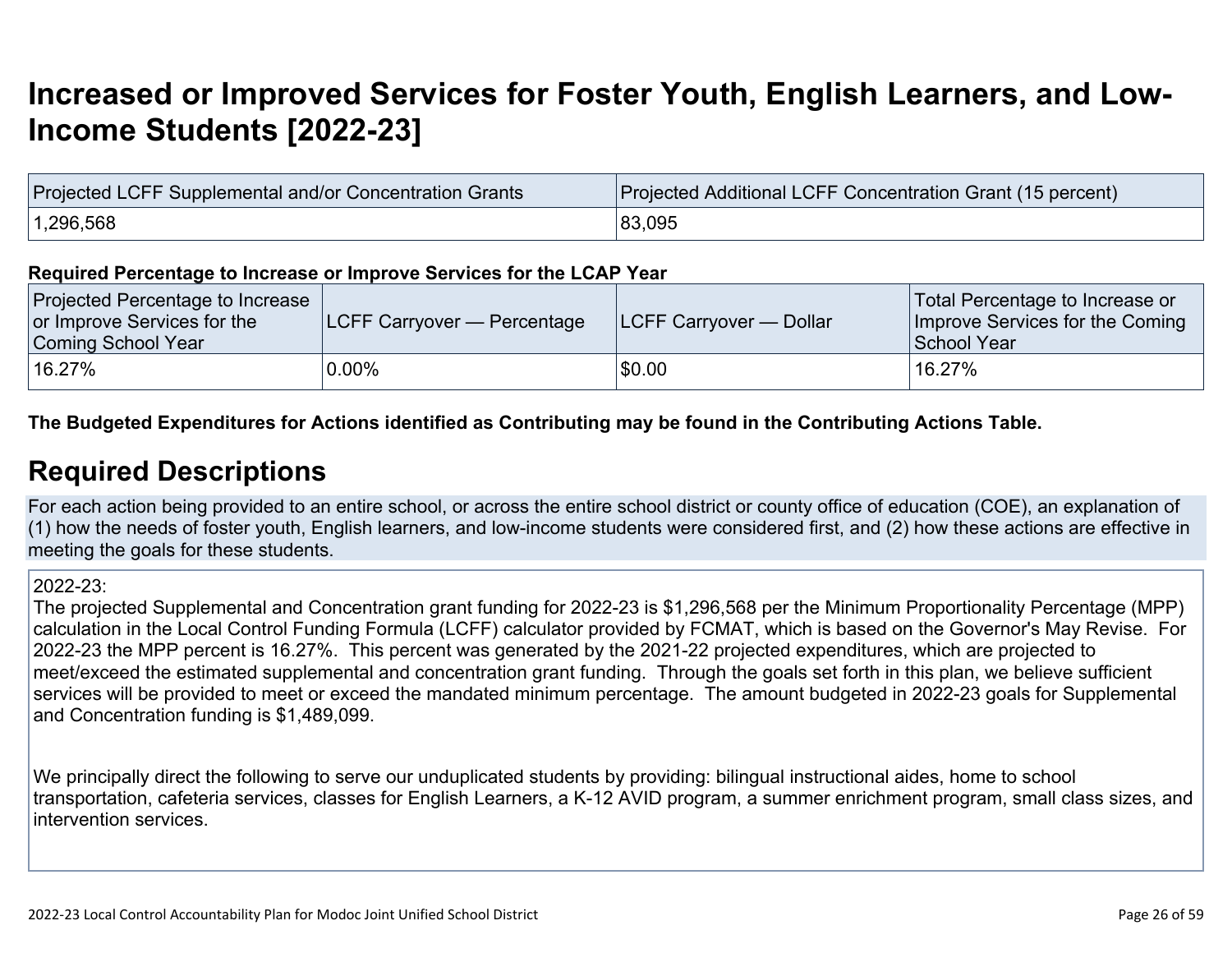The District will continue to provide services that are principally directed and effective towards meeting the District's goals for its unduplicated pupils in 2022-23 by providing intervention/small class sizes/EL/students with special needs/unduplicated pupil services and expanding nursing services. These staff allow us to diagnose individual student learning gaps and correct those, thus moving us towards an increase in students performing at grade level in math and English Language Arts. As the District has an enrollment of unduplicated pupils in excess of 55 percent of the District's total enrollment, these funds will be expended on a LEA-wide basis.

It is the intent of the district to surround students with quality adults and provide top-notch educational opportunities. The focus on AVID gives our students exposure to what it takes to be successful. These skills are then amplified as the student progresses through the system. As they progress they are exposed to more options with the goal of determining their individual path once they graduate from high school. During this time, the students are surrounded by caring adults be it administrators, teachers, counselors, paraprofessionals, bus drivers, food service workers, coaches, or other school personnel.

### 2021-22:

The projected Supplemental and Concentration grant funding for 2021-22 is \$1,276,758 per the Minimum Proportionality Percentage (MPP) calculation in the Local Control Funding Formula (LCFF) calculator provided by FCMAT, which is based on the Governor's May Revise. For 2021-22 the MPP percent is 16.71%. This percent was generated by the 2020-21 projected expenditures, which are projected to meet/exceed the estimated supplemental and concentration grant funding. Through the goals set forth in this plan, we believe sufficient services will be provided to meet or exceed the mandated minimum percentage. The amount budgeted in 2021-22 goals for Supplemental and Concentration funding is \$1,385,131.

We principally direct the following to serve our unduplicated students by providing: bilingual instructional aides, home to school transportation, cafeteria services, classes for English Learners, a K-12 AVID program, a summer enrichment program, small class sizes, and intervention services.

The District will continue to provide services that are principally directed and effective towards meeting the District's goals for its unduplicated pupils in 2021-22 by providing intervention/small class sizes/EL/students with special needs/unduplicated pupil services and expanding nursing services. These staff allow us to diagnose individual student learning gaps and correct those, thus moving us towards an increase in students performing at grade level in math and English Language Arts. As the District has an enrollment of unduplicated pupils in excess of 55 percent of the District's total enrollment, these funds will be expended on a LEA-wide basis.

It is the intent of the district to surround students with quality adults and provide top-notch educational opportunities. The focus on AVID gives our students exposure to what it takes to be successful. These skills are then amplified as the student progresses through the system. As they progress they are exposed to more options with the goal of determining their individual path once they graduate from high school.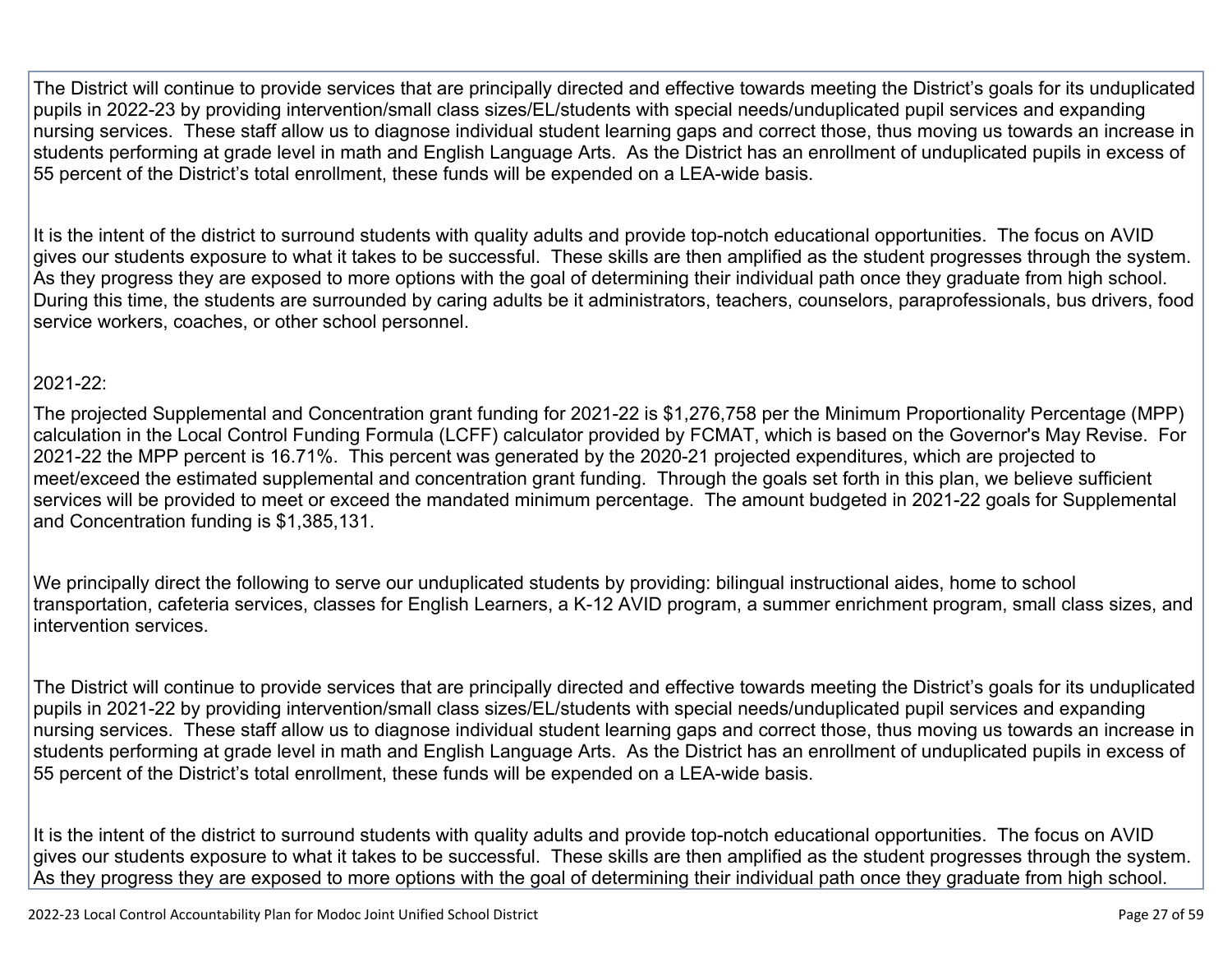During this time, the students are surrounded by caring adults be it administrators, teachers, counselors, paraprofessionals, bus drivers, food service workers, coaches, or other school personnel.

A description of how services for foster youth, English learners, and low-income students are being increased or improved by the percentage required.

#### $2022-23$

The District will continue to provide services that are principally directed toward meeting the District's goals for its unduplicated pupils in 2022-23 by providing intervention/small class sizes/EL services and expanding nursing services. These staff allow us to diagnose individual student learning gaps and correct those, thus moving us towards an increase in students performing at grade level in math and English Language Arts. The services are principally directed towards meeting the District's goals for its unduplicated students. As the District has an enrollment of unduplicated pupils in excess of 55 percent of the District's total enrollment, these funds will be expended on a LEA-wide basis.

### 2021-22:

The District will continue to provide services that are principally directed toward meeting the District's goals for its unduplicated pupils in 2021-22 by providing intervention/small class sizes/EL services and expanding nursing services. These staff allow us to diagnose individual student learning gaps and correct those, thus moving us towards an increase in students performing at grade level in math and English Language Arts. The services are principally directed towards meeting the District's goals for its unduplicated students. As the District has an enrollment of unduplicated pupils in excess of 55 percent of the District's total enrollment, these funds will be expended on a LEA-wide basis.

A description of the plan for how the additional concentration grant add-on funding identified above will be used to increase the number of staff providing direct services to students at schools that have a high concentration (above 55 percent) of foster youth, English learners, and lowincome students, as applicable.

### 2022-23:

Our plan is to hire additional instructional aides to work with students placed in alternative education settings.

### 2021-22:

Our plan is to hire additional instructional aides to work with students placed in alternative education settings.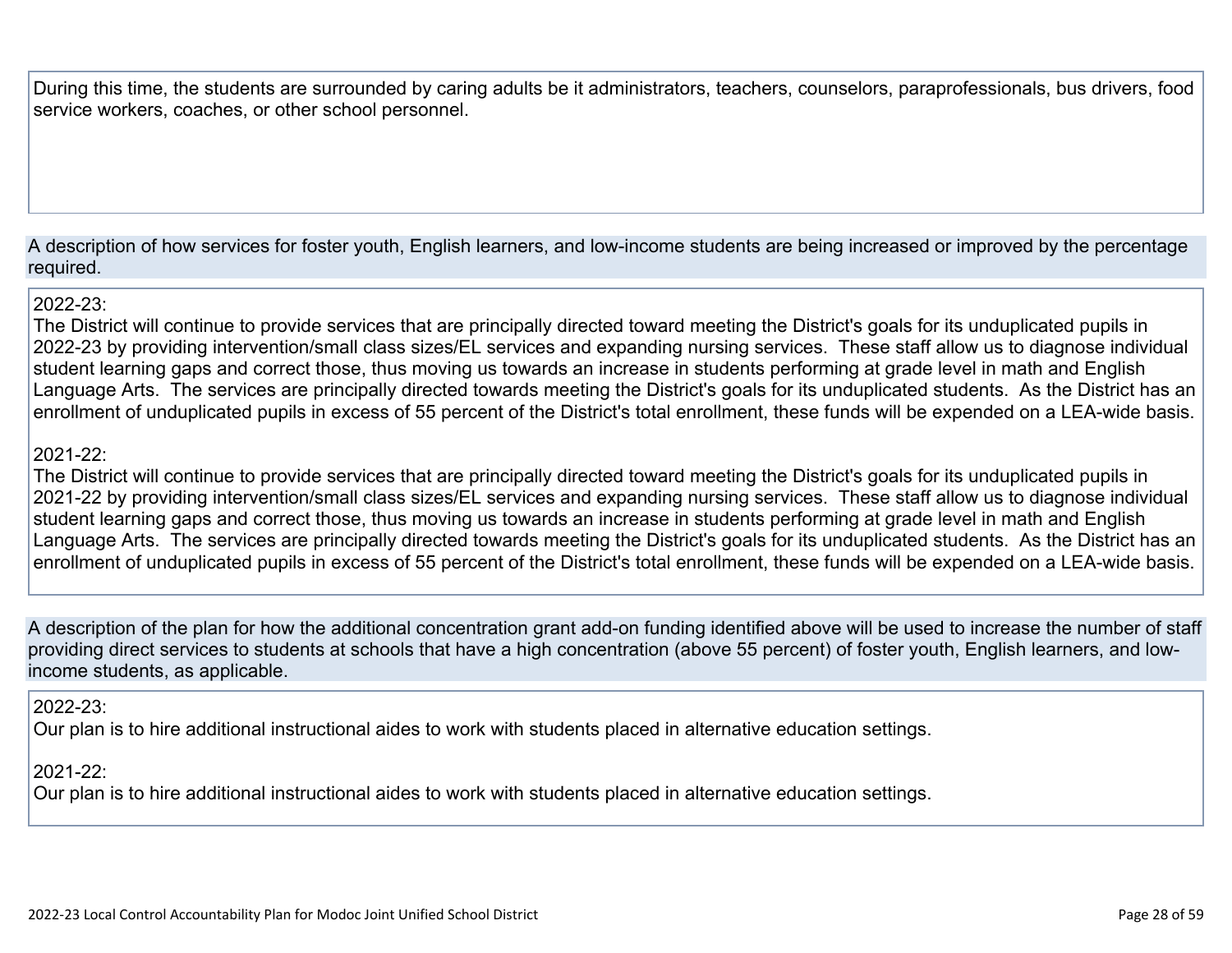| Staff-to-student ratios by<br>type of school and<br><b>concentration of</b><br>unduplicated students | Schools with a student concentration of 55 percent or<br>less | Schools with a student concentration of greater than 55<br>percent |
|------------------------------------------------------------------------------------------------------|---------------------------------------------------------------|--------------------------------------------------------------------|
| Staff-to-student ratio of<br>classified staff providing<br>direct services to students               | 2:4                                                           | 19.31:833                                                          |
| Staff-to-student ratio of<br>certificated staff providing<br>direct services to students             | 1:4                                                           | 56.49.833                                                          |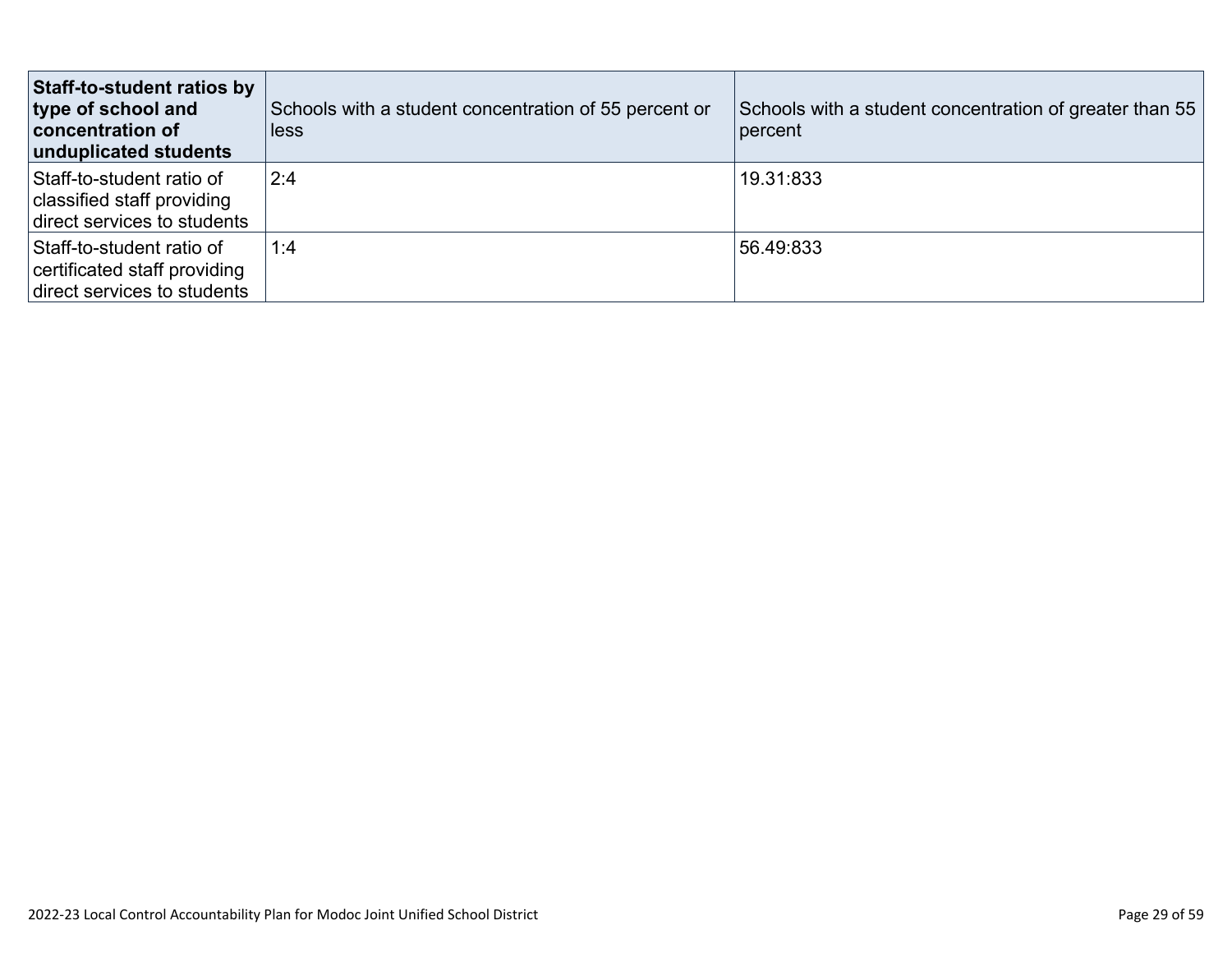### **2022-23 Total Expenditures Table**

| <b>Totals</b>           |                 | <b>LCFF Funds</b>                                                                                                        | <b>Other State</b><br><b>Funds</b> | <b>Local Funds</b>      | <b>Federal Funds</b> | <b>Total Funds</b>       | <b>Total Personnel</b> | <b>Total Non-</b><br>personnel |                    |
|-------------------------|-----------------|--------------------------------------------------------------------------------------------------------------------------|------------------------------------|-------------------------|----------------------|--------------------------|------------------------|--------------------------------|--------------------|
| <b>Totals</b>           |                 | \$2,541,404.00                                                                                                           | \$340,871.00                       | \$363,836.00            | \$551,145.00         | \$3,797,256.00           | \$3,260,015.00         | \$537,241.00                   |                    |
|                         |                 |                                                                                                                          |                                    |                         |                      |                          |                        |                                |                    |
| Goal                    | <b>Action #</b> | <b>Action Title</b>                                                                                                      |                                    | <b>Student Group(s)</b> | <b>LCFF Funds</b>    | <b>Other State Funds</b> | <b>Local Funds</b>     | <b>Federal Funds</b>           | <b>Total Funds</b> |
| $\mathbf{1}$            | $1.1$           | <b>AVID</b>                                                                                                              | <b>Foster Youth</b><br>Low Income  | <b>English Learners</b> | \$59,688.00          |                          |                        | \$24,000.00                    | \$83,688.00        |
| $\mathbf{1}$            | $1.2$           | <b>MAP</b>                                                                                                               | All                                |                         |                      |                          |                        | \$12,150.00                    | \$12,150.00        |
| $\mathbf{1}$            | $1.3$           | Counselor                                                                                                                | <b>Foster Youth</b><br>Low Income  | <b>English Learners</b> | \$70,903.00          |                          |                        |                                | \$70,903.00        |
| $\overline{2}$          | 2.1             | Administrator                                                                                                            | <b>Foster Youth</b><br>Low Income  | <b>English Learners</b> | \$123,272.00         |                          |                        |                                | \$123,272.00       |
| $\mathbf{2}$            | 2.2             | Technology                                                                                                               | All                                |                         | \$50,000.00          |                          |                        | \$20,000.00                    | \$70,000.00        |
| $\overline{\mathbf{2}}$ | 2.3             | Extracurricular and<br>club activities                                                                                   | <b>Foster Youth</b><br>Low Income  | <b>English Learners</b> | \$135,264.00         | \$57,000.00              |                        |                                | \$192,264.00       |
| $\mathbf{2}$            | 2.4             | College classes                                                                                                          | All                                |                         |                      | \$3,000.00               |                        |                                | \$3,000.00         |
| 2 <sup>2</sup>          | 2.5             | <b>CTE</b> courses                                                                                                       | All                                |                         | \$287,317.00         |                          |                        |                                | \$287,317.00       |
| $\mathbf{2}$            | 2.6             | Social Worker                                                                                                            | All                                |                         |                      |                          |                        | \$114,877.00                   | \$114,877.00       |
| $\overline{2}$          | 2.7             | Provide teachers for<br>intervention/small<br>class<br>sizes/EL/students<br>with special<br>needs/unduplicated<br>pupils | <b>Foster Youth</b><br>Low Income  | <b>English Learners</b> | \$551,961.00         | \$38,581.00              |                        |                                | \$590,542.00       |
| $\mathbf{2}$            | 2.8             | Professional<br>development                                                                                              | All                                |                         |                      |                          |                        | \$45,000.00                    | \$45,000.00        |
| $\overline{2}$          | 2.9             | Summer School                                                                                                            | All                                |                         |                      | \$175,476.00             |                        |                                | \$175,476.00       |
| $\mathbf{2}$            | 2.10            | Physical & Mental<br><b>Health services</b>                                                                              | All                                |                         |                      |                          |                        | \$129,058.00                   | \$129,058.00       |

2022-23 Local Control Accountability Plan for Modoc Joint Unified School District Page 30 of 59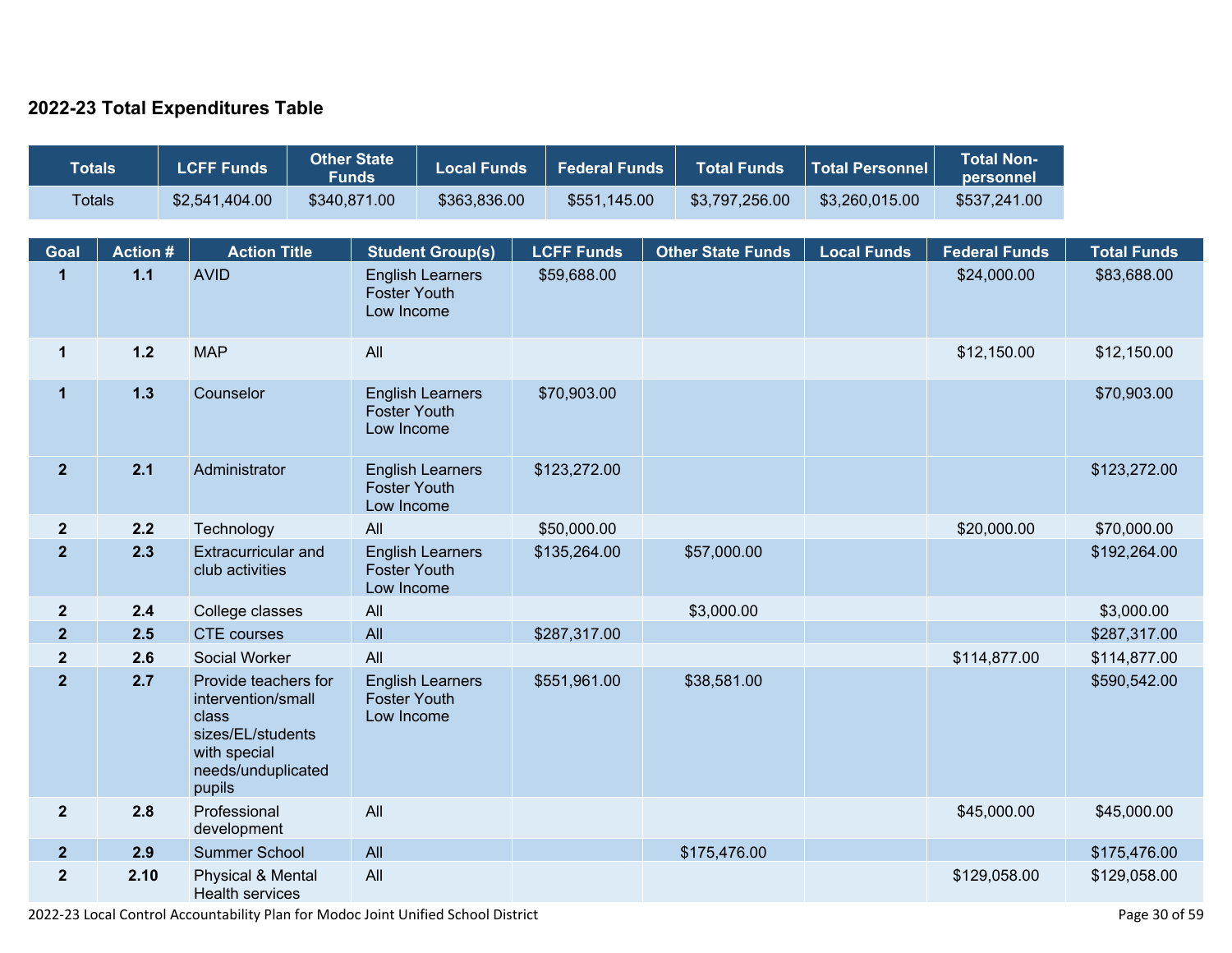| <b>Goal</b>    | <b>Action #</b> | <b>Action Title</b>                                                                      | <b>Student Group(s)</b>                                      | <b>LCFF Funds</b> | <b>Other State Funds</b> | <b>Local Funds</b> | <b>Federal Funds</b> | <b>Total Funds</b> |
|----------------|-----------------|------------------------------------------------------------------------------------------|--------------------------------------------------------------|-------------------|--------------------------|--------------------|----------------------|--------------------|
| 2 <sup>1</sup> | 2.11            | Provide a teacher for<br><b>Community Day</b><br>School                                  | <b>English Learners</b><br><b>Foster Youth</b><br>Low Income | \$83,413.00       |                          |                    |                      | \$83,413.00        |
| 2 <sup>1</sup> | 2.12            | Provide<br>paraprofessionals                                                             | <b>English Learners</b><br>Foster Youth<br>Low Income        | \$141,225.00      | \$44,221.00              |                    | \$191,404.00         | \$376,850.00       |
| 2 <sup>2</sup> | 2.13            | Cafeteria and<br>transportation<br>encroachments to<br>provide services to<br>low income | <b>English Learners</b><br><b>Foster Youth</b><br>Low Income | \$236,826.00      |                          |                    |                      | \$236,826.00       |
| $\overline{2}$ | 2.14            | Provide bilingual<br>paraprofessionals                                                   | <b>English Learners</b><br><b>Foster Youth</b><br>Low Income | \$32,199.00       | \$22,593.00              |                    | \$14,656.00          | \$69,448.00        |
| $\overline{2}$ | 2.15            | Provide 0.5 FTE<br>teacher for English<br>Learner instruction                            | <b>English Learners</b><br><b>Foster Youth</b><br>Low Income | \$54,347.00       |                          |                    |                      | \$54,347.00        |
| $\overline{2}$ | 2.16            | Provide qualified staff<br>for students with<br>exceptional needs                        | Students with<br><b>Disabilities</b>                         | \$714,989.00      |                          | \$363,836.00       |                      | \$1,078,825.00     |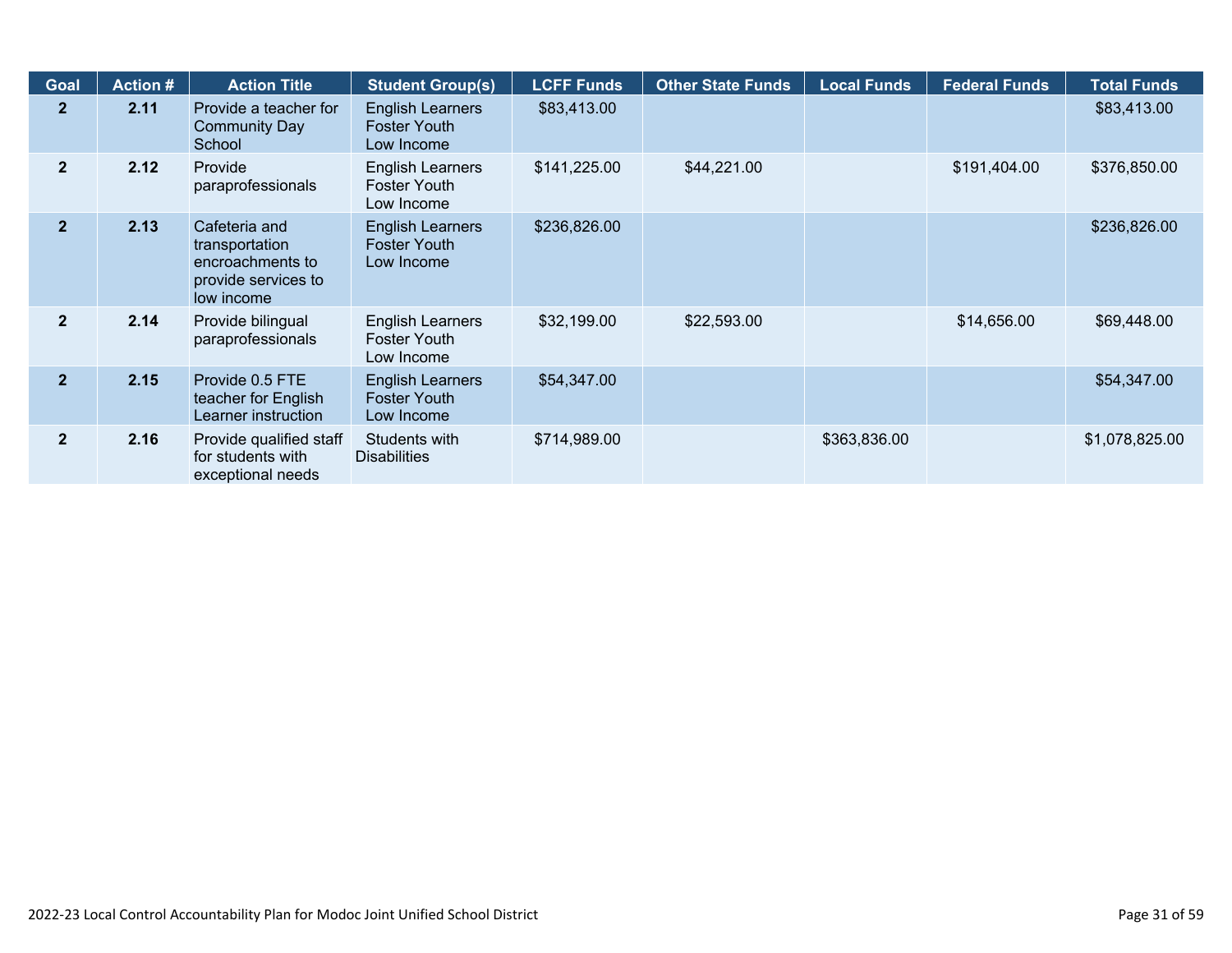## **2022-23 Contributing Actions Table**

| 1. Projected<br>LCFF Base<br><b>Grant</b> | 2. Projected<br><b>LCFF</b><br><b>Supplemental</b><br>and/or<br><b>Concentration</b><br><b>Grants</b> | 3. Projected<br><b>Percentage to</b><br>Increase or<br><b>Improve</b><br><b>Services for</b><br>the Coming<br><b>School Year</b><br>(2 divided by | <b>LCFF</b><br>Carryover -<br>Percentage<br>(Percentage<br>from Prior<br>Year) | <b>Total</b><br><b>Percentage to</b><br>Increase or<br><b>Improve</b><br><b>Services for</b><br>the Coming<br><b>School Year</b><br>$(3 + Carryover)$<br>%) | 4. Total<br><b>Planned</b><br><b>Contributing</b><br><b>Expenditures</b><br>(LCFF Funds) | 5. Total<br><b>Planned</b><br>Percentage of<br><b>Improved</b><br><b>Services</b><br>(%) | <b>Planned</b><br><b>Percentage to</b><br>Increase or<br><b>Improve</b><br><b>Services for</b><br>the Coming<br><b>School Year</b><br>(4 divided by<br>$1$ , plus $5$ ) | <b>Totals by</b><br><b>Type</b> | <b>Total LCFF</b><br><b>Funds</b> |
|-------------------------------------------|-------------------------------------------------------------------------------------------------------|---------------------------------------------------------------------------------------------------------------------------------------------------|--------------------------------------------------------------------------------|-------------------------------------------------------------------------------------------------------------------------------------------------------------|------------------------------------------------------------------------------------------|------------------------------------------------------------------------------------------|-------------------------------------------------------------------------------------------------------------------------------------------------------------------------|---------------------------------|-----------------------------------|
| 7,968,845                                 | 1,296,568                                                                                             | 16.27%                                                                                                                                            | $0.00\%$                                                                       | 16.27%                                                                                                                                                      | \$1,489,098.00                                                                           | $0.00\%$                                                                                 | 18.69 %                                                                                                                                                                 | Total:                          | \$1,489,098.00                    |
|                                           |                                                                                                       |                                                                                                                                                   |                                                                                |                                                                                                                                                             |                                                                                          |                                                                                          |                                                                                                                                                                         | <b>LEA-wide</b><br>Total:       | \$1,365,826.00                    |
|                                           |                                                                                                       |                                                                                                                                                   |                                                                                |                                                                                                                                                             |                                                                                          |                                                                                          |                                                                                                                                                                         | <b>Limited Total:</b>           | \$0.00                            |
|                                           |                                                                                                       |                                                                                                                                                   |                                                                                |                                                                                                                                                             |                                                                                          |                                                                                          |                                                                                                                                                                         | <b>Schoolwide</b><br>Total:     | \$123,272.00                      |

| Goal           | <b>Action#</b> | <b>Action Title</b>                                                                                                | <b>Contributing to</b><br><b>Increased or</b><br><b>Improved</b><br><b>Services?</b> | <b>Scope</b> | <b>Unduplicated</b><br><b>Student Group(s)</b>               | <b>Location</b>                                           | <b>Planned</b><br><b>Expenditures for</b><br><b>Contributing</b><br><b>Actions (LCFF</b><br>Funds) | <b>Planned</b><br><b>Percentage of</b><br><b>Improved</b><br>Services (%) |
|----------------|----------------|--------------------------------------------------------------------------------------------------------------------|--------------------------------------------------------------------------------------|--------------|--------------------------------------------------------------|-----------------------------------------------------------|----------------------------------------------------------------------------------------------------|---------------------------------------------------------------------------|
| 1              | $1.1$          | <b>AVID</b>                                                                                                        | Yes                                                                                  | LEA-wide     | <b>English Learners</b><br><b>Foster Youth</b><br>Low Income | <b>All Schools</b>                                        | \$59,688.00                                                                                        |                                                                           |
| 1              | 1.3            | Counselor                                                                                                          | Yes                                                                                  | LEA-wide     | <b>English Learners</b><br><b>Foster Youth</b><br>Low Income | <b>All Schools</b>                                        | \$70,903.00                                                                                        |                                                                           |
| $\overline{2}$ | 2.1            | Administrator                                                                                                      | <b>Yes</b>                                                                           | Schoolwide   | <b>English Learners</b><br><b>Foster Youth</b><br>Low Income | <b>Specific Schools:</b><br><b>Modoc Middle</b><br>School | \$123,272.00                                                                                       |                                                                           |
| $\overline{2}$ | 2.3            | Extracurricular and club<br>activities                                                                             | <b>Yes</b>                                                                           | LEA-wide     | <b>English Learners</b><br><b>Foster Youth</b><br>Low Income | <b>All Schools</b>                                        | \$135,264.00                                                                                       |                                                                           |
| $\overline{2}$ | 2.7            | Provide teachers for<br>intervention/small class<br>sizes/EL/students with<br>special needs/unduplicated<br>pupils | <b>Yes</b>                                                                           | LEA-wide     | <b>English Learners</b><br><b>Foster Youth</b><br>Low Income | <b>All Schools</b>                                        | \$551,961.00                                                                                       |                                                                           |
| $\mathbf{2}$   | 2.11           | Provide a teacher for<br><b>Community Day School</b>                                                               | <b>Yes</b>                                                                           | LEA-wide     | <b>English Learners</b><br><b>Foster Youth</b>               | <b>Specific Schools:</b><br><b>High Desert</b>            | \$83,413.00                                                                                        |                                                                           |

2022-23 Local Control Accountability Plan for Modoc Joint Unified School District Page 32 of 59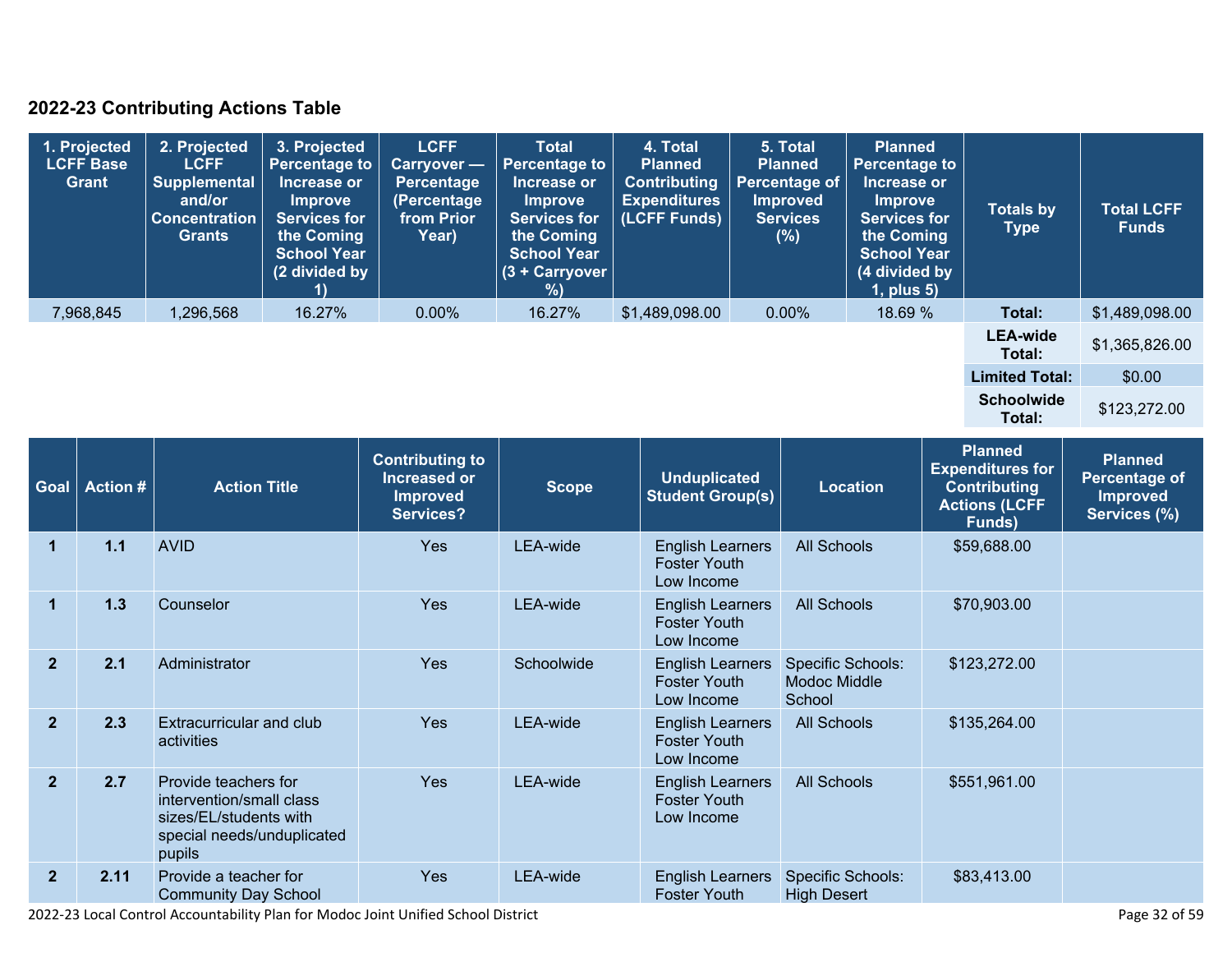| Goal           | <b>Action #</b> | <b>Action Title</b>                                                                | <b>Contributing to</b><br>Increased or<br><b>Improved</b><br><b>Services?</b> | <b>Scope</b> | <b>Unduplicated</b><br><b>Student Group(s)</b>               | <b>Location</b>                | <b>Planned</b><br><b>Expenditures for</b><br><b>Contributing</b><br><b>Actions (LCFF</b><br>Funds) | <b>Planned</b><br>Percentage of<br><b>Improved</b><br>Services (%) |
|----------------|-----------------|------------------------------------------------------------------------------------|-------------------------------------------------------------------------------|--------------|--------------------------------------------------------------|--------------------------------|----------------------------------------------------------------------------------------------------|--------------------------------------------------------------------|
|                |                 |                                                                                    |                                                                               |              | Low Income                                                   | <b>Community Day</b><br>School |                                                                                                    |                                                                    |
| $\overline{2}$ | 2.12            | Provide paraprofessionals                                                          | <b>Yes</b>                                                                    | LEA-wide     | <b>English Learners</b><br><b>Foster Youth</b><br>Low Income | All Schools                    | \$141,225.00                                                                                       |                                                                    |
| $\overline{2}$ | 2.13            | Cafeteria and transportation<br>encroachments to provide<br>services to low income | <b>Yes</b>                                                                    | LEA-wide     | <b>English Learners</b><br><b>Foster Youth</b><br>Low Income | All Schools                    | \$236,826.00                                                                                       |                                                                    |
| $\overline{2}$ | 2.14            | Provide bilingual<br>paraprofessionals                                             | Yes                                                                           | LEA-wide     | <b>English Learners</b><br><b>Foster Youth</b><br>Low Income | All Schools                    | \$32,199.00                                                                                        |                                                                    |
| $\overline{2}$ | 2.15            | Provide 0.5 FTE teacher for<br><b>English Learner instruction</b>                  | <b>Yes</b>                                                                    | LEA-wide     | <b>English Learners</b><br><b>Foster Youth</b><br>Low Income | All Schools                    | \$54,347.00                                                                                        |                                                                    |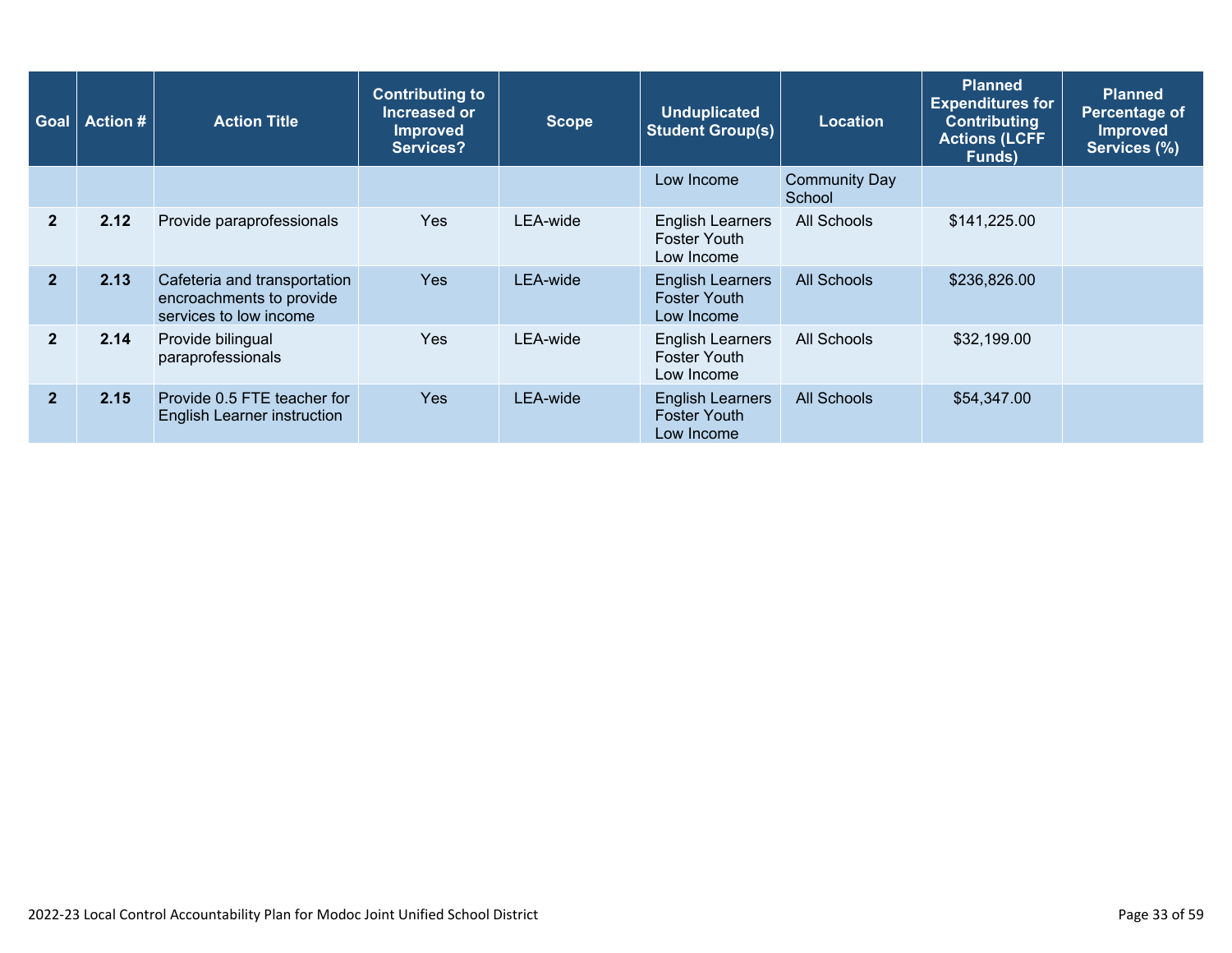## **2021-22 Annual Update Table**

| <b>Totals</b> | <b>Last Year's</b><br><b>Total Planned</b><br><b>Expenditures</b><br>(Total Funds) | <b>Total Estimated</b><br><b>Expenditures</b><br>(Total Funds) |
|---------------|------------------------------------------------------------------------------------|----------------------------------------------------------------|
| <b>Totals</b> | \$3,737,577.00                                                                     | \$3,493,170.00                                                 |

| <b>Last Year's</b><br>Goal # | <b>Last Year's Action</b><br># | <b>Prior Action/Service Title</b>                | <b>Contributed to Increased</b><br>or Improved Services? | <b>Last Year's Planned</b><br><b>Expenditures</b><br>(Total Funds) | <b>Estimated Actual</b><br><b>Expenditures</b><br>(Input Total Funds) |
|------------------------------|--------------------------------|--------------------------------------------------|----------------------------------------------------------|--------------------------------------------------------------------|-----------------------------------------------------------------------|
| $\mathbf{1}$                 | $1.1$                          | <b>AVID</b>                                      | Yes                                                      | \$90,643.00                                                        | 62,075                                                                |
| $\mathbf{1}$                 | $1.2$                          | <b>MAP</b>                                       | <b>No</b>                                                | \$12,150.00                                                        | 12,150                                                                |
| $\mathbf{1}$                 | $1.3$                          | Counselor                                        | Yes                                                      | \$126,027.00                                                       | 56,578                                                                |
| $\mathbf{2}$                 | 2.1                            | Administrator                                    | Yes                                                      | \$135,766.00                                                       | 123,050                                                               |
| $\overline{2}$               | 2.2                            | Technology                                       | <b>No</b>                                                | \$70,000.00                                                        | 70,000                                                                |
| $\mathbf{2}$                 | 2.3                            | Extracurricular and club activities              | Yes                                                      | \$166,047.00                                                       | 169,812                                                               |
| $\overline{2}$               | 2.4                            | College classes                                  | <b>No</b>                                                | \$2,000.00                                                         | 5,384                                                                 |
| $\overline{2}$               | 2.5                            | <b>CTE</b> courses                               | <b>No</b>                                                | \$215,717.00                                                       | 262,467                                                               |
| $\overline{2}$               | 2.6                            | Social Worker                                    | <b>No</b>                                                | \$106,306.00                                                       | 106,306                                                               |
| $\mathbf{2}$                 | 2.7                            | Provide teachers for<br>intervention/small class | Yes                                                      | \$523,447.00                                                       | 543,963                                                               |

2022-23 Local Control Accountability Plan for Modoc Joint Unified School District Page 34 of 59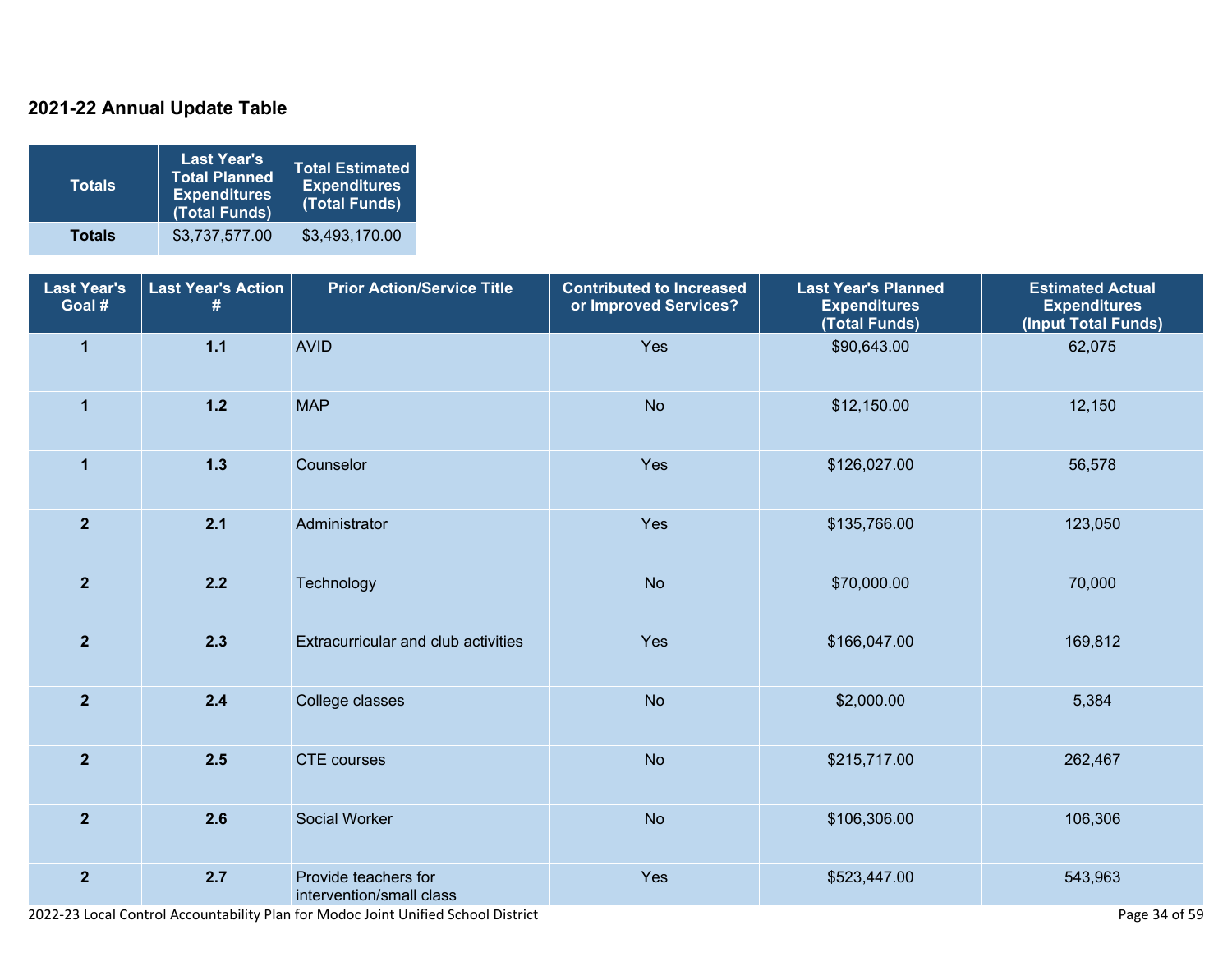| <b>Last Year's</b><br>Goal # | <b>Last Year's Action</b><br># | <b>Prior Action/Service Title</b>                                                  | <b>Contributed to Increased</b><br>or Improved Services? | <b>Last Year's Planned</b><br><b>Expenditures</b><br>(Total Funds) | <b>Estimated Actual</b><br><b>Expenditures</b><br>(Input Total Funds) |  |
|------------------------------|--------------------------------|------------------------------------------------------------------------------------|----------------------------------------------------------|--------------------------------------------------------------------|-----------------------------------------------------------------------|--|
|                              |                                | sizes/EL/students with special<br>needs/unduplicated pupils                        |                                                          |                                                                    |                                                                       |  |
| $\mathbf{2}$                 | 2.8                            | Professional development                                                           | <b>No</b>                                                | \$45,000.00                                                        | 45,000                                                                |  |
| $\overline{2}$               | 2.9                            | <b>Summer School</b>                                                               | <b>No</b>                                                | \$130,056.00                                                       | 137,391                                                               |  |
| $\overline{2}$               | 2.10                           | Physical & Mental Health services                                                  | <b>No</b>                                                | \$246,396.00                                                       | 142,756                                                               |  |
| $\overline{2}$               | 2.11                           | Provide a teacher for Community<br>Day School                                      | Yes                                                      | \$68,869.00                                                        | 68,869                                                                |  |
| $\overline{2}$               | 2.12                           | Provide paraprofessionals                                                          | Yes                                                      | \$365,469.00                                                       | 314,202                                                               |  |
| $\overline{2}$               | 2.13                           | Cafeteria and transportation<br>encroachments to provide services<br>to low income | Yes                                                      | \$234,605.00                                                       | 178,027                                                               |  |
| $\overline{2}$               | 2.14                           | Provide bilingual paraprofessionals                                                | Yes                                                      | \$62,237.00                                                        | 77,064                                                                |  |
| $\overline{2}$               | 2.15                           | Provide 0.5 FTE teacher for English<br>Learner instruction                         | Yes                                                      | \$50,908.00                                                        | 50,908                                                                |  |
| $\mathbf{2}$                 | 2.16                           | Provide qualified staff for students<br>with exceptional needs                     | <b>No</b>                                                | \$1,085,934.00                                                     | 1,067,168                                                             |  |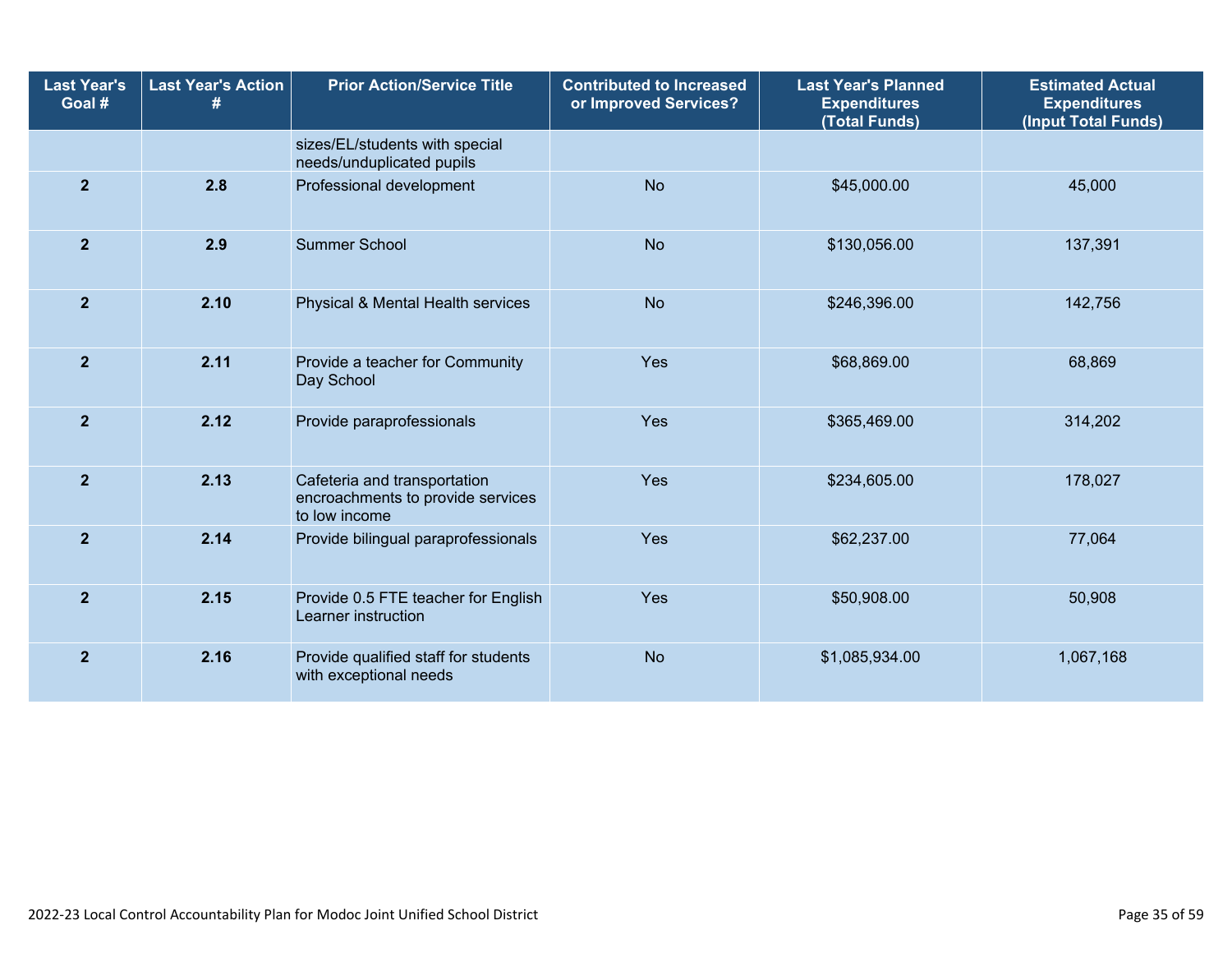## **2021-22 Contributing Actions Annual Update Table**

| <b>6. Estimated</b><br><b>LCFF</b><br><b>Supplemental</b><br>and/or<br><b>Concentration</b><br><b>Grants</b><br>(Input Dollar<br>Amount) |                                   | 4. Total Planned<br><b>Contributing</b><br><b>Expenditures</b><br>(LCFF Funds)                                  | 7. Total Estimated<br><b>Expenditures for</b><br><b>Contributing</b><br><b>Actions</b><br>(LCFF Funds) |     | <b>Difference</b><br><b>Between Planned</b><br>and Estimated<br><b>Expenditures for</b><br><b>Contributing</b><br><b>Actions</b><br><b>(Subtract 7 from</b><br>4 |             | <b>5. Total Planned</b><br><b>Percentage of</b><br><b>Improved</b><br>Services (%)                             |                                                                                                                   | 8. Total Estimated<br>Percentage of<br><b>Improved</b><br><b>Services</b><br>(%) | <b>Difference</b><br><b>Between Planned</b><br>and Estimated<br>Percentage of<br><b>Improved</b><br><b>Services</b><br>(Subtract 5 from<br>8) |                                                                                                   |
|------------------------------------------------------------------------------------------------------------------------------------------|-----------------------------------|-----------------------------------------------------------------------------------------------------------------|--------------------------------------------------------------------------------------------------------|-----|------------------------------------------------------------------------------------------------------------------------------------------------------------------|-------------|----------------------------------------------------------------------------------------------------------------|-------------------------------------------------------------------------------------------------------------------|----------------------------------------------------------------------------------|-----------------------------------------------------------------------------------------------------------------------------------------------|---------------------------------------------------------------------------------------------------|
|                                                                                                                                          | \$1,276,758                       | \$1,385,131.00                                                                                                  | \$1,396,130.00                                                                                         |     | (\$10,999.00)                                                                                                                                                    |             | 0.00%                                                                                                          |                                                                                                                   | 0.00%                                                                            | 0.00%                                                                                                                                         |                                                                                                   |
| Last<br>Year's<br>Goal #                                                                                                                 | Last<br>Year's<br><b>Action #</b> | <b>Prior Action/Service Title</b>                                                                               |                                                                                                        |     | <b>Contributing to</b><br><b>Increased or</b><br><b>Improved Services?</b>                                                                                       |             | <b>Last Year's Planned</b><br><b>Expenditures for</b><br><b>Contributing</b><br><b>Actions (LCFF</b><br>Funds) | <b>Estimated Actual</b><br><b>Expenditures for</b><br><b>Contributing</b><br><b>Actions</b><br>(Input LCFF Funds) |                                                                                  | <b>Planned Percentage</b><br>of Improved<br><b>Services</b>                                                                                   | <b>Estimated Actual</b><br><b>Percentage of</b><br><b>Improved Services</b><br>(Input Percentage) |
| $\mathbf{1}$                                                                                                                             | 1.1                               | <b>AVID</b>                                                                                                     |                                                                                                        | Yes |                                                                                                                                                                  |             | \$83,218.00                                                                                                    |                                                                                                                   | 62,075                                                                           |                                                                                                                                               |                                                                                                   |
| $\mathbf{1}$                                                                                                                             | 1.3                               | Counselor                                                                                                       |                                                                                                        | Yes |                                                                                                                                                                  | \$57,789.00 |                                                                                                                |                                                                                                                   | 56,578                                                                           |                                                                                                                                               |                                                                                                   |
| 2 <sup>1</sup>                                                                                                                           | 2.1                               | Administrator                                                                                                   |                                                                                                        | Yes |                                                                                                                                                                  |             | \$135,766.00                                                                                                   |                                                                                                                   | 123,050                                                                          |                                                                                                                                               |                                                                                                   |
| 2 <sup>1</sup>                                                                                                                           | 2.3                               | Extracurricular and club<br>activities                                                                          |                                                                                                        | Yes |                                                                                                                                                                  |             | \$119,047.00                                                                                                   |                                                                                                                   | 122,200                                                                          |                                                                                                                                               |                                                                                                   |
| 2 <sup>1</sup>                                                                                                                           | 2.7                               | Provide teachers for<br>intervention/small class<br>sizes/EL/students with special<br>needs/unduplicated pupils |                                                                                                        |     | Yes                                                                                                                                                              |             | \$446,918.00                                                                                                   |                                                                                                                   | 543,963                                                                          |                                                                                                                                               |                                                                                                   |
| $\overline{2}$                                                                                                                           | 2.11                              | Provide a teacher for<br><b>Community Day School</b>                                                            |                                                                                                        |     |                                                                                                                                                                  |             | \$68,869.00                                                                                                    |                                                                                                                   | 68,869                                                                           |                                                                                                                                               |                                                                                                   |
| $\overline{2}$                                                                                                                           | 2.12                              | Provide paraprofessionals                                                                                       |                                                                                                        |     | Yes                                                                                                                                                              |             | \$168,761.00                                                                                                   |                                                                                                                   | 141,443                                                                          |                                                                                                                                               |                                                                                                   |
| 2 <sup>2</sup>                                                                                                                           | 2.13                              | Cafeteria and transportation<br>encroachments to provide<br>services to low income                              |                                                                                                        |     | Yes                                                                                                                                                              |             | \$234,605.00                                                                                                   |                                                                                                                   | 178,027                                                                          |                                                                                                                                               |                                                                                                   |
| $\overline{2}$                                                                                                                           | 2.14                              | Provide bilingual<br>paraprofessionals                                                                          |                                                                                                        |     | Yes                                                                                                                                                              |             | \$19,250.00                                                                                                    |                                                                                                                   | 49,017                                                                           |                                                                                                                                               |                                                                                                   |
| $\overline{2}$                                                                                                                           | 2.15                              | Provide 0.5 FTE teacher for<br><b>English Learner instruction</b>                                               |                                                                                                        |     | Yes                                                                                                                                                              |             | \$50,908.00                                                                                                    |                                                                                                                   | 50,908                                                                           |                                                                                                                                               |                                                                                                   |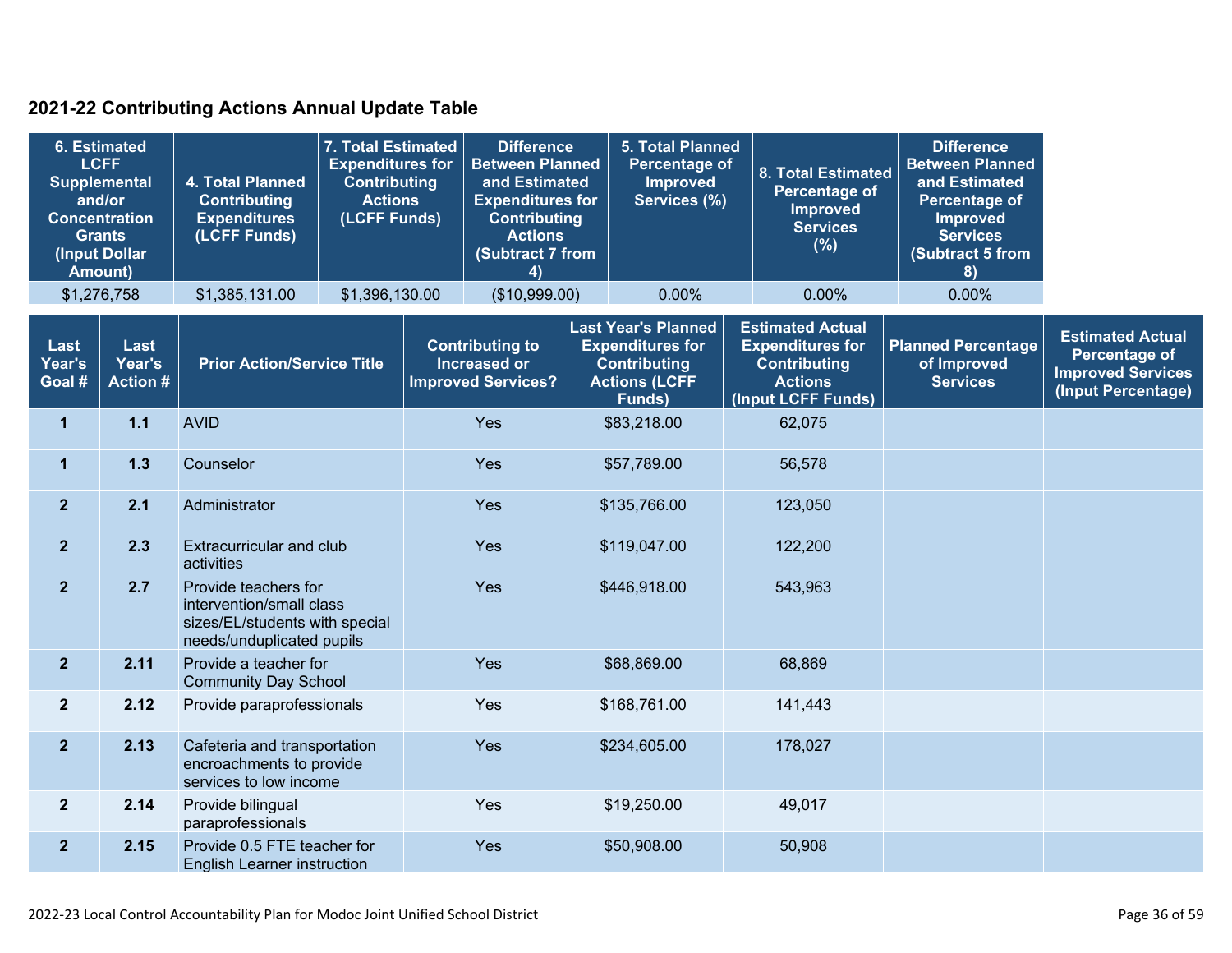## **2021-22 LCFF Carryover Table**

| 9. Estimated<br><b>Actual LCFF</b><br><b>Base Grant</b><br>(Input Dollar<br>Amount) | 6. Estimated<br><b>Actual LCFF</b><br><b>Supplemental</b><br>and/or<br><b>Concentration</b><br><b>Grants</b> | <b>LCFF</b><br>Carryover —<br><b>Percentage</b><br>(Percentage<br>from Prior<br>Year) | 10. Total<br><b>Percentage to</b><br>Increase or<br><b>Improve</b><br><b>Services for</b><br>the Current<br><b>School Year</b><br>(6 divided by $9$ $ $<br>+ Carryover<br>% | 7. Total<br><b>Estimated</b><br><b>Actual</b><br><b>Expenditures</b><br>for<br><b>Contributing</b><br><b>Actions</b><br>(LCFF Funds) | 8. Total<br><b>Estimated</b><br><b>Actual</b><br>Percentage of<br><b>Improved</b><br><b>Services</b><br>(%) | 11. Estimated<br><b>Actual</b><br>Percentage of<br>Increased or<br><b>Improved</b><br><b>Services</b><br>(7 divided by<br><b>9, plus 8)</b> | <b>12. LCFF</b><br>$Carryover -$<br>Dollar Amount<br>(Subtract 11<br>from 10 and<br>multiply by 9) | <b>13. LCFF</b><br>Carryover -<br><b>Percentage</b><br>(12 divided by<br>9) |
|-------------------------------------------------------------------------------------|--------------------------------------------------------------------------------------------------------------|---------------------------------------------------------------------------------------|-----------------------------------------------------------------------------------------------------------------------------------------------------------------------------|--------------------------------------------------------------------------------------------------------------------------------------|-------------------------------------------------------------------------------------------------------------|---------------------------------------------------------------------------------------------------------------------------------------------|----------------------------------------------------------------------------------------------------|-----------------------------------------------------------------------------|
| \$7,641,215                                                                         | \$1,276,758                                                                                                  | $0\%$                                                                                 | 16.71%                                                                                                                                                                      | \$1,396,130.00                                                                                                                       | $0.00\%$                                                                                                    | 18.27%                                                                                                                                      | \$0.00                                                                                             | $0.00\%$                                                                    |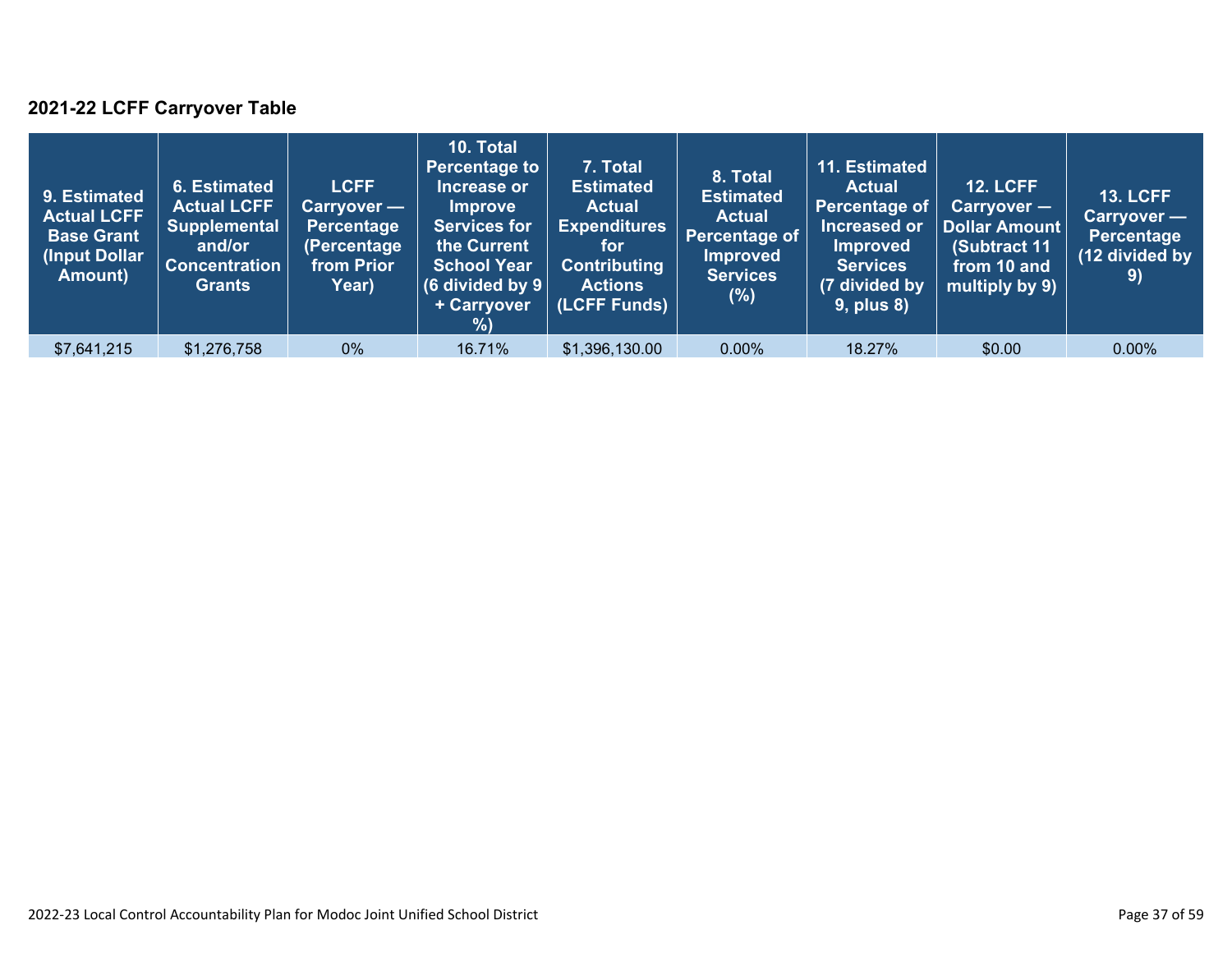# **Instructions**

Plan Summary

Engaging Educational Partners

Goals and Actions

Increased or Improved Services for Foster Youth, English Learners, and Low-Income Students

*For additional questions or technical assistance related to the completion of the Local Control and Accountability Plan (LCAP) template, please contact the local county office of education (COE), or the California Department of Education's (CDE's) Local Agency Systems Support Office, by phone at 916-319-0809 or by email at [lcff@cde.ca.gov](mailto:lcff@cde.ca.gov).*

# **Introduction and Instructions**

The Local Control Funding Formula (LCFF) requires local educational agencies (LEAs) to engage their local educational partners in an annual planning process to evaluate their progress within eight state priority areas encompassing all statutory metrics (COEs have 10 state priorities). LEAs document the results of this planning process in the LCAP using the template adopted by the State Board of Education.

The LCAP development process serves three distinct, but related functions:

- **Comprehensive Strategic Planning:** The process of developing and annually updating the LCAP supports comprehensive strategic planning (California *Education Code* [*EC*] Section 52064[e][1]). Strategic planning that is comprehensive connects budgetary decisions to teaching and learning performance data. LEAs should continually evaluate the hard choices they make about the use of limited resources to meet student and community needs to ensure opportunities and outcomes are improved for all students.
- **Meaningful Engagement of Educational Partners:** The LCAP development process should result in an LCAP that reflects decisions made through meaningful engagement (*EC* Section 52064[e][1]). Local educational partners possess valuable perspectives and insights about an LEA's programs and services. Effective strategic planning will incorporate these perspectives and insights in order to identify potential goals and actions to be included in the LCAP.
- **Accountability and Compliance:** The LCAP serves an important accountability function because aspects of the LCAP template require LEAs to show that they have complied with various requirements specified in the LCFF statutes and regulations, most notably:
	- o Demonstrating that LEAs are increasing or improving services for foster youth, English learners, and low-income students in proportion to the amount of additional funding those students generate under LCFF (*EC* Section 52064[b][4-6]).
	- o Establishing goals, supported by actions and related expenditures, that address the statutory priority areas and statutory metrics (*EC* sections 52064[b][1] and [2]).
	- o Annually reviewing and updating the LCAP to reflect progress toward the goals (*EC* Section 52064[b][7]).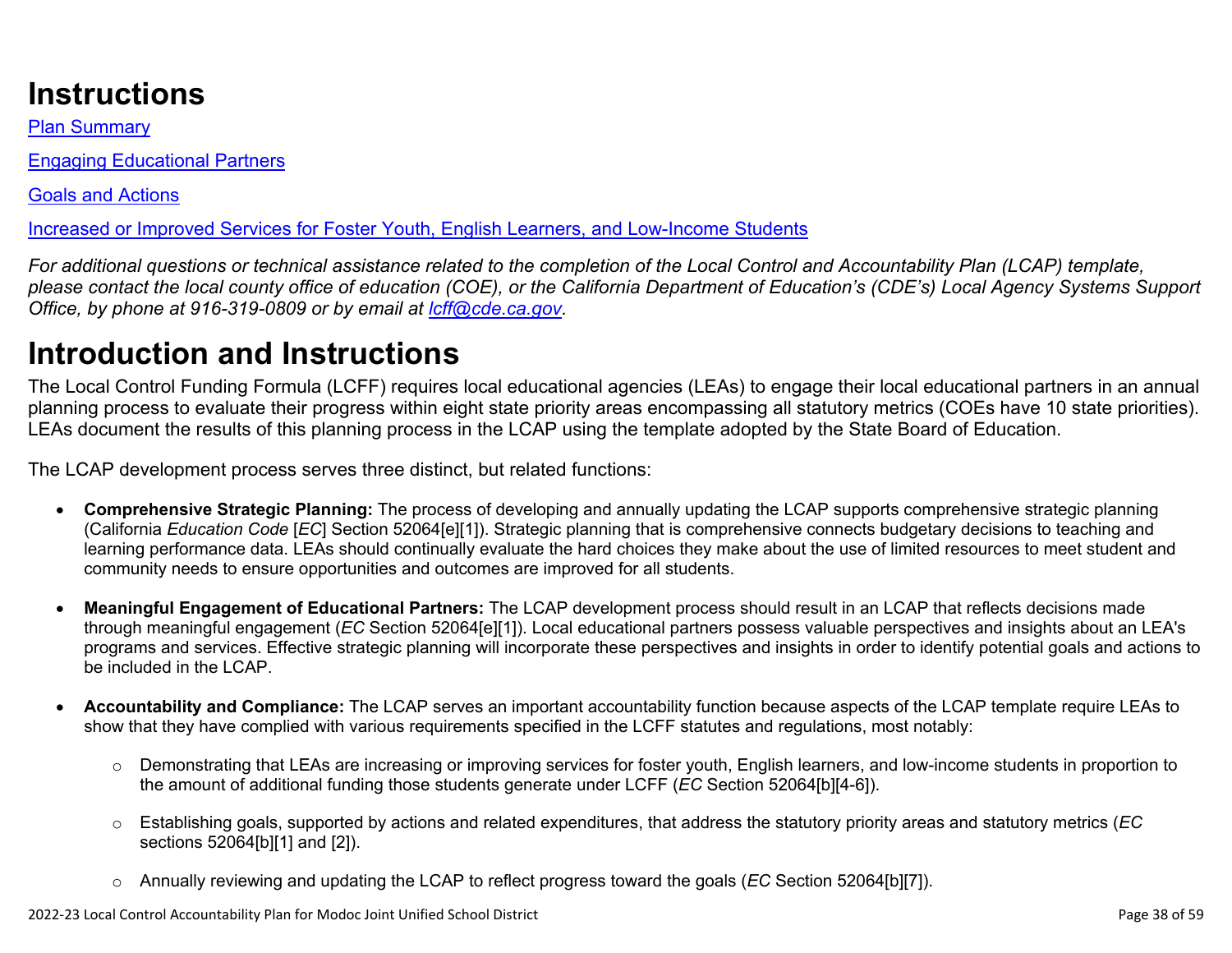The LCAP template, like each LEA's final adopted LCAP, is a document, not a process. LEAs must use the template to memorialize the outcome of their LCAP development process, which should: (a) reflect comprehensive strategic planning (b) through meaningful engagement with educational partners that (c) meets legal requirements, as reflected in the final adopted LCAP. The sections included within the LCAP template do not and cannot reflect the full development process, just as the LCAP template itself is not intended as a tool for engaging educational partners.

If a county superintendent of schools has jurisdiction over a single school district, the county board of education and the governing board of the school district may adopt and file for review and approval a single LCAP consistent with the requirements in *EC* sections 52060, 52062, 52066, 52068, and 52070. The LCAP must clearly articulate to which entity's budget (school district or county superintendent of schools) all budgeted and actual expenditures are aligned.

The revised LCAP template for the 2021–22, 2022–23, and 2023–24 school years reflects statutory changes made through Assembly Bill 1840 (Committee on Budget), Chapter 243, Statutes of 2018. These statutory changes enhance transparency regarding expenditures on actions included in the LCAP, including actions that contribute to meeting the requirement to increase or improve services for foster youth, English learners, and low-income students, and to streamline the information presented within the LCAP to make adopted LCAPs more accessible for educational partners and the public.

At its most basic, the adopted LCAP should attempt to distill not just what the LEA is doing for students in transitional kindergarten through grade twelve (TK–12), but also allow educational partners to understand why, and whether those strategies are leading to improved opportunities and outcomes for students. LEAs are strongly encouraged to use language and a level of detail in their adopted LCAPs intended to be meaningful and accessible for the LEA's diverse educational partners and the broader public.

In developing and finalizing the LCAP for adoption, LEAs are encouraged to keep the following overarching frame at the forefront of the strategic planning and educational partner engagement functions:

Given present performance across the state priorities and on indicators in the California School Dashboard (Dashboard), how is the LEA using its budgetary resources to respond to TK–12 student and community needs, and address any performance gaps, including by meeting its obligation to increase or improve services for foster youth, English learners, and low-income students?

LEAs are encouraged to focus on a set of metrics and actions that the LEA believes, based on input gathered from educational partners, research, and experience, will have the biggest impact on behalf of its TK–12 students.

These instructions address the requirements for each section of the LCAP, but may include information about effective practices when developing the LCAP and completing the LCAP itself. Additionally, information is included at the beginning of each section emphasizing the purpose that each section serves.

# **Plan Summary Purpose**

2022-23 Local Control Accountability Plan for Modoc Joint Unified School District Page 39 of 59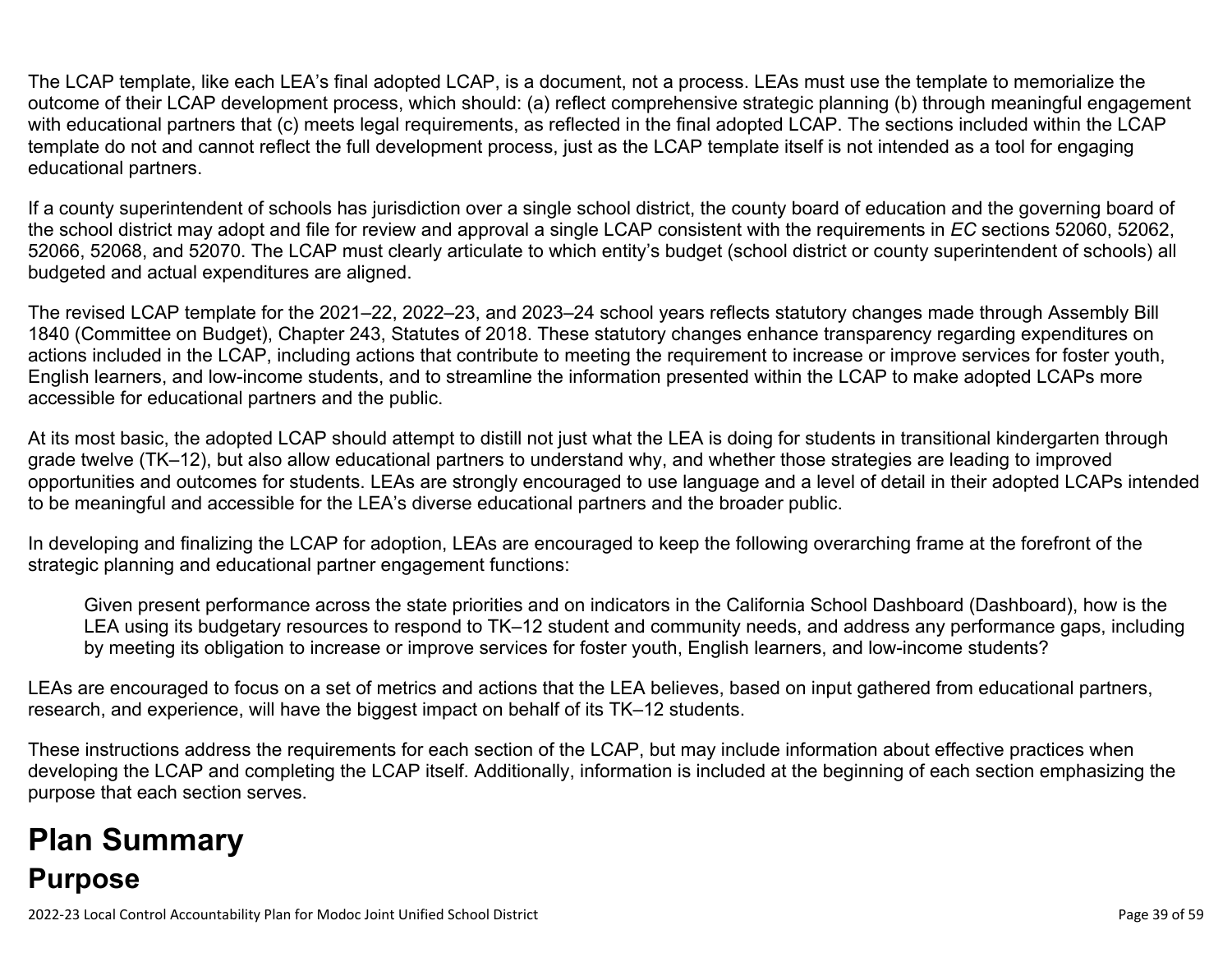A well-developed Plan Summary section provides a meaningful context for the LCAP. This section provides information about an LEA's community as well as relevant information about student needs and performance. In order to provide a meaningful context for the rest of the LCAP, the content of this section should be clearly and meaningfully related to the content included in the subsequent sections of the LCAP.

## **Requirements and Instructions**

*General Information* – Briefly describe the LEA, its schools, and its students in grades TK–12, as applicable to the LEA. For example, information about an LEA in terms of geography, enrollment, or employment, the number and size of specific schools, recent community challenges, and other such information as an LEA wishes to include can enable a reader to more fully understand an LEA's LCAP.

*Reflections: Successes* – Based on a review of performance on the state indicators and local performance indicators included in the Dashboard, progress toward LCAP goals, local self-assessment tools, input from educational partners, and any other information, what progress is the LEA most proud of and how does the LEA plan to maintain or build upon that success? This may include identifying specific examples of how past increases or improvements in services for foster youth, English learners, and low-income students have led to improved performance for these students.

*Reflections: Identified Need* – Referring to the Dashboard, identify: (a) any state indicator for which overall performance was in the "Red" or "Orange" performance category or any local indicator where the LEA received a "Not Met" or "Not Met for Two or More Years" rating AND (b) any state indicator for which performance for any student group was two or more performance levels below the "all student*"* performance. What steps is the LEA planning to take to address these areas of low performance and performance gaps? An LEA that is required to include a goal to address one or more consistently low-performing student groups or low-performing schools must identify that it is required to include this goal and must also identify the applicable student group(s) and/or school(s). Other needs may be identified using locally collected data including data collected to inform the self-reflection tools and reporting local indicators on the Dashboard.

*LCAP Highlights* – Identify and briefly summarize the key features of this year's LCAP.

*Comprehensive Support and Improvement* – An LEA with a school or schools identified for comprehensive support and improvement (CSI) under the Every Student Succeeds Act must respond to the following prompts:

- **Schools Identified**: Identify the schools within the LEA that have been identified for CSI.
- **Support for Identified Schools**: Describe how the LEA has or will support the identified schools in developing CSI plans that included a school-level needs assessment, evidence-based interventions, and the identification of any resource inequities to be addressed through the implementation of the CSI plan.
- **Monitoring and Evaluating Effectiveness**: Describe how the LEA will monitor and evaluate the implementation and effectiveness of the CSI plan to support student and school improvement.

# **Engaging Educational Partners**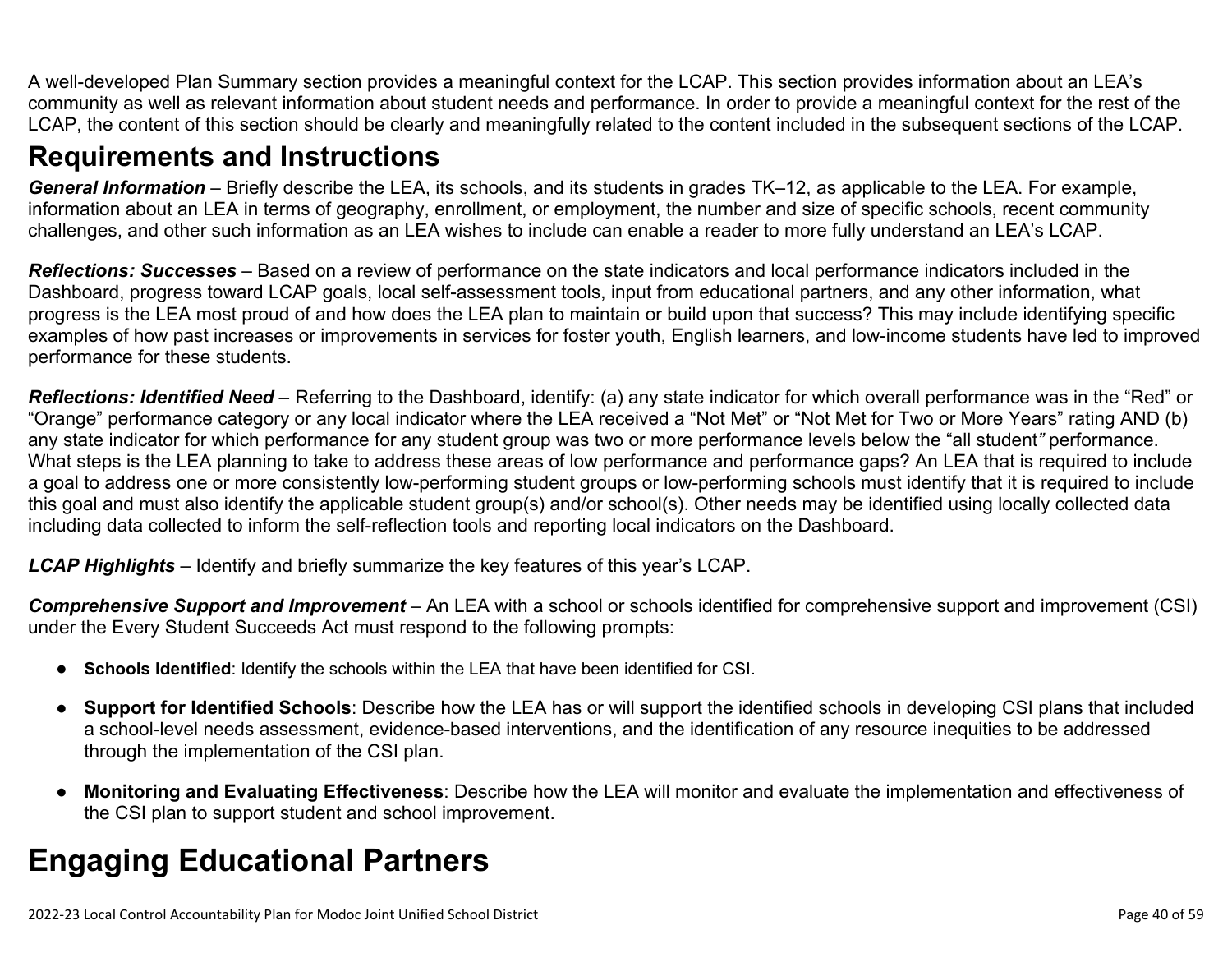## **Purpose**

Significant and purposeful engagement of parents, students, educators, and other educational partners, including those representing the student groups identified by LCFF, is critical to the development of the LCAP and the budget process. Consistent with statute, such engagement should support comprehensive strategic planning, accountability, and improvement across the state priorities and locally identified priorities (*EC* Section 52064[e][1]). Engagement of educational partners is an ongoing, annual process.

This section is designed to reflect how the engagement of educational partners influenced the decisions reflected in the adopted LCAP. The goal is to allow educational partners that participated in the LCAP development process and the broader public understand how the LEA engaged educational partners and the impact of that engagement. LEAs are encouraged to keep this goal in the forefront when completing this section.

Statute and regulations specify the educational partners that school districts and COEs must consult when developing the LCAP: teachers, principals, administrators, other school personnel, local bargaining units of the LEA, parents, and students. Before adopting the LCAP, school districts and COEs must share it with the Parent Advisory Committee and, if applicable, to its English Learner Parent Advisory Committee. The superintendent is required by statute to respond in writing to the comments received from these committees. School districts and COEs must also consult with the special education local plan area administrator(s) when developing the LCAP.

Statute requires charter schools to consult with teachers, principals, administrators, other school personnel, parents, and students in developing the LCAP. The LCAP should also be shared with, and LEAs should request input from, schoolsite-level advisory groups, as applicable (e.g., schoolsite councils, English Learner Advisory Councils, student advisory groups, etc.), to facilitate alignment between schoolsite and district-level goals and actions.

Information and resources that support effective engagement, define student consultation, and provide the requirements for advisory group composition, can be found under Resources on the following web page of the CDE's website: <https://www.cde.ca.gov/re/lc/>.

## **Requirements and Instructions**

Below is an excerpt from the 2018–19 *Guide for Annual Audits of K–12 Local Education Agencies and State Compliance Reporting*, which is provided to highlight the legal requirements for engagement of educational partners in the LCAP development process:

### **Local Control and Accountability Plan:**

For county offices of education and school districts only, verify the LEA:

- a) Presented the local control and accountability plan to the parent advisory committee in accordance with Education Code section 52062(a)(1) or 52068(a)(1), as appropriate.
- b) If applicable, presented the local control and accountability plan to the English learner parent advisory committee, in accordance with Education Code section 52062(a)(2) or 52068(a)(2), as appropriate.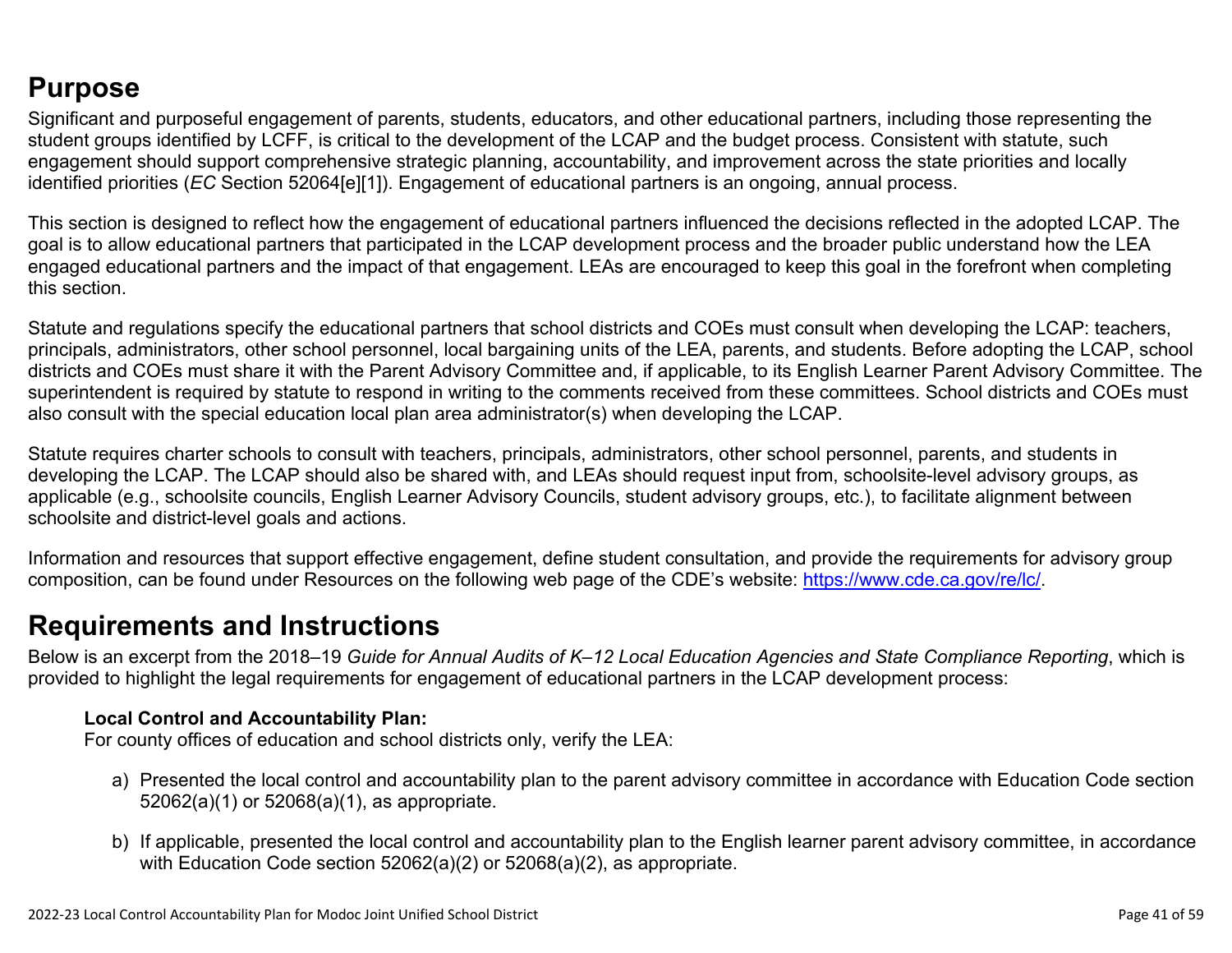- c) Notified members of the public of the opportunity to submit comments regarding specific actions and expenditures proposed to be included in the local control and accountability plan in accordance with Education Code section 52062(a)(3) or 52068(a)(3), as appropriate.
- d) Held at least one public hearing in accordance with Education Code section 52062(b)(1) or 52068(b)(1), as appropriate.
- e) Adopted the local control and accountability plan in a public meeting in accordance with Education Code section 52062(b)(2) or 52068(b)(2), as appropriate.

**Prompt 1**: "A summary of the process used to engage educational partners and how this engagement was considered before finalizing the LCAP."

Describe the engagement process used by the LEA to involve educational partners in the development of the LCAP, including, at a minimum, describing how the LEA met its obligation to consult with all statutorily required educational partners as applicable to the type of LEA. A sufficient response to this prompt must include general information about the timeline of the process and meetings or other engagement strategies with educational partners. A response may also include information about an LEA's philosophical approach to engaging its educational partners.

**Prompt 2:** "A summary of the feedback provided by specific educational partners."

Describe and summarize the feedback provided by specific educational partners. A sufficient response to this prompt will indicate ideas, trends, or inputs that emerged from an analysis of the feedback received from educational partners.

**Prompt 3**: "A description of the aspects of the LCAP that were influenced by specific input from educational partners."

A sufficient response to this prompt will provide educational partners and the public with clear, specific information about how the engagement process influenced the development of the LCAP. The response must describe aspects of the LCAP that were influenced by or developed in response to the educational partner feedback described in response to Prompt 2. This may include a description of how the LEA prioritized requests of educational partners within the context of the budgetary resources available or otherwise prioritized areas of focus within the LCAP. For the purposes of this prompt, "aspects" of an LCAP that may have been influenced by educational partner input can include, but are not necessarily limited to:

- Inclusion of a goal or decision to pursue a Focus Goal (as described below)
- Inclusion of metrics other than the statutorily required metrics
- Determination of the desired outcome on one or more metrics
- Inclusion of performance by one or more student groups in the Measuring and Reporting Results subsection
- Inclusion of action(s) or a group of actions
- Elimination of action(s) or group of actions
- Changes to the level of proposed expenditures for one or more actions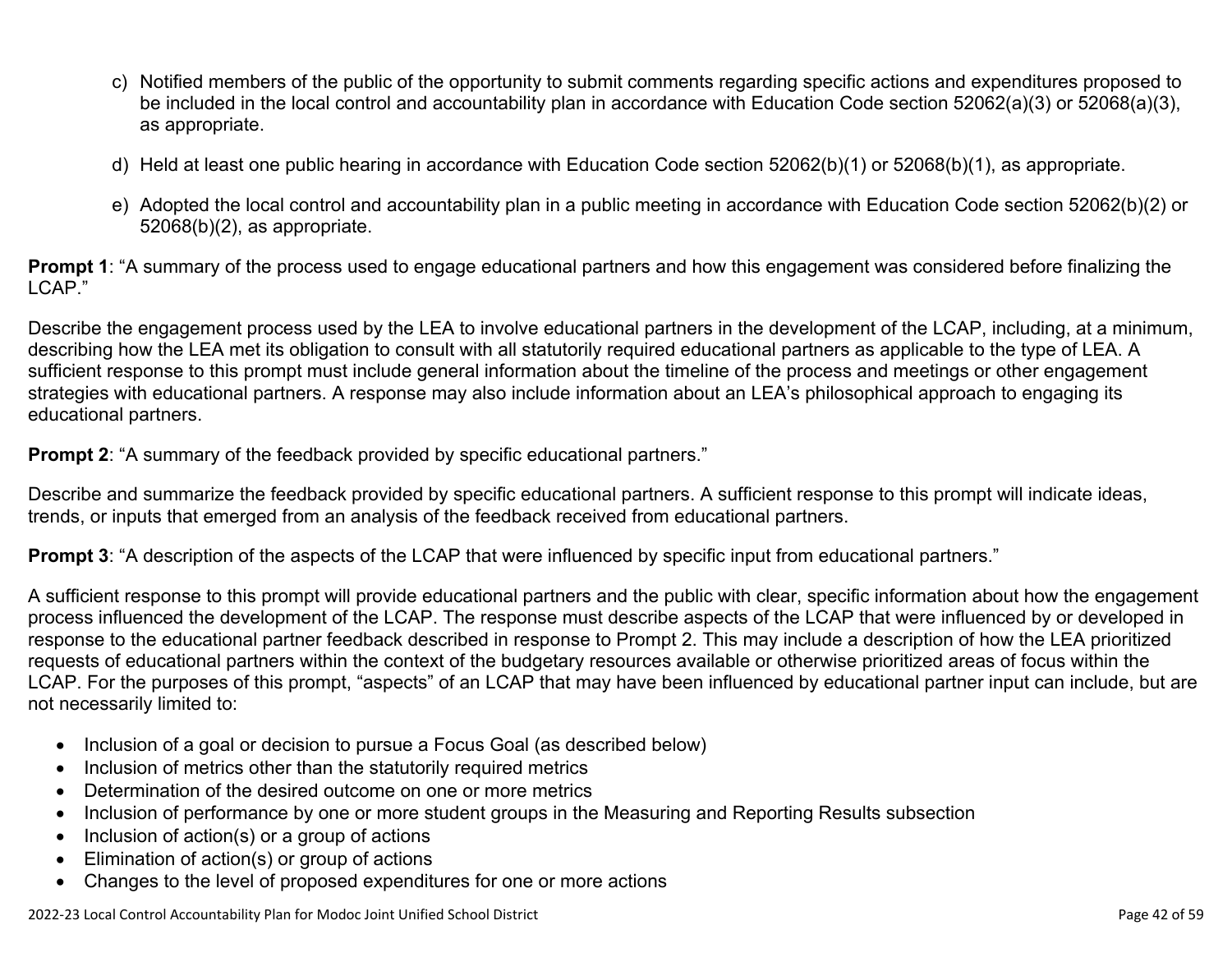- Inclusion of action(s) as contributing to increased or improved services for unduplicated services
- Determination of effectiveness of the specific actions to achieve the goal
- Determination of material differences in expenditures
- Determination of changes made to a goal for the ensuing LCAP year based on the annual update process
- Determination of challenges or successes in the implementation of actions

# **Goals and Actions**

## **Purpose**

Well-developed goals will clearly communicate to educational partners what the LEA plans to accomplish, what the LEA plans to do in order to accomplish the goal, and how the LEA will know when it has accomplished the goal. A goal statement, associated metrics and expected outcomes, and the actions included in the goal should be in alignment. The explanation for why the LEA included a goal is an opportunity for LEAs to clearly communicate to educational partners and the public why, among the various strengths and areas for improvement highlighted by performance data and strategies and actions that could be pursued, the LEA decided to pursue this goal, and the related metrics, expected outcomes, actions, and expenditures.

A well-developed goal can be focused on the performance relative to a metric or metrics for all students, a specific student group(s), narrowing performance gaps, or implementing programs or strategies expected to impact outcomes. LEAs should assess the performance of their student groups when developing goals and the related actions to achieve such goals.

## **Requirements and Instructions**

LEAs should prioritize the goals, specific actions, and related expenditures included within the LCAP within one or more state priorities. LEAs should consider performance on the state and local indicators, including their locally collected and reported data for the local indicators that are included in the Dashboard in determining whether and how to prioritize its goals within the LCAP.

In order to support prioritization of goals, the LCAP template provides LEAs with the option of developing three different kinds of goals:

- Focus Goal: A Focus Goal is relatively more concentrated in scope and may focus on a fewer number of metrics to measure improvement. A Focus Goal statement will be time bound and make clear how the goal is to be measured.
- Broad Goal: A Broad Goal is relatively less concentrated in its scope and may focus on improving performance across a wide range of metrics.
- Maintenance of Progress Goal: A Maintenance of Progress Goal includes actions that may be ongoing without significant changes and allows an LEA to track performance on any metrics not addressed in the other goals of the LCAP.

At a minimum, the LCAP must address all LCFF priorities and associated metrics.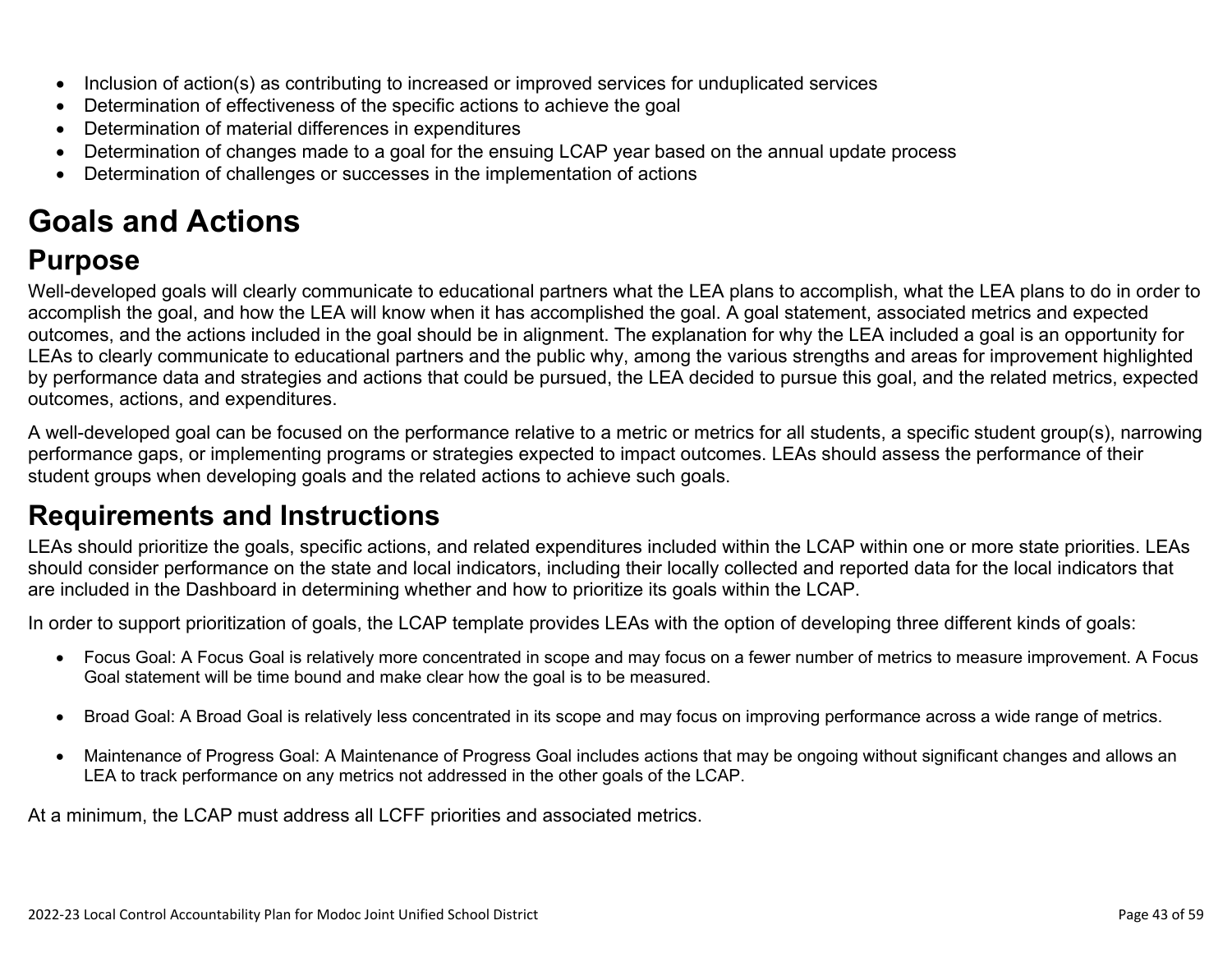### **Focus Goal(s)**

**Goal Description:** The description provided for a Focus Goal must be specific, measurable, and time bound. An LEA develops a Focus Goal to address areas of need that may require or benefit from a more specific and data intensive approach. The Focus Goal can explicitly reference the metric(s) by which achievement of the goal will be measured and the time frame according to which the LEA expects to achieve the goal.

**Explanation of why the LEA has developed this goal:** Explain why the LEA has chosen to prioritize this goal. An explanation must be based on Dashboard data or other locally collected data. LEAs must describe how the LEA identified this goal for focused attention, including relevant consultation with educational partners. LEAs are encouraged to promote transparency and understanding around the decision to pursue a focus goal.

#### **Broad Goal**

Goal Description: Describe what the LEA plans to achieve through the actions included in the goal. The description of a broad goal will be clearly aligned with the expected measurable outcomes included for the goal. The goal description organizes the actions and expected outcomes in a cohesive and consistent manner. A goal description is specific enough to be measurable in either quantitative or qualitative terms. A broad goal is not as specific as a focus goal. While it is specific enough to be measurable, there are many different metrics for measuring progress toward the goal.

**Explanation of why the LEA has developed this goal:** Explain why the LEA developed this goal and how the actions and metrics grouped together will help achieve the goal.

### **Maintenance of Progress Goal**

**Goal Description:** Describe how the LEA intends to maintain the progress made in the LCFF State Priorities not addressed by the other goals in the LCAP. Use this type of goal to address the state priorities and applicable metrics not addressed within the other goals in the LCAP. The state priorities and metrics to be addressed in this section are those for which the LEA, in consultation with educational partners, has determined to maintain actions and monitor progress while focusing implementation efforts on the actions covered by other goals in the LCAP.

**Explanation of why the LEA has developed this goal**: Explain how the actions will sustain the progress exemplified by the related metrics.

#### **Required Goals**

In general, LEAs have flexibility in determining what goals to include in the LCAP and what those goals will address; however, beginning with the development of the 2022–23 LCAP, LEAs that meet certain criteria are required to include a specific goal in their LCAP.

**Consistently low-performing student group(s) criteria:** An LEA is eligible for Differentiated Assistance for three or more consecutive years based on the performance of the same student group or groups in the Dashboard. A list of the LEAs required to include a goal in the LCAP based on student group performance, and the student group(s) that lead to identification, may be found on the CDE's Local Control Funding Formula web page at [https://www.cde.ca.gov/fg/aa/lc/.](https://www.cde.ca.gov/fg/aa/lc/)

2022-23 Local Control Accountability Plan for Modoc Joint Unified School District Page 44 of 59 • **Consistently low-performing student group(s) goal requirement:** An LEA meeting the consistently low-performing student group(s) criteria must include a goal in its LCAP focused on improving the performance of the student group or groups that led to the LEA's eligibility for Differentiated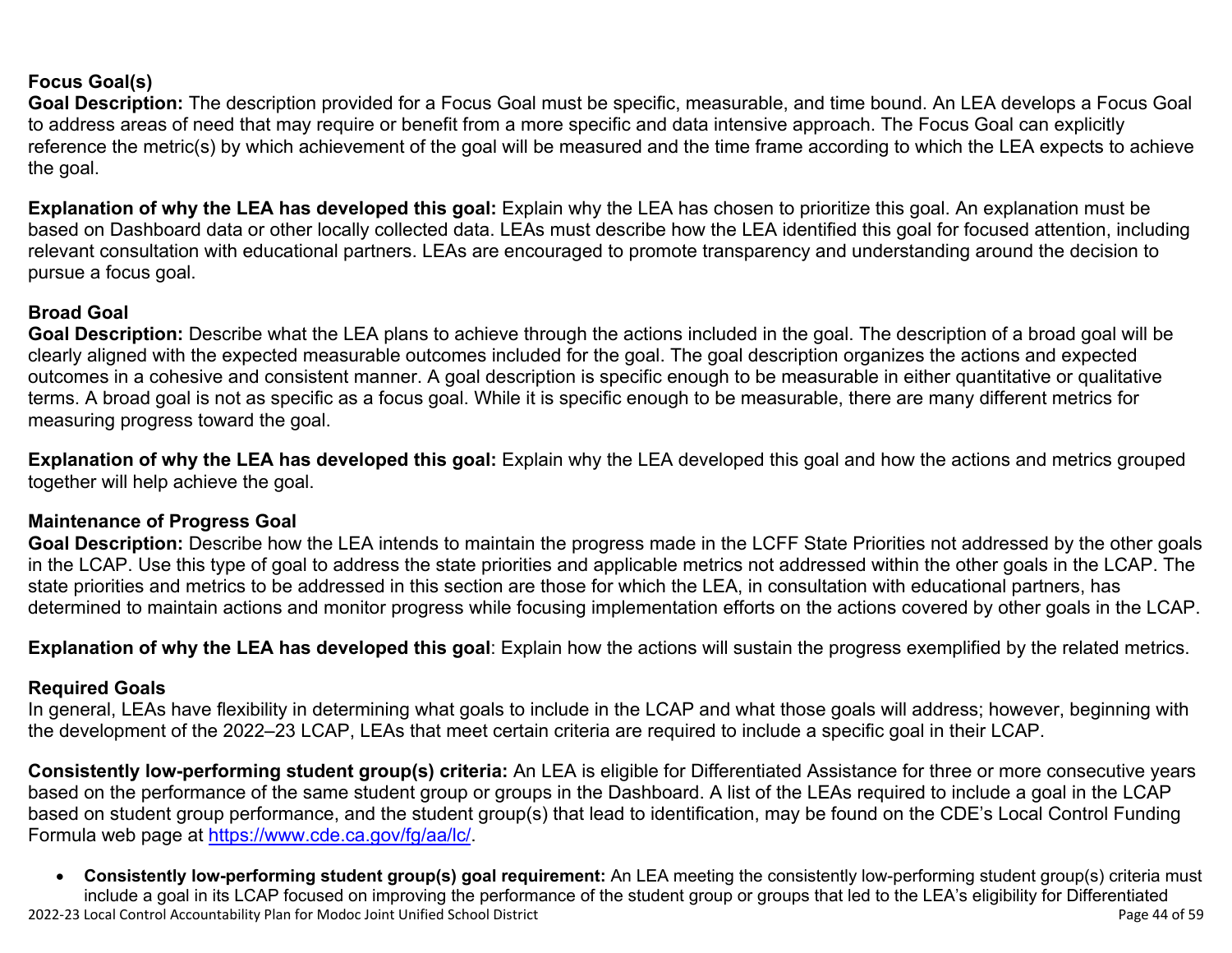Assistance. This goal must include metrics, outcomes, actions, and expenditures specific to addressing the needs of, and improving outcomes for, this student group or groups. An LEA required to address multiple student groups is not required to have a goal to address each student group; however, each student group must be specifically addressed in the goal. This requirement may not be met by combining this required goal with another goal.

- **Goal Description:** Describe the outcomes the LEA plans to achieve to address the needs of, and improve outcomes for, the student group or groups that led to the LEA's eligibility for Differentiated Assistance.
- **Explanation of why the LEA has developed this goal**: Explain why the LEA is required to develop this goal, including identifying the student group(s) that lead to the LEA being required to develop this goal, how the actions and associated metrics included in this goal differ from previous efforts to improve outcomes for the student group(s), and why the LEA believes the actions, metrics, and expenditures included in this goal will help achieve the outcomes identified in the goal description.

**Low-performing school(s) criteria:** The following criteria only applies to a school district or COE with two or more schools; it does not apply to a single-school district. A school district or COE has one or more schools that, for two consecutive years, received the two lowest performance levels on all but one of the state indicators for which the school(s) receive performance levels in the Dashboard and the performance of the "All Students" student group for the LEA is at least one performance level higher in all of those indicators. A list of the LEAs required to include a goal in the LCAP based on school performance, and the school(s) that lead to identification, may be found on the CDE's Local Control Funding Formula web page at [https://www.cde.ca.gov/fg/aa/lc/.](https://www.cde.ca.gov/fg/aa/lc/)

- **Low-performing school(s) goal requirement:** A school district or COE meeting the low-performing school(s) criteria must include a goal in its LCAP focusing on addressing the disparities in performance between the school(s) and the LEA as a whole. This goal must include metrics, outcomes, actions, and expenditures specific to addressing the needs of, and improving outcomes for, the students enrolled at the low-performing school or schools. An LEA required to address multiple schools is not required to have a goal to address each school; however, each school must be specifically addressed in the goal. This requirement may not be met by combining this goal with another goal.
- **Goal Description:** Describe what outcomes the LEA plans to achieve to address the disparities in performance between the students enrolled at the low-performing school(s) and the students enrolled at the LEA as a whole.
- **Explanation of why the LEA has developed this goal**: Explain why the LEA is required to develop this goal, including identifying the schools(s) that lead to the LEA being required to develop this goal; how the actions and associated metrics included in this goal differ from previous efforts to improve outcomes for the school(s); and why the LEA believes the actions, metrics, and expenditures included in this goal will help achieve the outcomes for students enrolled at the low-performing school or schools identified in the goal description.

### **Measuring and Reporting Results:**

For each LCAP year, identify the metric(s) that the LEA will use to track progress toward the expected outcomes. LEAs are encouraged to identify metrics for specific student groups, as appropriate, including expected outcomes that would reflect narrowing of any existing performance gaps.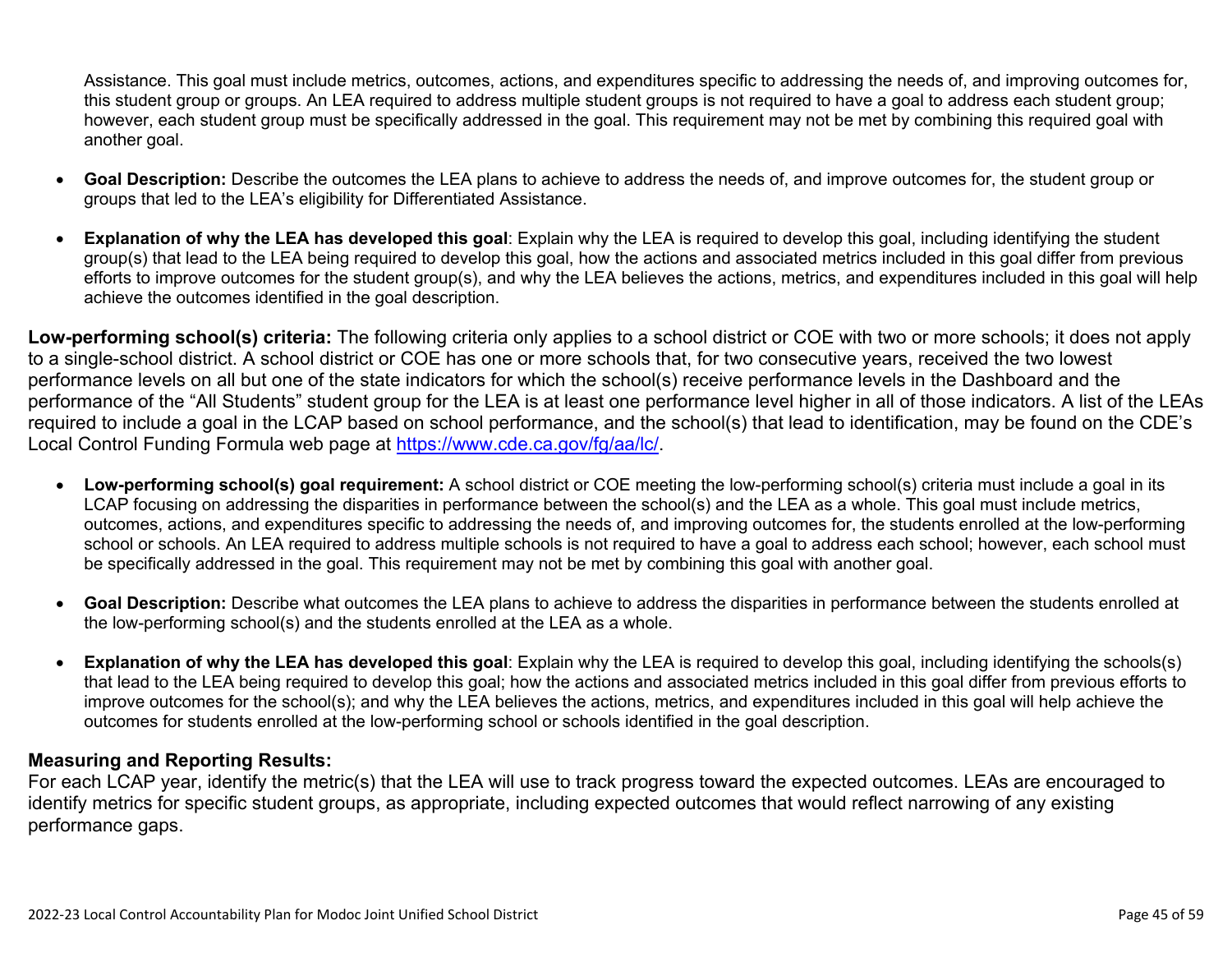Include in the baseline column the most recent data associated with this metric available at the time of adoption of the LCAP for the first year of the three-year plan. LEAs may use data as reported on the 2019 Dashboard for the baseline of a metric only if that data represents the most recent available (e.g., high school graduation rate).

Using the most recent data available may involve reviewing data the LEA is preparing for submission to the California Longitudinal Pupil Achievement Data System (CALPADS) or data that the LEA has recently submitted to CALPADS. Because final 2020–21 outcomes on some metrics may not be computable at the time the 2021–24 LCAP is adopted (e.g., graduation rate, suspension rate), the most recent data available may include a point in time calculation taken each year on the same date for comparability purposes.

The baseline data shall remain unchanged throughout the three-year LCAP.

Complete the table as follows:

- **Metric**: Indicate how progress is being measured using a metric.
- **Baseline**: Enter the baseline when completing the LCAP for 2021–22. As described above, the baseline is the most recent data associated with a metric. Indicate the school year to which the data applies, consistent with the instructions above.
- **Year 1 Outcome**: When completing the LCAP for 2022–23, enter the most recent data available. Indicate the school year to which the data applies, consistent with the instructions above.
- **Year 2 Outcome**: When completing the LCAP for 2023–24, enter the most recent data available. Indicate the school year to which the data applies, consistent with the instructions above.
- **Year 3 Outcome**: When completing the LCAP for 2024–25, enter the most recent data available. Indicate the school year to which the data applies, consistent with the instructions above. The 2024–25 LCAP will be the first year in the next three-year cycle. Completing this column will be part of the Annual Update for that year.
- **Desired Outcome for 2023**–**24**: When completing the first year of the LCAP, enter the desired outcome for the relevant metric the LEA expects to achieve by the end of the 2023–24 LCAP year.

Timeline for completing the "**Measuring and Reporting Results**" part of the Goal.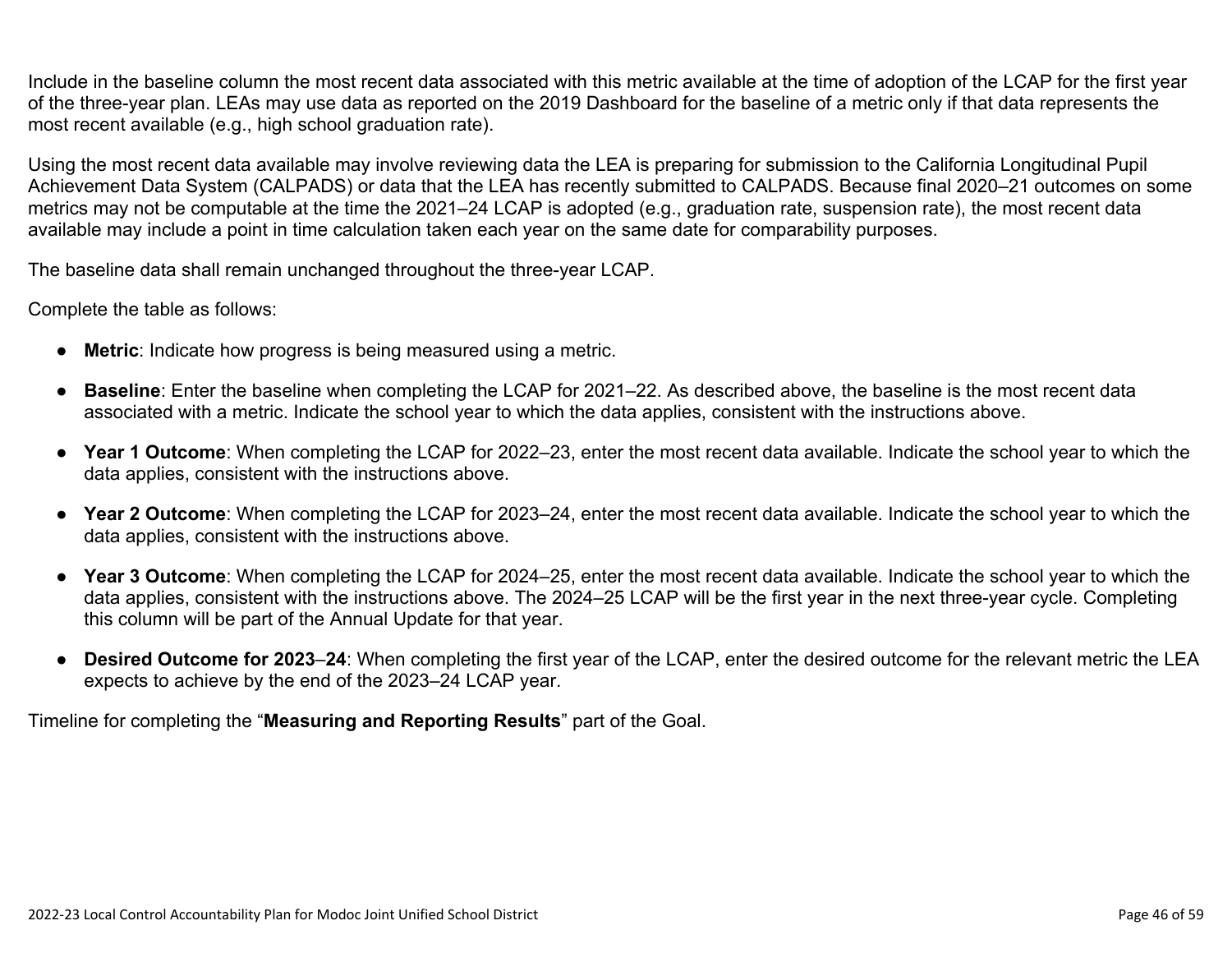| <b>Metric</b>                                                                    | <b>Baseline</b>                                                                  | Year 1 Outcome                                                                                              | Year 2 Outcome                                                                                              | Year 3 Outcome                                                                                              | <b>Desired Outcome</b><br>for Year 3<br>$(2023 - 24)$                                                              |
|----------------------------------------------------------------------------------|----------------------------------------------------------------------------------|-------------------------------------------------------------------------------------------------------------|-------------------------------------------------------------------------------------------------------------|-------------------------------------------------------------------------------------------------------------|--------------------------------------------------------------------------------------------------------------------|
| Enter information<br>in this box when<br>completing the<br>LCAP for 2021-<br>22. | Enter information<br>in this box when<br>completing the<br>LCAP for 2021-<br>22. | Enter information<br>in this box when<br>completing the<br>LCAP for 2022-<br>23. Leave blank<br>until then. | Enter information<br>in this box when<br>completing the<br>LCAP for 2023-<br>24. Leave blank<br>until then. | Enter information<br>in this box when<br>completing the<br>LCAP for 2024-<br>25. Leave blank<br>until then. | Enter information<br>in this box when<br>completing the<br>LCAP for 2021-<br>22 or when<br>adding a new<br>metric. |

The metrics may be quantitative or qualitative; but at minimum, an LEA's LCAP must include goals that are measured using all of the applicable metrics for the related state priorities, in each LCAP year as applicable to the type of LEA. To the extent a state priority does not specify one or more metrics (e.g., implementation of state academic content and performance standards), the LEA must identify a metric to use within the LCAP. For these state priorities, LEAs are encouraged to use metrics based on or reported through the relevant self-reflection tool for local indicators within the Dashboard.

*Actions*: Enter the action number. Provide a short title for the action. This title will also appear in the action tables. Provide a description of the action. Enter the total amount of expenditures associated with this action. Budgeted expenditures from specific fund sources will be provided in the summary tables. Indicate whether the action contributes to meeting the increase or improved services requirement as described in the Increased or Improved Services section using a "Y" for Yes or an "N" for No. (**Note:** for each such action offered on an LEA-wide or schoolwide basis, the LEA will need to provide additional information in the Increased or Improved Summary Section to address the requirements in *California Code of Regulations*, Title 5 [5 *CCR*] Section 15496(b) in the Increased or Improved Services Section of the LCAP).

*Actions for English Learners:* School districts, COEs, and charter schools that have a numerically significant English learner student subgroup must include specific actions in the LCAP related to, at a minimum, the language acquisition programs, as defined in *EC* Section 306, provided to students and professional development activities specific to English learners.

*Actions for Foster Youth*: School districts, COEs, and charter schools that have a numerically significant Foster Youth student subgroup are encouraged to include specific actions in the LCAP designed to meet needs specific to Foster Youth students.

#### **Goal Analysis:**

Enter the LCAP Year.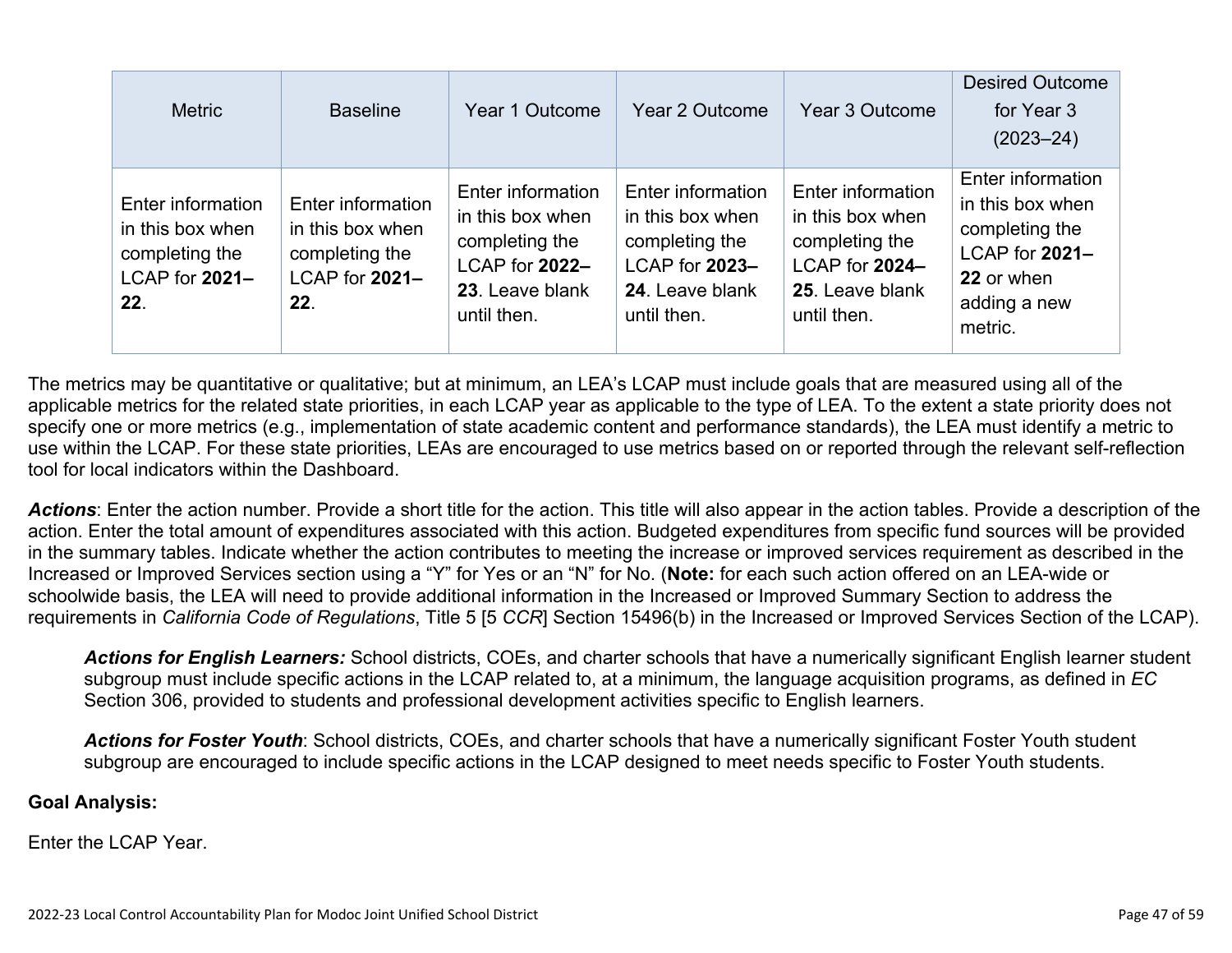Using actual annual measurable outcome data, including data from the Dashboard, analyze whether the planned actions were effective in achieving the goal. Respond to the prompts as instructed.

- Describe the overall implementation of the actions to achieve the articulated goal. Include a discussion of relevant challenges and successes experienced with the implementation process. This must include any instance where the LEA did not implement a planned action or implemented a planned action in a manner that differs substantively from how it was described in the adopted LCAP.
- Explain material differences between Budgeted Expenditures and Estimated Actual Expenditures and between the Planned Percentages of Improved Services and Estimated Actual Percentages of Improved Services, as applicable. Minor variances in expenditures or percentages do not need to be addressed, and a dollar-for-dollar accounting is not required.
- Describe the effectiveness of the specific actions to achieve the articulated goal as measured by the LEA. In some cases, not all actions in a goal will be intended to improve performance on all of the metrics associated with the goal. When responding to this prompt, LEAs may assess the effectiveness of a single action or group of actions within the goal in the context of performance on a single metric or group of specific metrics within the goal that are applicable to the action(s). Grouping actions with metrics will allow for more robust analysis of whether the strategy the LEA is using to impact a specified set of metrics is working and increase transparency for educational partners. LEAs are encouraged to use such an approach when goals include multiple actions and metrics that are not closely associated.
- Describe any changes made to this goal, expected outcomes, metrics, or actions to achieve this goal as a result of this analysis and analysis of the data provided in the Dashboard or other local data, as applicable.

# **Increased or Improved Services for Foster Youth, English Learners, and Low-Income Students**

# **Purpose**

A well-written Increased or Improved Services section provides educational partners with a comprehensive description, within a single dedicated section, of how an LEA plans to increase or improve services for its unduplicated students in grades TK–12 as compared to all students in grades TK–12, as applicable, and how LEA-wide or schoolwide actions identified for this purpose meet regulatory requirements. Descriptions provided should include sufficient detail yet be sufficiently succinct to promote a broader understanding of educational partners to facilitate their ability to provide input. An LEA's description in this section must align with the actions included in the Goals and Actions section as contributing.

# **Requirements and Instructions**

*Projected LCFF Supplemental and/or Concentration Grants*: Specify the amount of LCFF supplemental and concentration grant funds the LEA estimates it will receive in the coming year based on the number and concentration of low income, foster youth, and English learner students.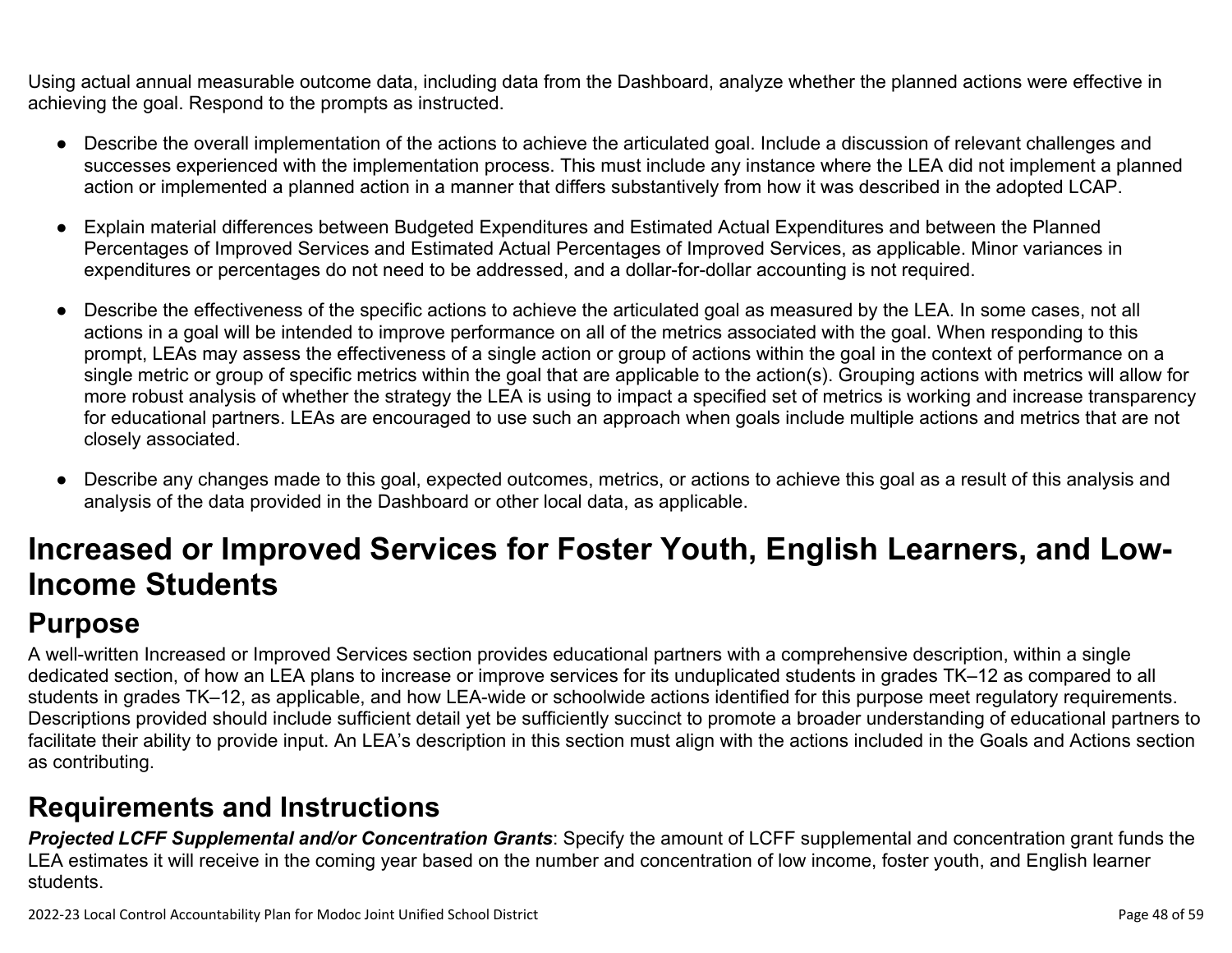**Projected Additional LCFF Concentration Grant (15 percent):** Specify the amount of additional LCFF concentration grant add-on funding, as described in *EC* Section 42238.02, that the LEA estimates it will receive in the coming year.

*Projected Percentage to Increase or Improve Services for the Coming School Year***:** Specify the estimated percentage by which services for unduplicated pupils must be increased or improved as compared to the services provided to all students in the LCAP year as calculated pursuant to 5 *CCR* Section 15496(a)(7).

*LCFF Carryover — Percentage:* Specify the LCFF Carryover — Percentage identified in the LCFF Carryover Table. If a carryover percentage is not identified in the LCFF Carryover Table, specify a percentage of zero (0.00%).

*LCFF Carryover — Dollar:* Specify the LCFF Carryover — Dollar amount identified in the LCFF Carryover Table. If a carryover amount is not identified in the LCFF Carryover Table, specify an amount of zero (\$0).

**Total Percentage to Increase or Improve Services for the Coming School Year:** Add the Projected Percentage to Increase or Improve Services for the Coming School Year and the Proportional LCFF Required Carryover Percentage and specify the percentage. This is the LEAs percentage by which services for unduplicated pupils must be increased or improved as compared to the services provided to all students in the LCAP year, as calculated pursuant to 5 *CCR* Section 15496(a)(7).

#### *Required Descriptions:*

**For each action being provided to an entire school, or across the entire school district or COE, an explanation of (1) how the needs of foster youth, English learners, and low-income students were considered first, and (2) how these actions are effective in meeting the goals for these students.**

For each action included in the Goals and Actions section as contributing to the increased or improved services requirement for unduplicated pupils and provided on an LEA-wide or schoolwide basis, the LEA must include an explanation consistent with 5 *CCR* Section 15496(b). For any such actions continued into the 2021–24 LCAP from the 2017–2020 LCAP, the LEA must determine whether or not the action was effective as expected, and this determination must reflect evidence of outcome data or actual implementation to date.

**Principally Directed and Effective:** An LEA demonstrates how an action is principally directed towards and effective in meeting the LEA's goals for unduplicated students when the LEA explains how:

- It considers the needs, conditions, or circumstances of its unduplicated pupils;
- The action, or aspect(s) of the action (including, for example, its design, content, methods, or location), is based on these considerations; and
- The action is intended to help achieve an expected measurable outcome of the associated goal.

As such, the response provided in this section may rely on a needs assessment of unduplicated students.

2022-23 Local Control Accountability Plan for Modoc Joint Unified School District Page 49 of 59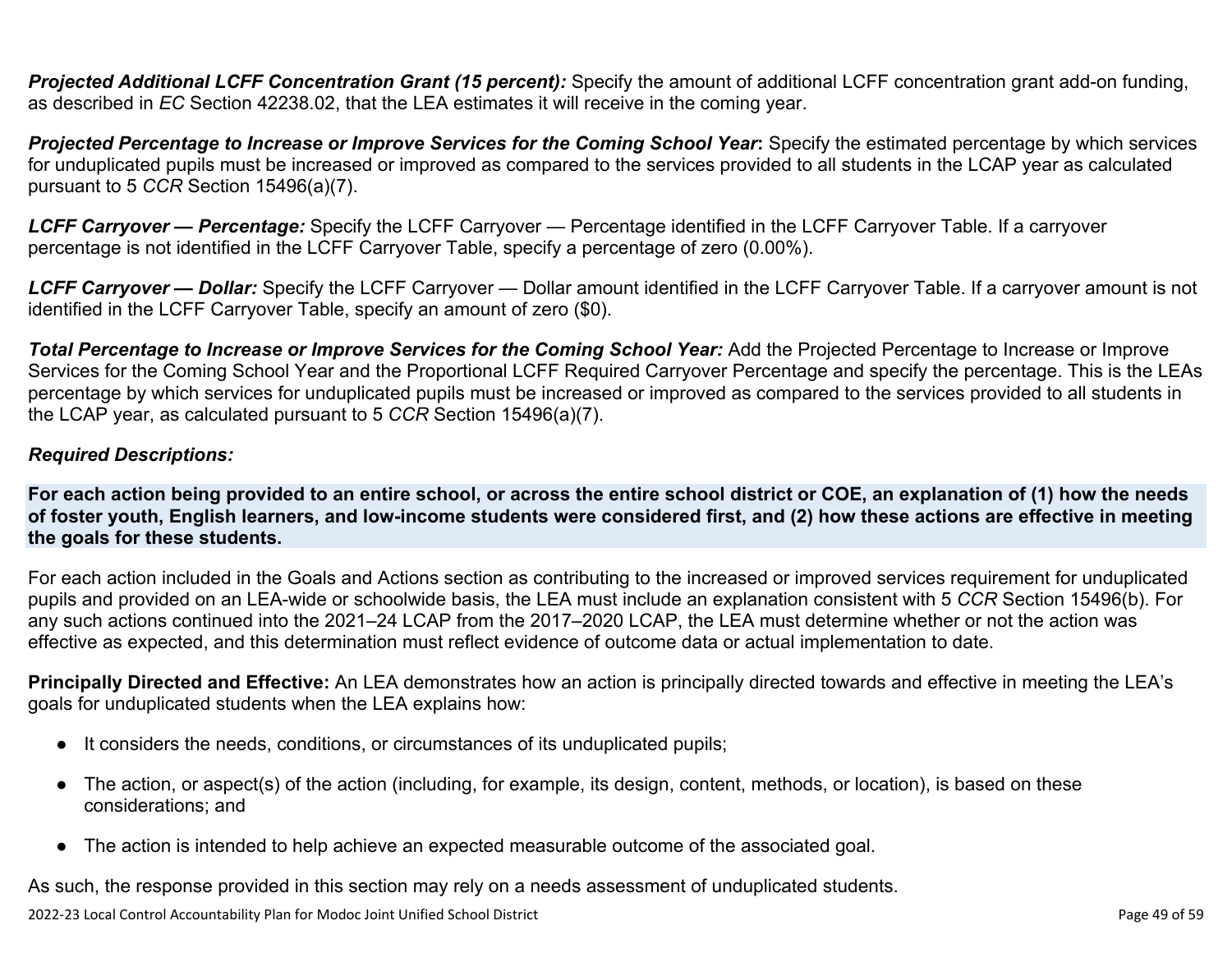Conclusory statements that a service will help achieve an expected outcome for the goal, without an explicit connection or further explanation as to how, are not sufficient. Further, simply stating that an LEA has a high enrollment percentage of a specific student group or groups does not meet the increase or improve services standard because enrolling students is not the same as serving students.

For example, if an LEA determines that low-income students have a significantly lower attendance rate than the attendance rate for all students, it might justify LEA-wide or schoolwide actions to address this area of need in the following way:

After assessing the needs, conditions, and circumstances of our low-income students, we learned that the attendance rate of our lowincome students is 7 percent lower than the attendance rate for all students. (Needs, Conditions, Circumstances [Principally Directed])

In order to address this condition of our low-income students, we will develop and implement a new attendance program that is designed to address some of the major causes of absenteeism, including lack of reliable transportation and food, as well as a school climate that does not emphasize the importance of attendance. Goal N, Actions X, Y, and Z provide additional transportation and nutritional resources as well as a districtwide educational campaign on the benefits of high attendance rates. (Contributing Action[s])

These actions are being provided on an LEA-wide basis and we expect/hope that all students with less than a 100 percent attendance rate will benefit. However, because of the significantly lower attendance rate of low-income students, and because the actions meet needs most associated with the chronic stresses and experiences of a socio-economically disadvantaged status, we expect that the attendance rate for our low-income students will increase significantly more than the average attendance rate of all other students. (Measurable Outcomes [Effective In])

**COEs and Charter Schools**: Describe how actions included as contributing to meeting the increased or improved services requirement on an LEA-wide basis are principally directed to and effective in meeting its goals for unduplicated pupils in the state and any local priorities as described above. In the case of COEs and charter schools, schoolwide and LEA-wide are considered to be synonymous.

### **For School Districts Only:**

### **Actions Provided on an LEA-Wide Basis:**

*Unduplicated Percentage > 55 percent:* For school districts with an unduplicated pupil percentage of 55 percent or more, describe how these actions are principally directed to and effective in meeting its goals for unduplicated pupils in the state and any local priorities as described above.

*Unduplicated Percentage < 55 percent:* For school districts with an unduplicated pupil percentage of less than 55 percent, describe how these actions are principally directed to and effective in meeting its goals for unduplicated pupils in the state and any local priorities. Also describe how the actions **are the most effective use of the funds** to meet these goals for its unduplicated pupils. Provide the basis for this determination, including any alternatives considered, supporting research, experience, or educational theory.

### **Actions Provided on a Schoolwide Basis:**

2022-23 Local Control Accountability Plan for Modoc Joint Unified School District Page 50 of 59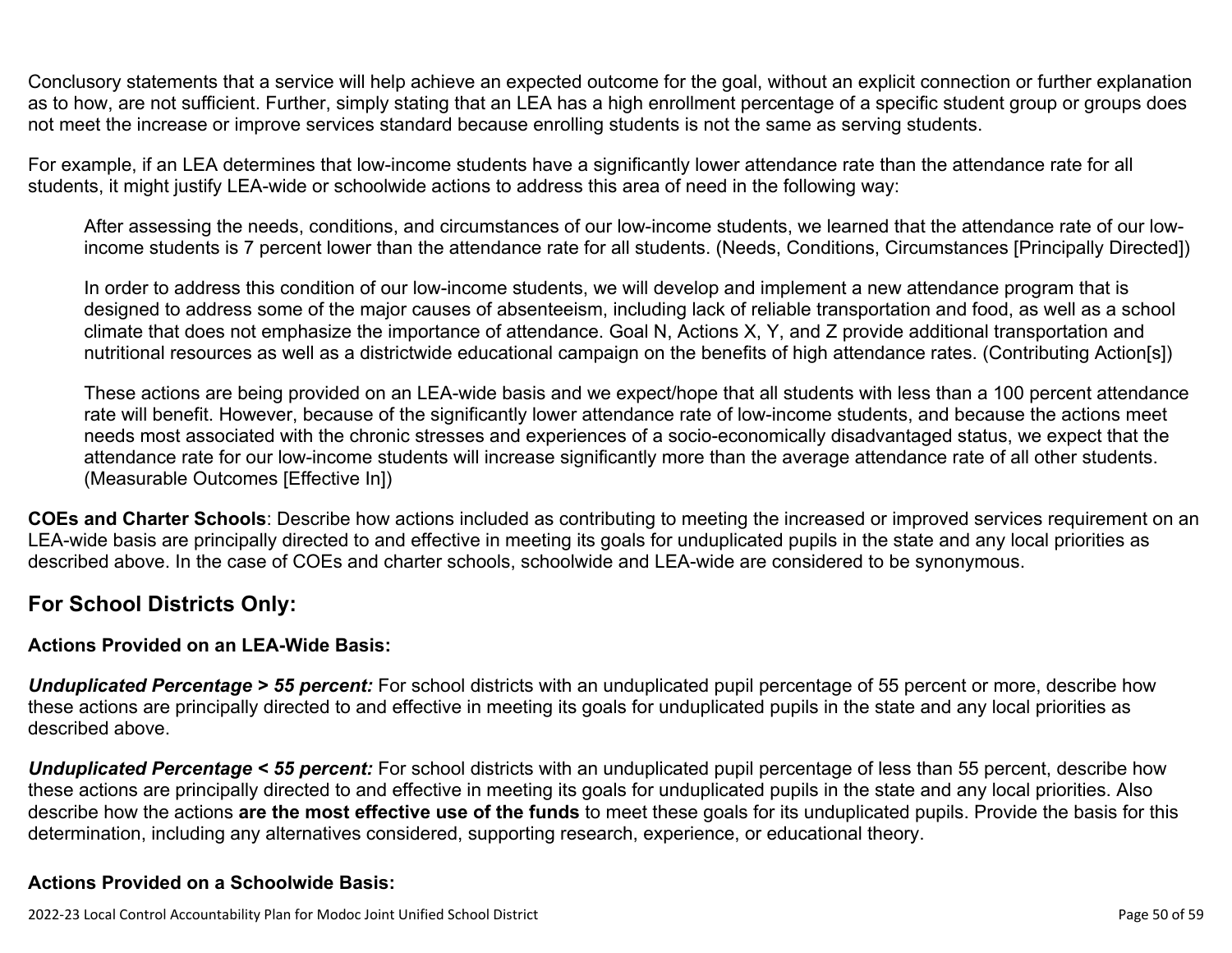School Districts must identify in the description those actions being funded and provided on a schoolwide basis, and include the required description supporting the use of the funds on a schoolwide basis.

**For schools with 40 percent or more enrollment of unduplicated pupils:** Describe how these actions are principally directed to and effective in meeting its goals for its unduplicated pupils in the state and any local priorities.

**For school districts expending funds on a schoolwide basis at a school with less than 40 percent enrollment of unduplicated pupils:** Describe how these actions are principally directed to and how the actions are the most effective use of the funds to meet its goals for foster youth, English learners, and low-income students in the state and any local priorities.

#### **A description of how services for foster youth, English learners, and low-income students are being increased or improved by the percentage required.**

Consistent with the requirements of 5 *CCR* Section 15496, describe how services provided for unduplicated pupils are increased or improved by at least the percentage calculated as compared to the services provided for all students in the LCAP year. To improve services means to grow services in quality and to increase services means to grow services in quantity. Services are increased or improved by those actions in the LCAP that are included in the Goals and Actions section as contributing to the increased or improved services requirement, whether they are provided on an LEA-wide or schoolwide basis or provided on a limited basis to unduplicated students. A limited action is an action that only serves foster youth, English learners, and/or low-income students. This description must address how these action(s) are expected to result in the required proportional increase or improvement in services for unduplicated pupils as compared to the services the LEA provides to all students for the relevant LCAP year.

For any action contributing to meeting the increased or improved services requirement that is associated with a Planned Percentage of Improved Services in the Contributing Summary Table rather than an expenditure of LCFF funds, describe the methodology that was used to determine the contribution of the action towards the proportional percentage. See the instructions for determining the Planned Percentage of Improved Services for information on calculating the Percentage of Improved Services.

#### **A description of the plan for how the additional concentration grant add-on funding identified above will be used to increase the number of staff providing direct services to students at schools that have a high concentration (above 55 percent) of foster youth, English learners, and low-income students, as applicable.**

An LEA that receives the additional concentration grant add-on described in *EC* Section 42238.02 is required to demonstrate how it is using these funds to increase the number of staff who provide direct services to students at schools with an enrollment of unduplicated students that is greater than 55 percent as compared to the number of staff who provide direct services to students at schools with an enrollment of unduplicated students that is equal to or less than 55 percent. The staff who provide direct services to students must be certificated staff and/or classified staff employed by the LEA; classified staff includes custodial staff.

Provide the following descriptions, as applicable to the LEA: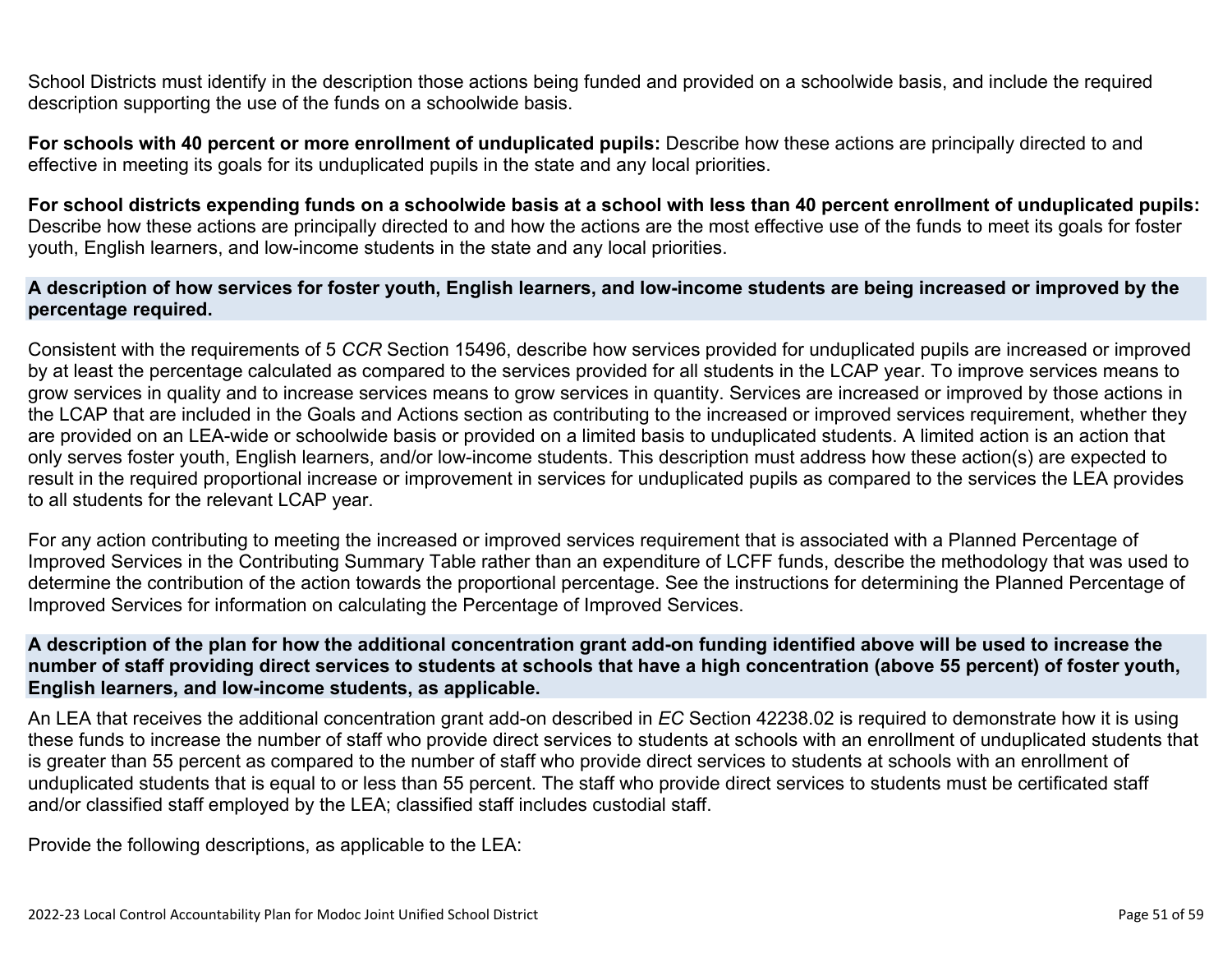An LEA that does not receive a concentration grant or the concentration grant add-on must indicate that a response to this prompt is not applicable.

Identify the goal and action numbers of the actions in the LCAP that the LEA is implementing to meet the requirement to increase the number of staff who provide direct services to students at schools with an enrollment of unduplicated students that is greater than 55 percent.

An LEA that does not have comparison schools from which to describe how it is using the concentration grant add-on funds, such as an LEA that only has schools with an enrollment of unduplicated students that is greater than 55 percent, must describe how it is using the funds to increase the number of credentialed staff, classified staff, or both, including custodial staff, who provide direct services to students at selected schools and the criteria used to determine which schools require additional staffing support.

In the event that an additional concentration grant add-on is not sufficient to increase staff providing direct services to students at a school with an enrollment of unduplicated students that is greater than 55 percent, the LEA must describe how it is using the funds to retain staff providing direct services to students at a school with an enrollment of unduplicated students that is greater than 55 percent.

Complete the table as follows:

- Provide the staff-to-student ratio of classified staff providing direct services to students with a concentration of unduplicated students that is 55 percent or less and the staff-to-student ratio of classified staff providing direct services to students at schools with a concentration of unduplicated students that is greater than 55 percent, as applicable to the LEA. The LEA may group its schools by grade span (Elementary, Middle/Junior High, and High Schools), as applicable to the LEA. The staff-to-student ratio must be based on the number of full time equivalent (FTE) staff and the number of enrolled students as counted on the first Wednesday in October of each year.
- Provide the staff-to-student ratio of certificated staff providing direct services to students at schools with a concentration of unduplicated students that is 55 percent or less and the staff-to-student ratio of certificated staff providing direct services to students at schools with a concentration of unduplicated students that is greater than 55 percent, as applicable to the LEA. The LEA may group its schools by grade span (Elementary, Middle/Junior High, and High Schools), as applicable to the LEA. The staff-to-student ratio must be based on the number of FTE staff and the number of enrolled students as counted on the first Wednesday in October of each year.

# **Action Tables**

Complete the Data Entry Table for each action in the LCAP. The information entered into this table will automatically populate the other Action Tables. Information is only entered into the Data Entry Table, the Annual Update Table, the Contributing Actions Annual Update Table, and the LCFF Carryover Table. With the exception of the Data Entry Table, the word "input" has been added to column headers to aid in identifying the column(s) where information will be entered. Information is not entered on the remaining Action tables.

The following tables are required to be included as part of the LCAP adopted by the local governing board or governing body:

• Table 1: Total Planned Expenditures Table (for the coming LCAP Year)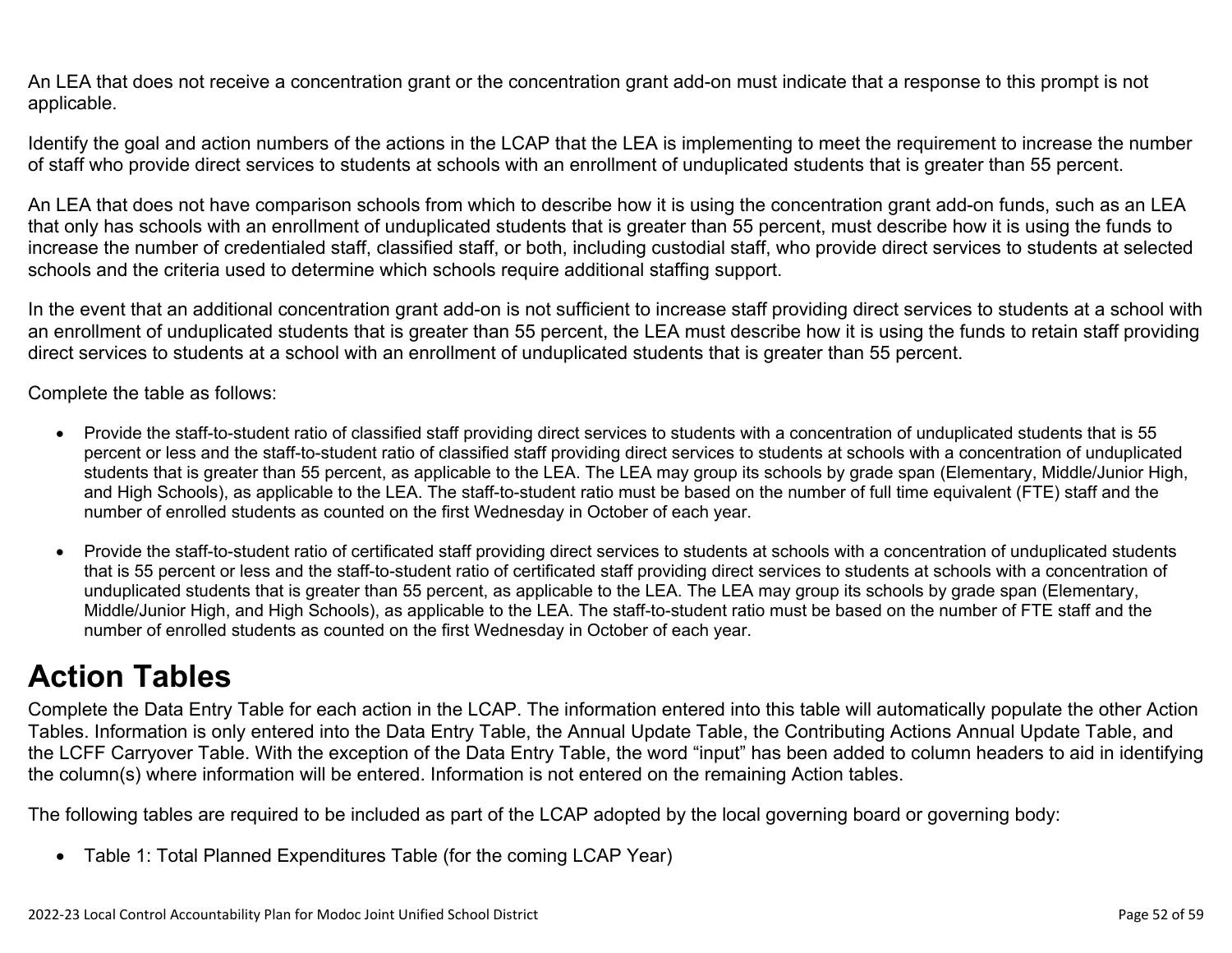- Table 2: Contributing Actions Table (for the coming LCAP Year)
- Table 3: Annual Update Table (for the current LCAP Year)
- Table 4: Contributing Actions Annual Update Table (for the current LCAP Year)
- Table 5: LCFF Carryover Table (for the current LCAP Year)

Note: The coming LCAP Year is the year that is being planned for, while the current LCAP year is the current year of implementation. For example, when developing the 2022–23 LCAP, 2022–23 will be the coming LCAP Year and 2021–22 will be the current LCAP Year.

# **Data Entry Table**

The Data Entry Table may be included in the LCAP as adopted by the local governing board or governing body, but is not required to be included. In the Data Entry Table, input the following information for each action in the LCAP for that applicable LCAP year:

- **LCAP Year**: Identify the applicable LCAP Year.
- **1. Projected LCFF Base Grant**: Provide the total amount of LCFF funding the LEA estimates it will receive for the coming school year, excluding the supplemental and concentration grants and the add-ons for the Targeted Instructional Improvement Grant Program and the Home to School Transportation Program, pursuant to 5 *CCR* Section 15496(a)(8).

See *EC* sections 2574 (for COEs) and 42238.02 (for school districts and charter schools), as applicable, for LCFF apportionment calculations.

- **2. Projected LCFF Supplemental and/or Concentration Grants:** Provide the total amount of LCFF supplemental and concentration grants the LEA estimates it will receive on the basis of the number and concentration of unduplicated students for the coming school year.
- **3. Projected Percentage to Increase or Improve Services for the Coming School Year:** This percentage will not be entered; it is calculated based on the Projected LCFF Base Grant and the Projected LCFF Supplemental and/or Concentration Grants, pursuant to 5 *CCR* Section 15496(a)(8). This is the percentage by which services for unduplicated pupils must be increased or improved as compared to the services provided to all students in the coming LCAP year.
- **LCFF Carryover Percentage:** Specify the LCFF Carryover Percentage identified in the LCFF Carryover Table from the prior LCAP year. If a carryover percentage is not identified in the LCFF Carryover Table, specify a percentage of zero (0.00%).
- **Total Percentage to Increase or Improve Services for the Coming School Year:** This percentage will not be entered; it is calculated based on the Projected Percentage to Increase or Improve Services for the Coming School Year and the LCFF Carryover —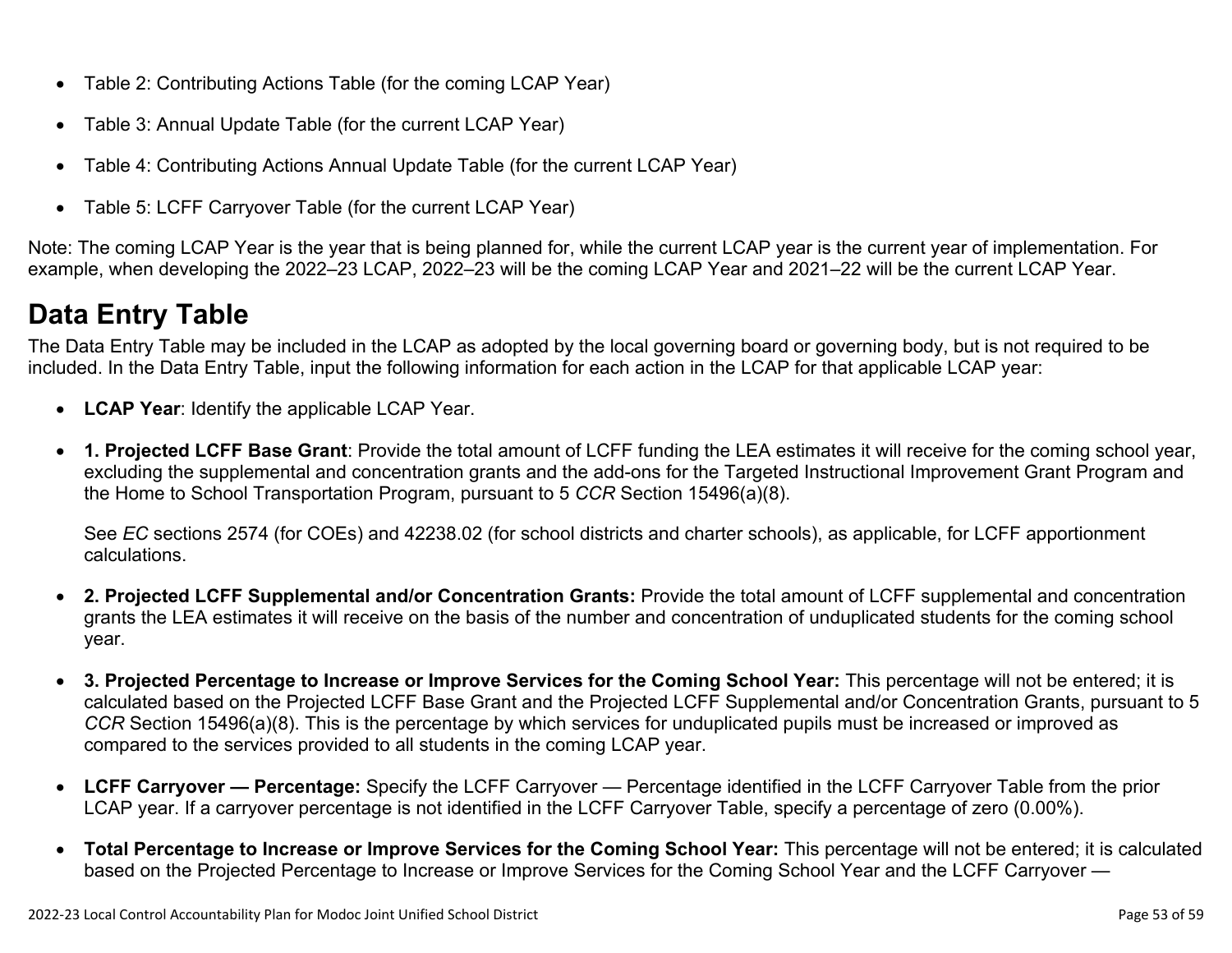Percentage. This is the percentage by which the LEA must increase or improve services for unduplicated pupils as compared to the services provided to all students in the coming LCAP year.

- **Goal #**: Enter the LCAP Goal number for the action.
- **Action #**: Enter the action's number as indicated in the LCAP Goal.
- **Action Title**: Provide a title of the action.
- **Student Group(s)**: Indicate the student group or groups who will be the primary beneficiary of the action by entering "All," or by entering a specific student group or groups.
- **Contributing to Increased or Improved Services?:** Type "Yes" if the action **is** included as contributing to meeting the increased or improved services; OR, type "No" if the action is **not** included as contributing to meeting the increased or improved services.
- If "Yes" is entered into the Contributing column, then complete the following columns:
	- o **Scope**: The scope of an action may be LEA-wide (i.e., districtwide, countywide, or charterwide), schoolwide, or limited. An action that is LEA-wide in scope upgrades the entire educational program of the LEA. An action that is schoolwide in scope upgrades the entire educational program of a single school. An action that is limited in its scope is an action that serves only one or more unduplicated student groups.
	- o **Unduplicated Student Group(s)**: Regardless of scope, contributing actions serve one or more unduplicated student groups. Indicate one or more unduplicated student groups for whom services are being increased or improved as compared to what all students receive.
	- o **Location**: Identify the location where the action will be provided. If the action is provided to all schools within the LEA, the LEA must indicate "All Schools." If the action is provided to specific schools within the LEA or specific grade spans only, the LEA must enter "Specific Schools" or "Specific Grade Spans." Identify the individual school or a subset of schools or grade spans (e.g., all high schools or grades transitional kindergarten through grade five), as appropriate.
- **Time Span**: Enter "ongoing" if the action will be implemented for an indeterminate period of time. Otherwise, indicate the span of time for which the action will be implemented. For example, an LEA might enter "1 Year," or "2 Years," or "6 Months."
- **Total Personnel**: Enter the total amount of personnel expenditures utilized to implement this action.
- **Total Non-Personnel**: This amount will be automatically calculated based on information provided in the Total Personnel column and the Total Funds column.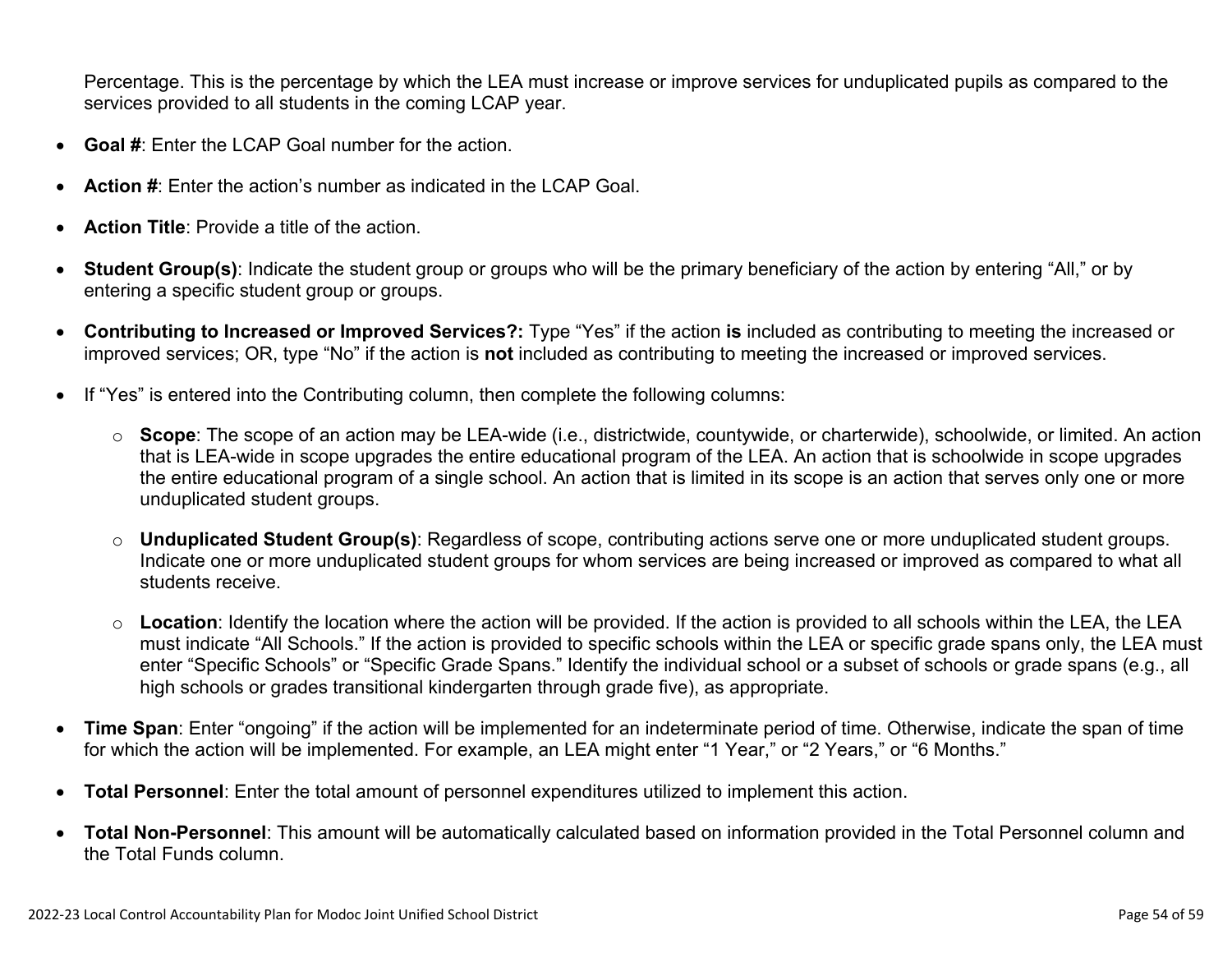- **LCFF Funds**: Enter the total amount of LCFF funds utilized to implement this action, if any. LCFF funds include all funds that make up an LEA's total LCFF target (i.e., base grant, grade span adjustment, supplemental grant, concentration grant, Targeted Instructional Improvement Block Grant, and Home-To-School Transportation).
	- o **Note:** For an action to contribute towards meeting the increased or improved services requirement it must include some measure of LCFF funding. The action may also include funding from other sources, however the extent to which an action contributes to meeting the increased or improved services requirement is based on the LCFF funding being used to implement the action.
- **Other State Funds**: Enter the total amount of Other State Funds utilized to implement this action, if any.
- **Local Funds**: Enter the total amount of Local Funds utilized to implement this action, if any.
- **Federal Funds**: Enter the total amount of Federal Funds utilized to implement this action, if any.
- **Total Funds**: This amount is automatically calculated based on amounts entered in the previous four columns.
- **Planned Percentage of Improved Services**: For any action identified as contributing, being provided on a Limited basis to unduplicated students, and that does not have funding associated with the action, enter the planned quality improvement anticipated for the action as a percentage rounded to the nearest hundredth (0.00%). A limited action is an action that only serves foster youth, English learners, and/or low-income students.
	- o As noted in the instructions for the Increased or Improved Services section, when identifying a Planned Percentage of Improved Services, the LEA must describe the methodology that it used to determine the contribution of the action towards the proportional percentage. The percentage of improved services for an action corresponds to the amount of LCFF funding that the LEA estimates it would expend to implement the action if it were funded.

For example, an LEA determines that there is a need to analyze data to ensure that instructional aides and expanded learning providers know what targeted supports to provide to students who are foster youth. The LEA could implement this action by hiring additional staff to collect and analyze data and to coordinate supports for students, which the LEA estimates would cost \$165,000. Instead, the LEA chooses to utilize a portion of existing staff time to analyze data relating to students who are foster youth. This analysis will then be shared with site principals who will use the data to coordinate services provided by instructional assistants and expanded learning providers to target support to students. In this example, the LEA would divide the estimated cost of \$165,000 by the amount of LCFF Funding identified in the Data Entry Table and then convert the quotient to a percentage. This percentage is the Planned Percentage of Improved Service for the action.

## **Contributing Actions Table**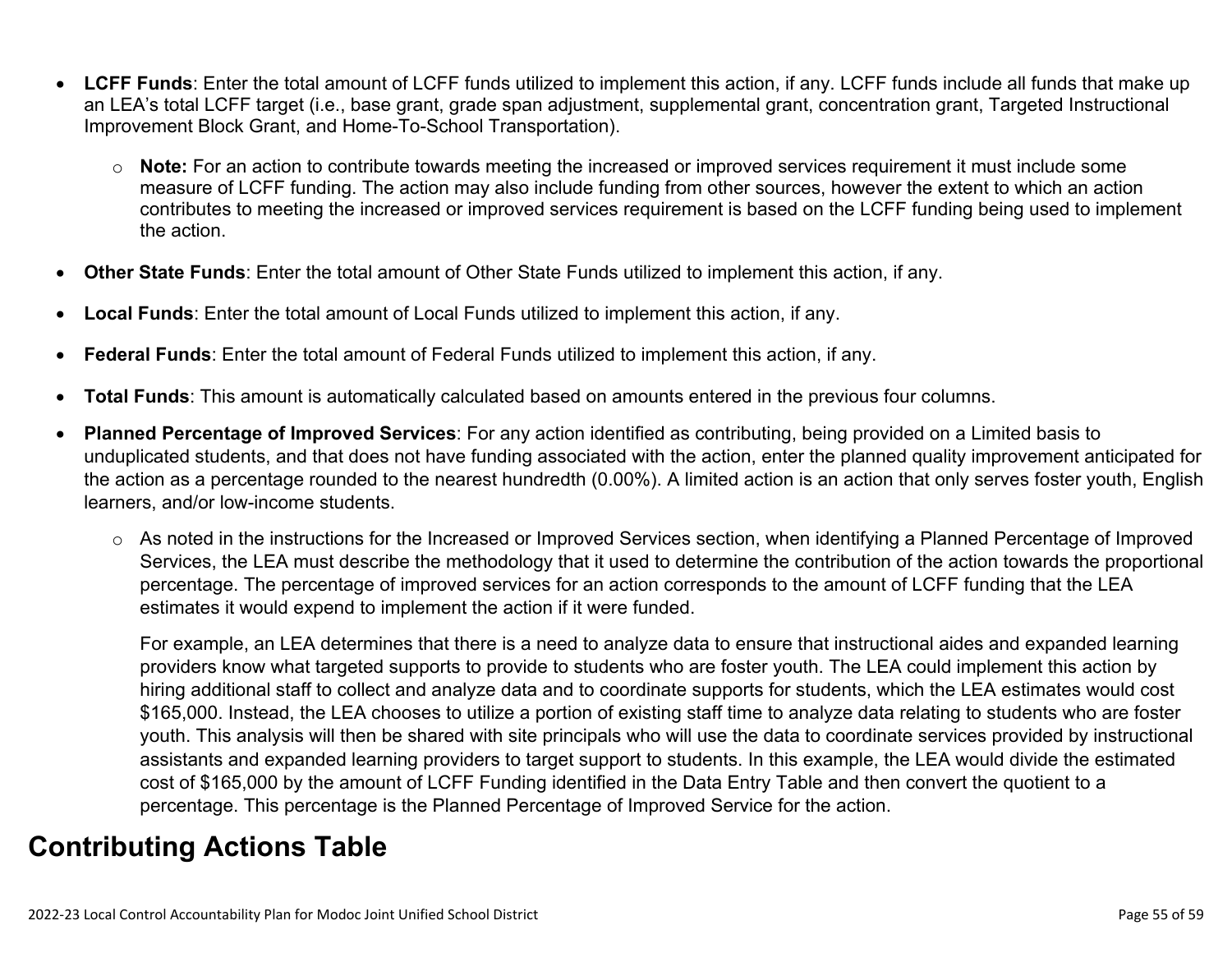As noted above, information will not be entered in the Contributing Actions Table; however, the 'Contributing to Increased or Improved Services?' column will need to be checked to ensure that only actions with a "Yes" are displaying. If actions with a "No" are displayed or if actions that are contributing are not displaying in the column, use the drop-down menu in the column header to filter only the "Yes" responses.

# **Annual Update Table**

In the Annual Update Table, provide the following information for each action in the LCAP for the relevant LCAP year:

• **Estimated Actual Expenditures**: Enter the total estimated actual expenditures to implement this action, if any.

# **Contributing Actions Annual Update Table**

In the Contributing Actions Annual Update Table, check the 'Contributing to Increased or Improved Services?' column to ensure that only actions with a "Yes" are displaying. If actions with a "No" are displayed or if actions that are contributing are not displaying in the column, use the drop-down menu in the column header to filter only the "Yes" responses. Provide the following information for each contributing action in the LCAP for the relevant LCAP year:

- **6. Estimated Actual LCFF Supplemental and/or Concentration Grants:** Provide the total amount of LCFF supplemental and concentration grants the LEA estimates it will actually receive based on of the number and concentration of unduplicated students in the current school year.
- **Estimated Actual Expenditures for Contributing Actions**: Enter the total estimated actual expenditure of LCFF funds used to implement this action, if any.
- **Estimated Actual Percentage of Improved Services:** For any action identified as contributing, being provided on a Limited basis only to unduplicated students, and that does not have funding associated with the action, enter the total estimated actual quality improvement anticipated for the action as a percentage rounded to the nearest hundredth (0.00%).
	- o Building on the example provided above for calculating the Planned Percentage of Improved Services, the LEA in the example implements the action. As part of the annual update process, the LEA reviews implementation and student outcome data and determines that the action was implemented with fidelity and that outcomes for foster youth students improved. The LEA reviews the original estimated cost for the action and determines that had it hired additional staff to collect and analyze data and to coordinate supports for students that estimated actual cost would have been \$169,500 due to a cost of living adjustment. The LEA would divide the estimated actual cost of \$169,500 by the amount of LCFF Funding identified in the Data Entry Table and then convert the quotient to a percentage. This percentage is the Estimated Actual Percentage of Improved Services for the action.

# **LCFF Carryover Table**

• **9. Estimated Actual LCFF Base Grant**: Provide the total amount of LCFF funding the LEA estimates it will receive for the current school year, excluding the supplemental and concentration grants and the add-ons for the Targeted Instructional Improvement Grant Program and the Home to School Transportation Program, pursuant to 5 *CCR* Section 15496(a)(8).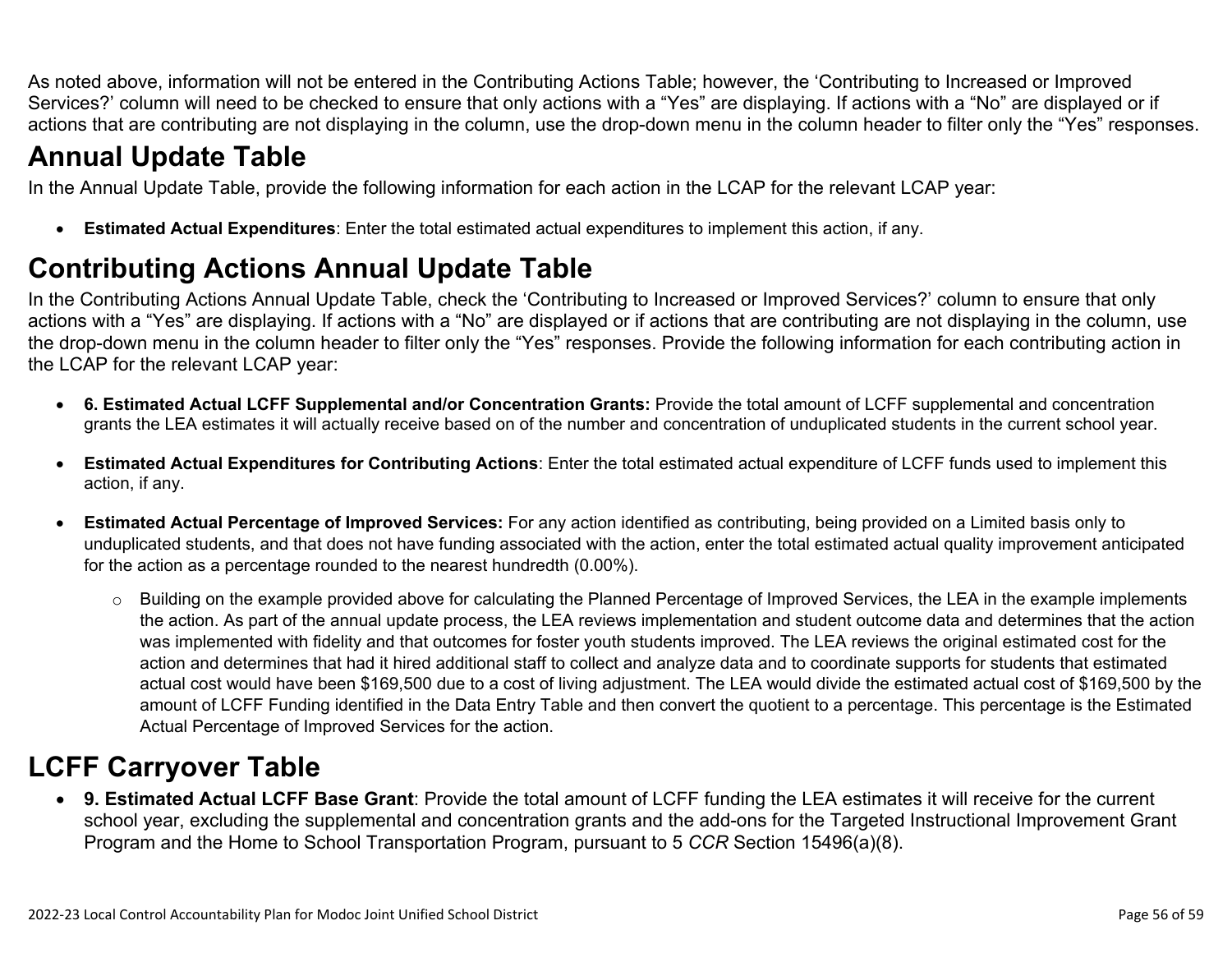• **10. Total Percentage to Increase or Improve Services for the Current School Year:** This percentage will not be entered. The percentage is calculated based on the amounts of the Estimated Actual LCFF Base Grant (9) and the Estimated Actual LCFF Supplemental and/or Concentration Grants (6), pursuant to 5 *CCR* Section 15496(a)(8), plus the LCFF Carryover – Percentage from the prior year. This is the percentage by which services for unduplicated pupils must be increased or improved as compared to the services provided to all students in the current LCAP year.

## **Calculations in the Action Tables**

To reduce the duplication of effort of LEAs, the Action Tables include functionality such as pre-population of fields and cells based on the information provided in the Data Entry Table, the Annual Update Summary Table, and the Contributing Actions Table. For transparency, the functionality and calculations used are provided below.

#### **Contributing Actions Table**

- 4. Total Planned Contributing Expenditures (LCFF Funds)
	- $\circ$  This amount is the total of the Planned Expenditures for Contributing Actions (LCFF Funds) column
- 5. Total Planned Percentage of Improved Services
	- $\circ$  This percentage is the total of the Planned Percentage of Improved Services column
- Planned Percentage to Increase or Improve Services for the coming school year (4 divided by 1, plus 5)
	- o This percentage is calculated by dividing the Total Planned Contributing Expenditures (4) by the Projected LCFF Base Grant (1), converting the quotient to a percentage, and adding it to the Total Planned Percentage of Improved Services (5).

### **Contributing Actions Annual Update Table**

Pursuant to *EC* Section 42238.07(c)(2), if the Total Planned Contributing Expenditures (4) is less than the Estimated Actual LCFF Supplemental and Concentration Grants (6), the LEA is required to calculate the difference between the Total Planned Percentage of Improved Services (5) and the Total Estimated Actual Percentage of Improved Services (7). If the Total Planned Contributing Expenditures (4) is equal to or greater than the Estimated Actual LCFF Supplemental and Concentration Grants (6), the Difference Between Planned and Estimated Actual Percentage of Improved Services will display "Not Required."

- 6. Estimated Actual LCFF Supplemental and Concentration Grants
	- o This is the total amount of LCFF supplemental and concentration grants the LEA estimates it will actually receive based on of the number and concentration of unduplicated students in the current school year.
- 4. Total Planned Contributing Expenditures (LCFF Funds)
	- $\circ$  This amount is the total of the Last Year's Planned Expenditures for Contributing Actions (LCFF Funds)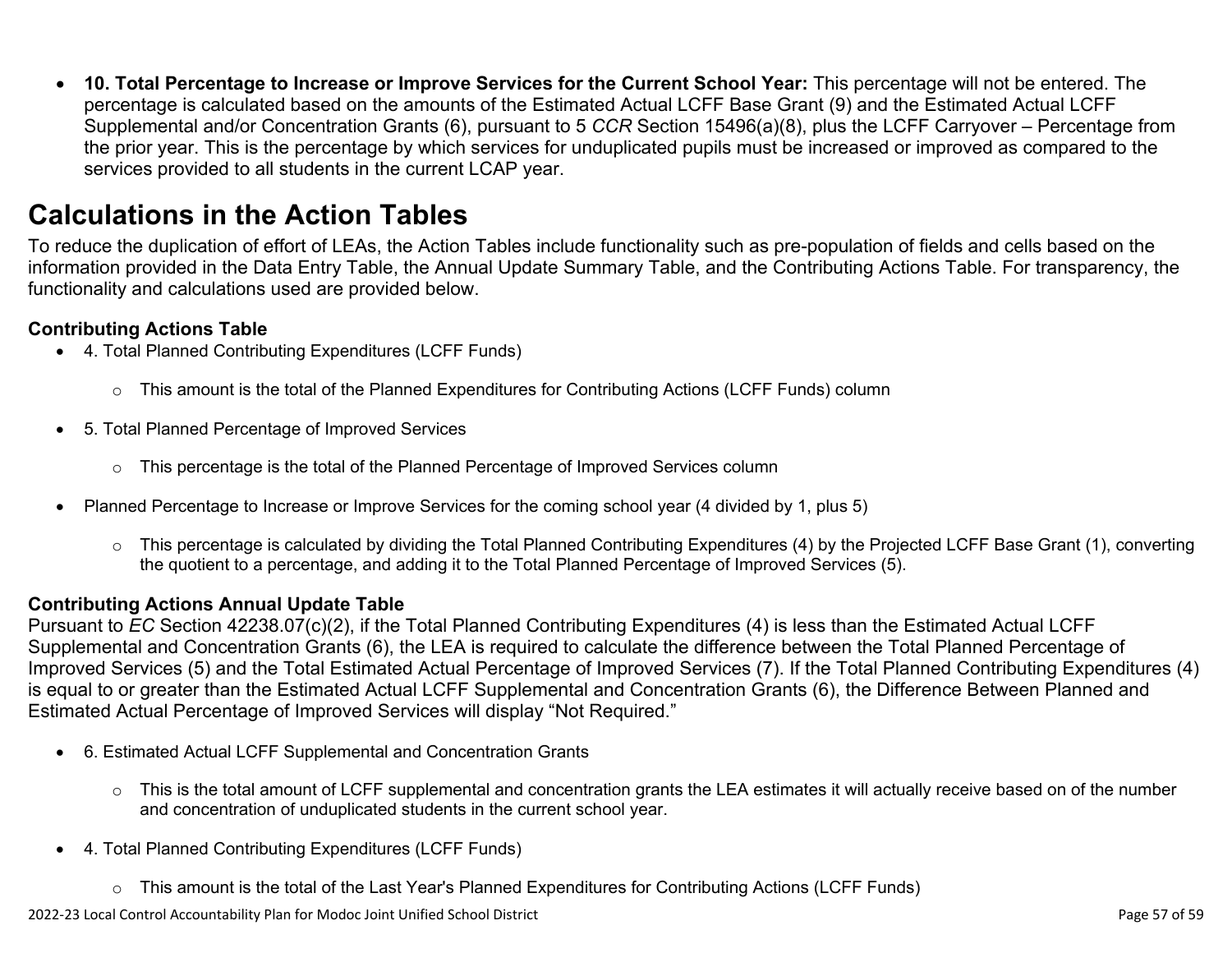- 7. Total Estimated Actual Expenditures for Contributing Actions
	- o This amount is the total of the Estimated Actual Expenditures for Contributing Actions (LCFF Funds)
- Difference Between Planned and Estimated Actual Expenditures for Contributing Actions (Subtract 7 from 4)
	- $\circ$  This amount is the Total Estimated Actual Expenditures for Contributing Actions (7) subtracted from the Total Planned Contributing Expenditures (4)
- 5. Total Planned Percentage of Improved Services (%)
	- $\circ$  This amount is the total of the Planned Percentage of Improved Services column
- 8. Total Estimated Actual Percentage of Improved Services (%)
	- o This amount is the total of the Estimated Actual Percentage of Improved Services column
- Difference Between Planned and Estimated Actual Percentage of Improved Services (Subtract 5 from 8)
	- o This amount is the Total Planned Percentage of Improved Services (5) subtracted from the Total Estimated Actual Percentage of Improved Services (8)

### **LCFF Carryover Table**

- 10. Total Percentage to Increase or Improve Services for the Current School Year (6 divided by 9 + Carryover %)
	- $\circ$  This percentage is the Estimated Actual LCFF Supplemental and/or Concentration Grants (6) divided by the Estimated Actual LCFF Base Grant (9) plus the LCFF Carryover – Percentage from the prior year.
- 11. Estimated Actual Percentage of Increased or Improved Services (7 divided by 9, plus 8)
	- o This percentage is the Total Estimated Actual Expenditures for Contributing Actions (7) divided by the LCFF Funding (9), then converting the quotient to a percentage and adding the Total Estimated Actual Percentage of Improved Services (8).
- 12. LCFF Carryover Dollar Amount LCFF Carryover (Subtract 11 from 10 and multiply by 9)
	- $\circ$  If the Estimated Actual Percentage of Increased or Improved Services (11) is less than the Estimated Actual Percentage to Increase or Improve Services (10), the LEA is required to carry over LCFF funds.

The amount of LCFF funds is calculated by subtracting the Estimated Actual Percentage to Increase or Improve Services (11) from the Estimated Actual Percentage of Increased or Improved Services (10) and then multiplying by the Estimated Actual LCFF Base Grant (9). This amount is the amount of LCFF funds that is required to be carried over to the coming year.